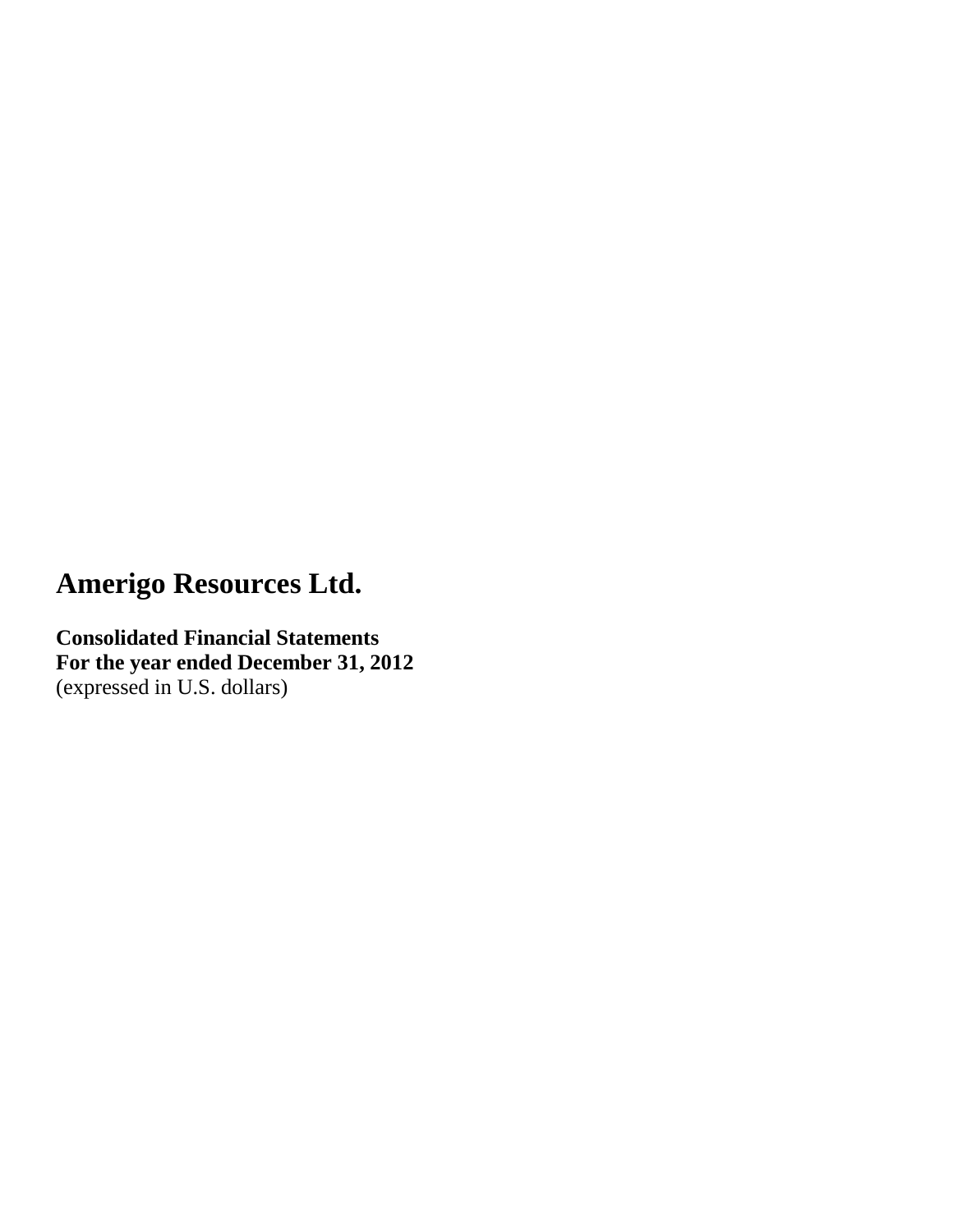

#### **MANAGEMENT'S RESPONSIBILITY FOR FINANCIAL REPORTING**

The Financial Statements, the Management's Discussion and Analysis and the information contained in the company's annual filing of financial results have been prepared by the management of the company.

The Financial Statements have been prepared in accordance with International Financial Reporting Standards and, where appropriate, reflect management's best estimates and judgements based on currently available information.

The Audit Committee of the Board of Directors, consisting of three independent members, meets periodically with management and the independent auditors to review the scope and result of the annual audit, and to review the Financial Statements and related financial reporting matters prior to submitting the financial statements to the Board for approval.

The company's independent auditors, who are appointed by the shareholders, conducted an audit in accordance with Canadian generally accepted auditing standards to allow them to express an opinion on the Financial Statements.

A system of internal control is maintained to provide reasonable assurance that financial information is accurate and reliable. Management conducts ongoing reviews and evaluation of these controls and report on their findings to management and the Audit Committee.

*"Klaus Zeitler" "Aurora Davidson"* Klaus Zeitler **Aurora Davidson** Aurora Davidson President and Chief Executive Officer Chief Financial Officer

February 25, 2013 February 25, 2013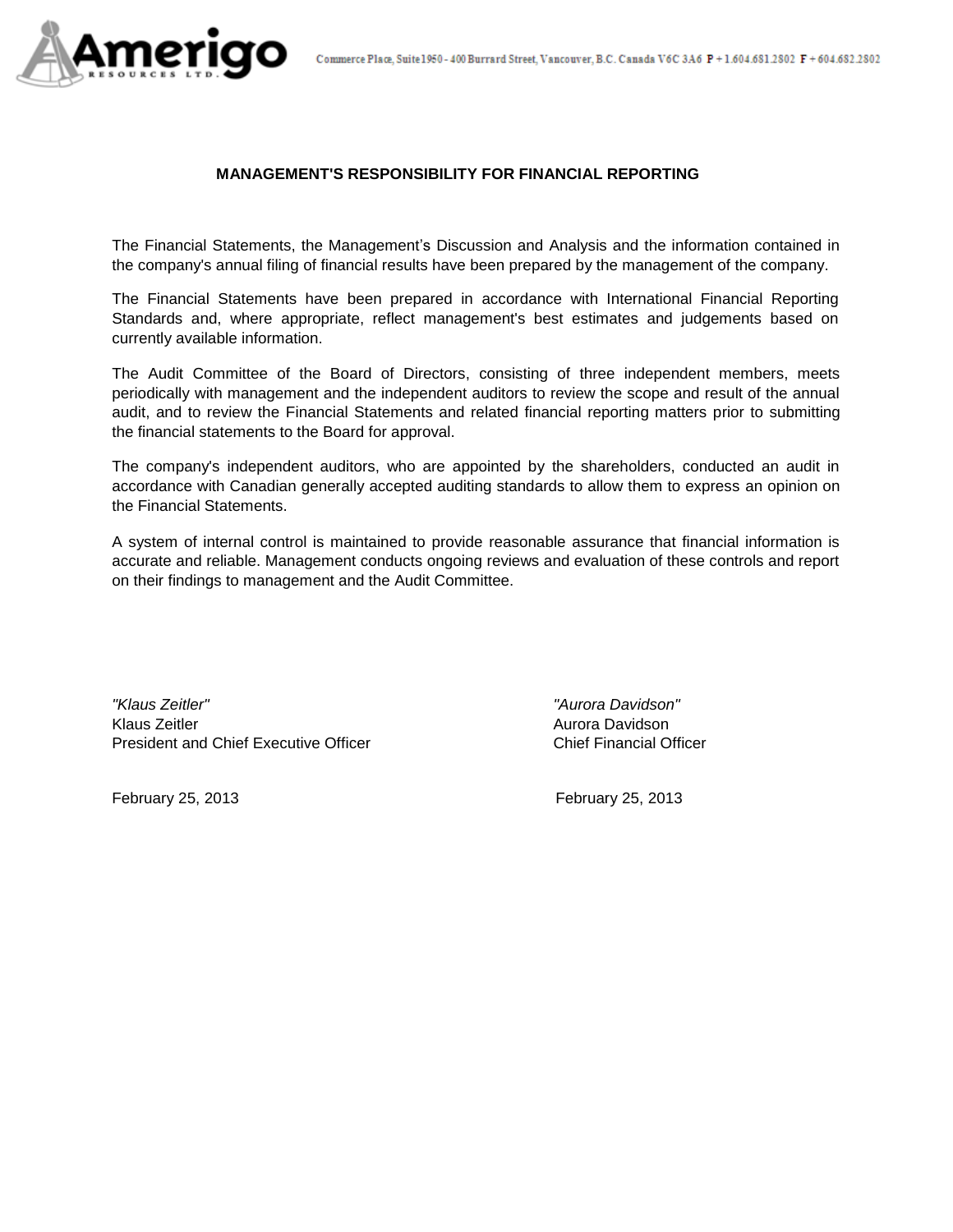

February 25, 2013

## **Independent Auditor's Report**

#### **To the Shareholders of Amerigo Resources Ltd:**

We have audited the accompanying consolidated financial statements of Amerigo Resources Ltd ("Amerigo" or the "Company"), which comprise the consolidated statements of financial position as at December 31, 2012 and 2011 and the consolidated statements of comprehensive (loss) income, cash flows and changes in equity for the years ended December 31, 2012 and 2011, and the related notes, which comprise a summary of significant accounting policies and other explanatory information.

#### **Management's responsibility for the consolidated financial statements**

Management is responsible for the preparation and fair presentation of these consolidated financial statements in accordance with International Financial Reporting Standards and for such internal control as management determines is necessary to enable the preparation of consolidated financial statements that are free from material misstatement, whether due to fraud or error.

#### **Auditor's responsibility**

Our responsibility is to express an opinion on these consolidated financial statements based on our audits. We conducted our audits in accordance with Canadian generally accepted auditing standards. Those standards require that we comply with ethical requirements and plan and perform the audit to obtain reasonable assurance about whether the consolidated financial statements are free from material misstatement.

An audit involves performing procedures to obtain audit evidence about the amounts and disclosures in the consolidated financial statements. The procedures selected depend on the auditor's judgment, including the assessment of the risks of material misstatement of the consolidated financial statements, whether due to fraud or error. In making those risk assessments, the auditor considers internal control relevant to the entity's preparation and fair presentation of the consolidated financial statements in order to design audit procedures that are appropriate in the circumstances, but not for the purpose of expressing an opinion on the effectiveness of the entity's internal control. An audit also includes evaluating the appropriateness of accounting policies used and the reasonableness of accounting estimates made by management, as well as evaluating the overall presentation of the consolidated financial statements.

We believe that the audit evidence we have obtained in our audits is sufficient and appropriate to provide a basis for our audit opinion.

*PricewaterhouseCoopers LLP*

*PricewaterhouseCoopers Place, 250 Howe Street, Suite 700, Vancouver, British Columbia, Canada V6C 3S7 T: +1 604 806 7000, F: +1 604 806 7806, www.pwc.com/ca*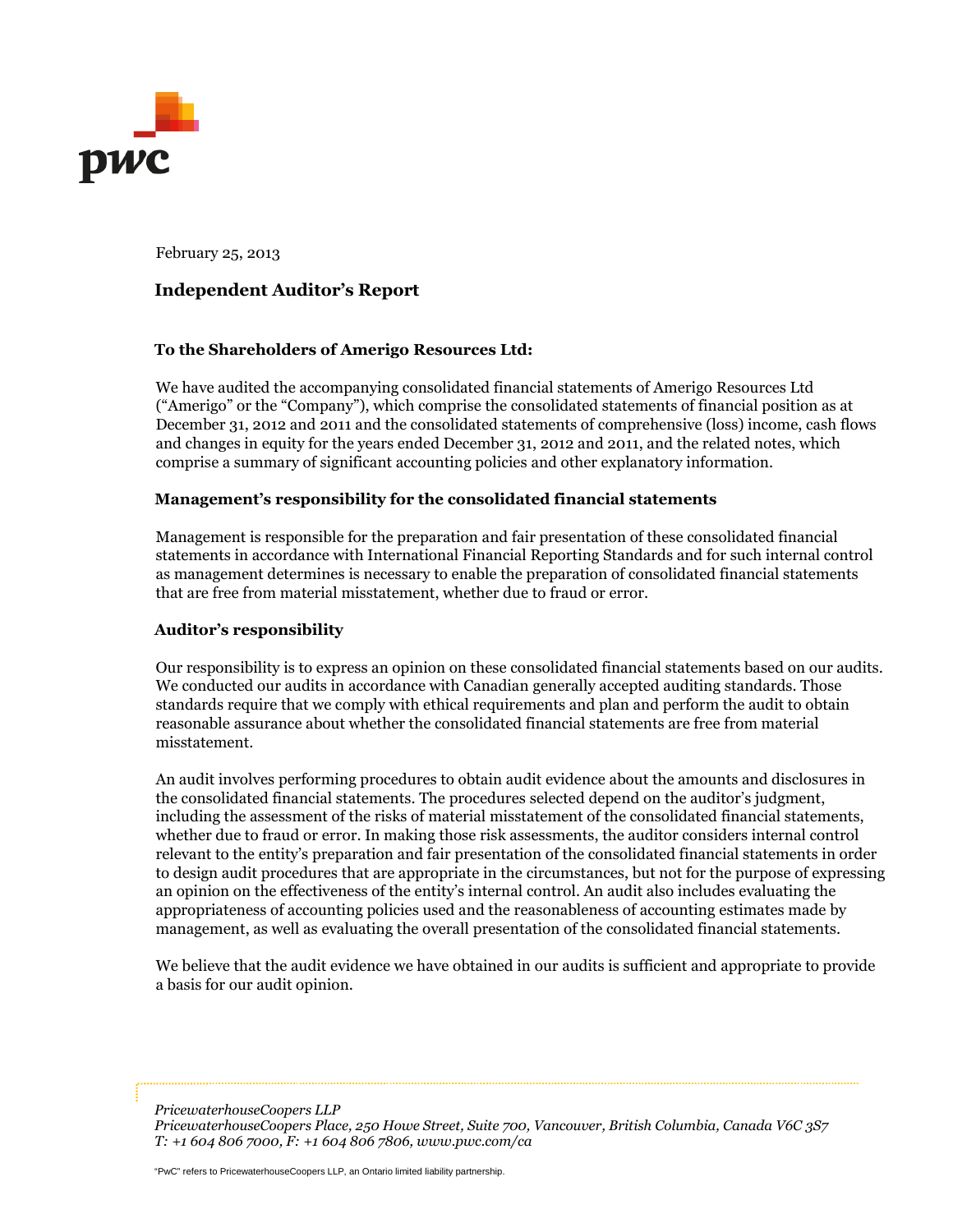

## **Opinion**

In our opinion, the consolidated financial statements present fairly, in all material respects, the financial position of the Company as at December 31, 2012 and 2011 and its financial performance and its cash flows for the years ended December 31, 2012 and 2011 in accordance with International Financial Reporting Standards.

*(signed) "PricewaterhouseCoopers LLP"*

## **Chartered Accountants**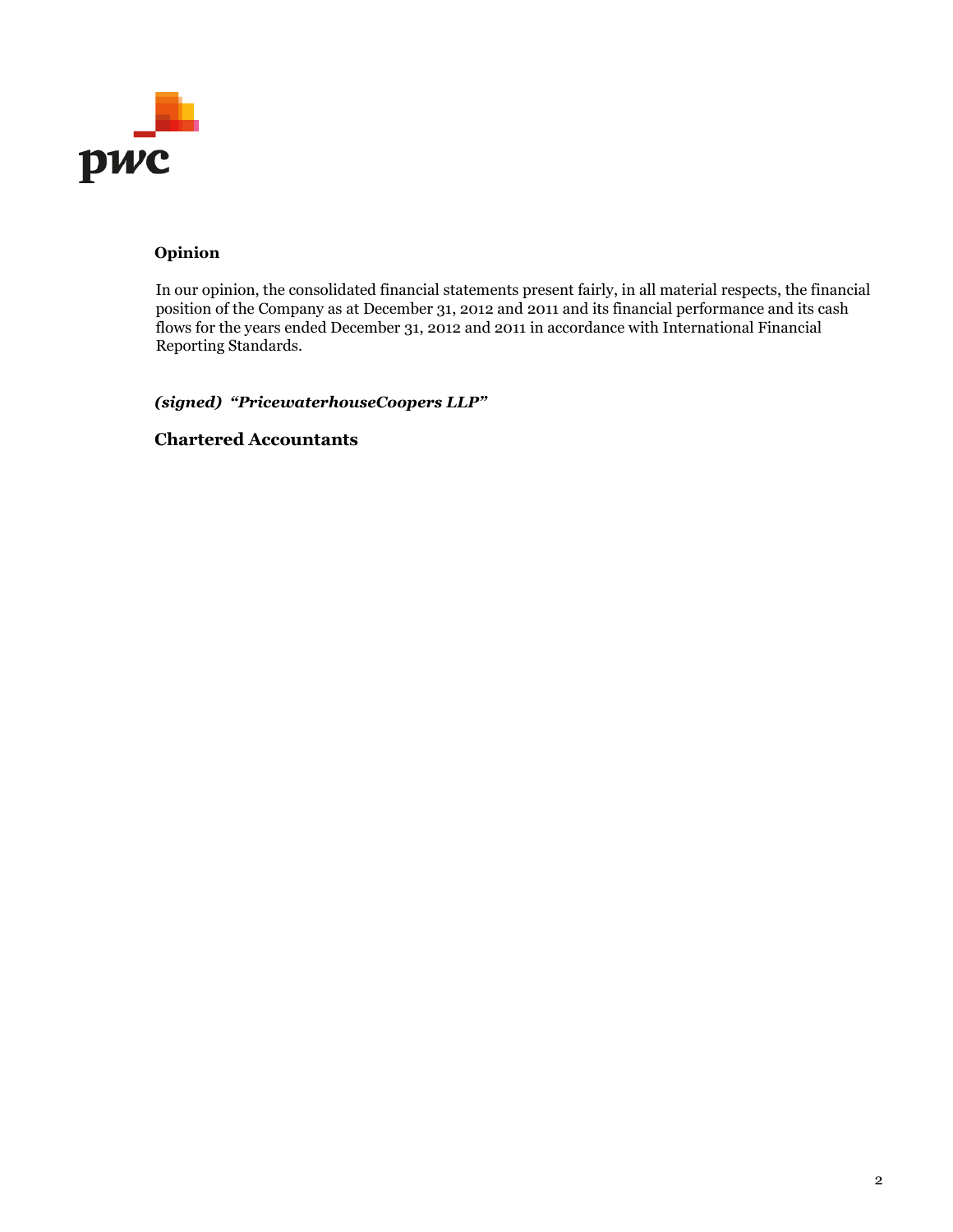Consolidated Statements of Financial Position

## (expressed in U.S. dollars)

|                                        | December 31, |             |             |
|----------------------------------------|--------------|-------------|-------------|
|                                        |              | 2012        | 2011        |
|                                        | <b>Notes</b> | \$          | \$          |
| <b>Assets</b>                          |              |             |             |
| <b>Current assets</b>                  |              |             |             |
| Cash and cash equivalents              | 5            | 9,249,540   | 20,819,467  |
| Trade and other receivables            | 6            | 13,862,805  | 18,885,945  |
| Prepaid expenses                       |              | 337,540     | 380,797     |
| Inventories                            | 7            | 11,323,858  | 9,564,669   |
|                                        |              | 34,773,743  | 49,650,878  |
| <b>Non-current assets</b>              |              |             |             |
| Investments                            | 8            | 4,149,388   | 8,722,744   |
| Property, plant and equipment          | 10           | 157,073,232 | 138,638,900 |
| Intangible assets                      | 11           | 7,401,548   | 7,726,251   |
| Other non-current assets               |              | 1,018,408   | 590,846     |
| <b>Total assets</b>                    |              | 204,416,319 | 205,329,619 |
|                                        |              |             |             |
| <b>Liabilities</b>                     |              |             |             |
| <b>Current liabilities</b>             |              |             |             |
| Trade and other payables               | 12           | 20,632,626  | 21,338,603  |
| El Teniente royalties payable          | 9, 12        | 16,498,336  | 9,523,714   |
| Current income tax liabilities         | 17, 12       | 335,057     | 667,573     |
| Royalites to related parties           | 15, 12       | 731,588     | 646,214     |
| <b>Borrowings</b>                      | 13           | 1,482,624   | 3,854,551   |
|                                        |              | 39,680,231  | 36,030,655  |
| <b>Non-current liabilities</b>         |              |             |             |
| <b>Borrowings</b>                      | 13           |             | 764,598     |
| Severance provisions                   | 12           | 4,300,283   | 2,538,590   |
| Royalties to related parties           | 15           | 5,285,236   | 5,141,220   |
| Asset retirement obligation            | 14           | 6,926,150   | 6,841,707   |
| Deferred income tax liability          | 17           | 16,026,063  | 15,031,235  |
| <b>Total liabilities</b>               |              | 72,217,963  | 66,348,005  |
|                                        |              |             |             |
| <b>Equity</b>                          | 16           |             |             |
| Share Capital                          |              | 77,513,839  | 77,513,839  |
| Other reserves                         |              | 6,524,823   | 5,484,972   |
| Retained earnings                      |              | 38,482,624  | 53,519,770  |
| Accumulated other comprehensive income |              | 9,677,070   | 2,463,033   |
| Total equity                           |              | 132,198,356 | 138,981,614 |
| <b>Total equity and liabilities</b>    |              | 204,416,319 | 205,329,619 |
| <b>Commitments</b>                     | 26           |             |             |
|                                        | 27           |             |             |
| Subsequent event                       |              |             |             |

| Approved by the Board of Directors |          |
|------------------------------------|----------|
| "Robert Gayton"                    | "George  |
| Director                           | Director |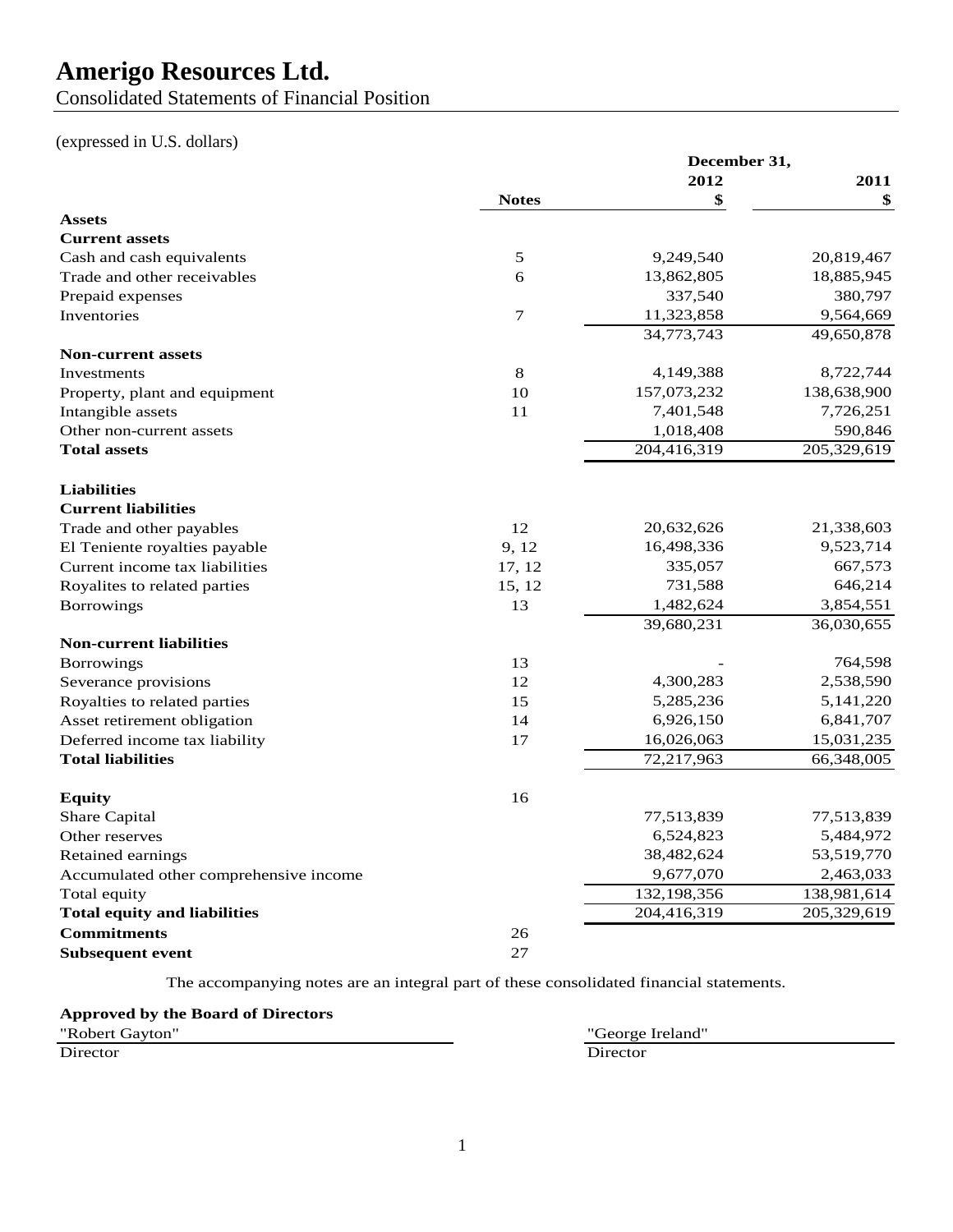Consolidated Statements of Comprehensive (Loss) Income

(expressed in U.S. dollars)

|                                                       |              | <b>Years ended December 31,</b> |                |  |
|-------------------------------------------------------|--------------|---------------------------------|----------------|--|
|                                                       | <b>Notes</b> | 2012                            | 2011           |  |
|                                                       |              | \$                              |                |  |
| <b>Revenue</b>                                        |              | 181,760,724                     | 166,073,816    |  |
| <b>Cost of sales</b>                                  | 19           | 182,850,919                     | 156,296,713    |  |
| Gross (loss) profit                                   |              | (1,090,195)                     | 9,777,103      |  |
| Other expenses                                        |              |                                 |                |  |
| General and administration                            | 19, 20       | 4,847,169                       | 6,964,749      |  |
| Other gains                                           | 22           | (1,096,208)                     | (72, 879)      |  |
|                                                       |              | 3,750,961                       | 6,891,870      |  |
| <b>Operating (loss) profit</b>                        |              | (4,841,156)                     | 2,885,233      |  |
| Finance expense                                       | 21           | 1,056,030                       | 1,307,233      |  |
| Gain on sale of investments                           | 8            |                                 | (9,750,931)    |  |
|                                                       |              | 1,056,030                       | (8,443,698)    |  |
| (Loss) profit before tax                              |              | (5,897,186)                     | 11,328,931     |  |
| Income tax expense                                    | 17           | 2,295,210                       | 2,628,413      |  |
| (Loss) profit                                         |              | (8, 192, 396)                   | 8,700,518      |  |
| Cumulative translation adjustment                     |              | 10,339,066                      | (14, 397, 838) |  |
| Unrealized losses on investments, net of taxes        |              | (3, 125, 029)                   | (4, 136, 127)  |  |
| Transfer of other comprehensive income on sale of     |              |                                 |                |  |
| investments, net of taxes                             |              |                                 | (8,371,680)    |  |
| Other comprehensive income (loss)                     |              | 7,214,037                       | (26,905,645)   |  |
| <b>Comprehensive (loss) income</b>                    |              | (978, 359)                      | (18, 205, 127) |  |
| Weghted average number of shares outstanding basic    |              | 172,290,344                     | 172,047,604    |  |
| Weighted average number of shares outstanding diluted |              | 172,290,344                     | 172,537,078    |  |
| (Loss) earnings per share                             |              |                                 |                |  |
| <b>Basic</b>                                          |              | (0.05)                          | 0.05           |  |
| Diluted                                               |              | (0.05)                          | 0.05           |  |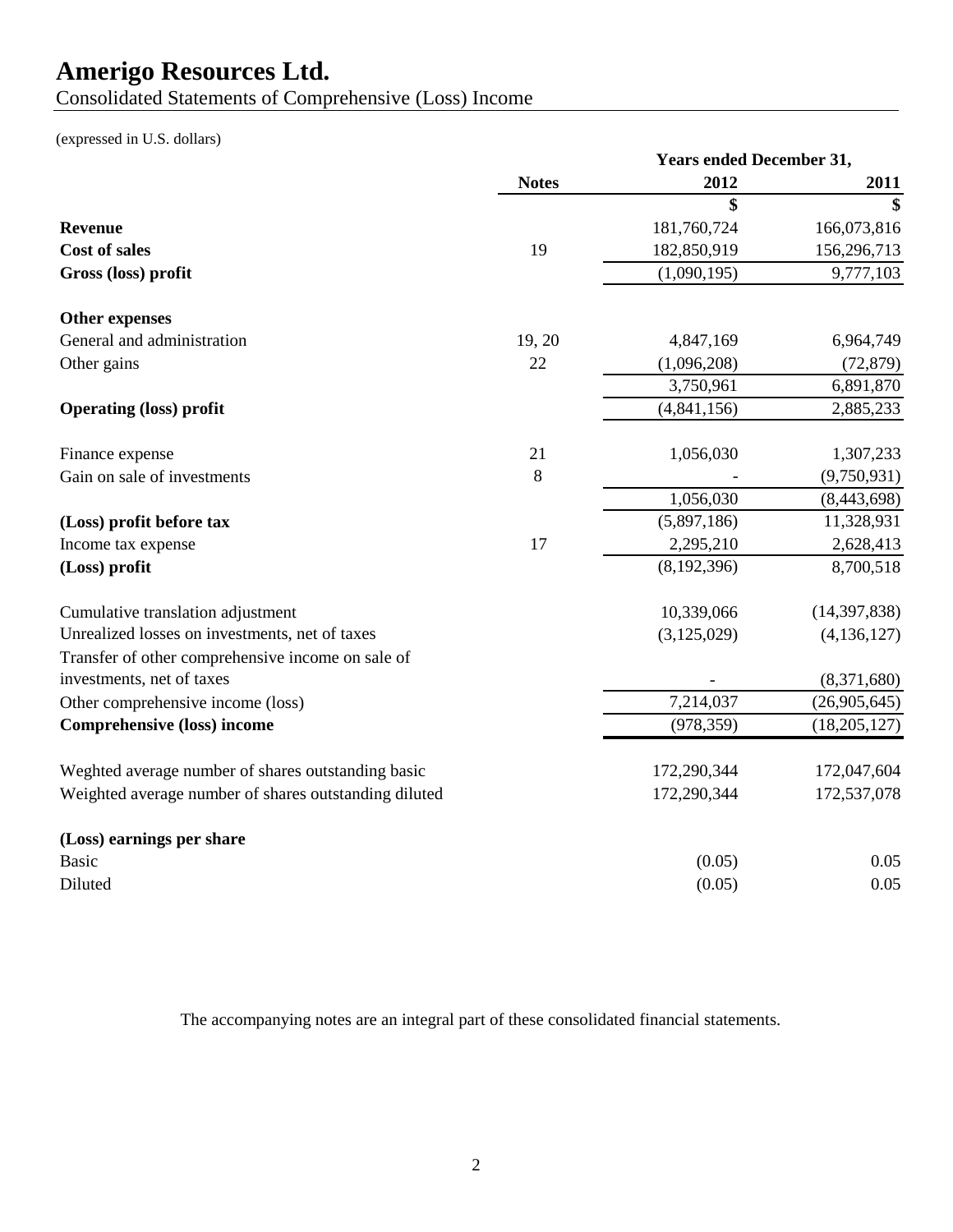Consolidated Statements of Cash Flows

(expressed in U.S. dollars)

| 2012<br>2011<br>\$<br>\$<br><b>Cash flows from operating activities</b><br>8,700,518<br>(Loss) profit for the year<br>(8,192,396)<br>Adjustment for items not affecting cash:<br>Gain on investment<br>(9,750,931)<br>Depreciation and amortization<br>16,055,282<br>14,820,614<br>Bad debt (recovery) expense<br>1,548,751<br>Deferred income tax expense<br>1,714,511<br>1,871,101<br>Share-based payments<br>1,039,851<br>1,763,165<br>Other<br>1,666,318<br>1,092,870<br>12,283,566<br>20,046,088<br>Changes in non-cash working capital<br>Trade, other receivables and advances<br>6,539,334<br>(4,586,748)<br>Inventories<br>(964,091)<br>(4,063,641)<br>(1,246,774)<br>3,648,189<br>Trade and other payables<br>El Teniente royalty payables<br>6,112,806<br>(993, 404)<br>Net cash from operating activities<br>22,724,841<br>14,050,484<br><b>Cash flows from investing activities</b><br>Purchase of plant and equipment<br>(16,052,208)<br>(12,718,768)<br>Exploration and evaluation<br>(7,655,446)<br>(8,627,431)<br>Proceeds from sale of plant and equipment<br>21,365<br>Proceeds from sale of investments<br>10,405,571<br>(23,707,654)<br>Net cash from investing activities<br>(10,919,263)<br><b>Cash flows from financing activities</b><br>(3,347,914)<br>(9,757,661)<br>Repayments, net<br>Dividends<br>(6,844,750)<br>(6,850,264)<br>Issuance of shares on exercise of share options<br>264,992<br>(16, 342, 933)<br>Net cash from financing activities<br>(10, 192, 664)<br>Net decrease in cash and cash equivalents<br>(11, 175, 477)<br>(13,211,712)<br>Effect of exchange rate changes on cash<br>(394, 450)<br>(1,013,618)<br>20,819,467<br>Cash and cash equivalents - Beginning of year<br>35,044,797<br>Cash and cash equivalents - End of year<br>9,249,540<br>20,819,467 | <b>Years ended December 31,</b> |  |
|--------------------------------------------------------------------------------------------------------------------------------------------------------------------------------------------------------------------------------------------------------------------------------------------------------------------------------------------------------------------------------------------------------------------------------------------------------------------------------------------------------------------------------------------------------------------------------------------------------------------------------------------------------------------------------------------------------------------------------------------------------------------------------------------------------------------------------------------------------------------------------------------------------------------------------------------------------------------------------------------------------------------------------------------------------------------------------------------------------------------------------------------------------------------------------------------------------------------------------------------------------------------------------------------------------------------------------------------------------------------------------------------------------------------------------------------------------------------------------------------------------------------------------------------------------------------------------------------------------------------------------------------------------------------------------------------------------------------------------------------------------------------------------------------------------------|---------------------------------|--|
|                                                                                                                                                                                                                                                                                                                                                                                                                                                                                                                                                                                                                                                                                                                                                                                                                                                                                                                                                                                                                                                                                                                                                                                                                                                                                                                                                                                                                                                                                                                                                                                                                                                                                                                                                                                                              |                                 |  |
|                                                                                                                                                                                                                                                                                                                                                                                                                                                                                                                                                                                                                                                                                                                                                                                                                                                                                                                                                                                                                                                                                                                                                                                                                                                                                                                                                                                                                                                                                                                                                                                                                                                                                                                                                                                                              |                                 |  |
|                                                                                                                                                                                                                                                                                                                                                                                                                                                                                                                                                                                                                                                                                                                                                                                                                                                                                                                                                                                                                                                                                                                                                                                                                                                                                                                                                                                                                                                                                                                                                                                                                                                                                                                                                                                                              |                                 |  |
|                                                                                                                                                                                                                                                                                                                                                                                                                                                                                                                                                                                                                                                                                                                                                                                                                                                                                                                                                                                                                                                                                                                                                                                                                                                                                                                                                                                                                                                                                                                                                                                                                                                                                                                                                                                                              |                                 |  |
|                                                                                                                                                                                                                                                                                                                                                                                                                                                                                                                                                                                                                                                                                                                                                                                                                                                                                                                                                                                                                                                                                                                                                                                                                                                                                                                                                                                                                                                                                                                                                                                                                                                                                                                                                                                                              |                                 |  |
|                                                                                                                                                                                                                                                                                                                                                                                                                                                                                                                                                                                                                                                                                                                                                                                                                                                                                                                                                                                                                                                                                                                                                                                                                                                                                                                                                                                                                                                                                                                                                                                                                                                                                                                                                                                                              |                                 |  |
|                                                                                                                                                                                                                                                                                                                                                                                                                                                                                                                                                                                                                                                                                                                                                                                                                                                                                                                                                                                                                                                                                                                                                                                                                                                                                                                                                                                                                                                                                                                                                                                                                                                                                                                                                                                                              |                                 |  |
|                                                                                                                                                                                                                                                                                                                                                                                                                                                                                                                                                                                                                                                                                                                                                                                                                                                                                                                                                                                                                                                                                                                                                                                                                                                                                                                                                                                                                                                                                                                                                                                                                                                                                                                                                                                                              |                                 |  |
|                                                                                                                                                                                                                                                                                                                                                                                                                                                                                                                                                                                                                                                                                                                                                                                                                                                                                                                                                                                                                                                                                                                                                                                                                                                                                                                                                                                                                                                                                                                                                                                                                                                                                                                                                                                                              |                                 |  |
|                                                                                                                                                                                                                                                                                                                                                                                                                                                                                                                                                                                                                                                                                                                                                                                                                                                                                                                                                                                                                                                                                                                                                                                                                                                                                                                                                                                                                                                                                                                                                                                                                                                                                                                                                                                                              |                                 |  |
|                                                                                                                                                                                                                                                                                                                                                                                                                                                                                                                                                                                                                                                                                                                                                                                                                                                                                                                                                                                                                                                                                                                                                                                                                                                                                                                                                                                                                                                                                                                                                                                                                                                                                                                                                                                                              |                                 |  |
|                                                                                                                                                                                                                                                                                                                                                                                                                                                                                                                                                                                                                                                                                                                                                                                                                                                                                                                                                                                                                                                                                                                                                                                                                                                                                                                                                                                                                                                                                                                                                                                                                                                                                                                                                                                                              |                                 |  |
|                                                                                                                                                                                                                                                                                                                                                                                                                                                                                                                                                                                                                                                                                                                                                                                                                                                                                                                                                                                                                                                                                                                                                                                                                                                                                                                                                                                                                                                                                                                                                                                                                                                                                                                                                                                                              |                                 |  |
|                                                                                                                                                                                                                                                                                                                                                                                                                                                                                                                                                                                                                                                                                                                                                                                                                                                                                                                                                                                                                                                                                                                                                                                                                                                                                                                                                                                                                                                                                                                                                                                                                                                                                                                                                                                                              |                                 |  |
|                                                                                                                                                                                                                                                                                                                                                                                                                                                                                                                                                                                                                                                                                                                                                                                                                                                                                                                                                                                                                                                                                                                                                                                                                                                                                                                                                                                                                                                                                                                                                                                                                                                                                                                                                                                                              |                                 |  |
|                                                                                                                                                                                                                                                                                                                                                                                                                                                                                                                                                                                                                                                                                                                                                                                                                                                                                                                                                                                                                                                                                                                                                                                                                                                                                                                                                                                                                                                                                                                                                                                                                                                                                                                                                                                                              |                                 |  |
|                                                                                                                                                                                                                                                                                                                                                                                                                                                                                                                                                                                                                                                                                                                                                                                                                                                                                                                                                                                                                                                                                                                                                                                                                                                                                                                                                                                                                                                                                                                                                                                                                                                                                                                                                                                                              |                                 |  |
|                                                                                                                                                                                                                                                                                                                                                                                                                                                                                                                                                                                                                                                                                                                                                                                                                                                                                                                                                                                                                                                                                                                                                                                                                                                                                                                                                                                                                                                                                                                                                                                                                                                                                                                                                                                                              |                                 |  |
|                                                                                                                                                                                                                                                                                                                                                                                                                                                                                                                                                                                                                                                                                                                                                                                                                                                                                                                                                                                                                                                                                                                                                                                                                                                                                                                                                                                                                                                                                                                                                                                                                                                                                                                                                                                                              |                                 |  |
|                                                                                                                                                                                                                                                                                                                                                                                                                                                                                                                                                                                                                                                                                                                                                                                                                                                                                                                                                                                                                                                                                                                                                                                                                                                                                                                                                                                                                                                                                                                                                                                                                                                                                                                                                                                                              |                                 |  |
|                                                                                                                                                                                                                                                                                                                                                                                                                                                                                                                                                                                                                                                                                                                                                                                                                                                                                                                                                                                                                                                                                                                                                                                                                                                                                                                                                                                                                                                                                                                                                                                                                                                                                                                                                                                                              |                                 |  |
|                                                                                                                                                                                                                                                                                                                                                                                                                                                                                                                                                                                                                                                                                                                                                                                                                                                                                                                                                                                                                                                                                                                                                                                                                                                                                                                                                                                                                                                                                                                                                                                                                                                                                                                                                                                                              |                                 |  |
|                                                                                                                                                                                                                                                                                                                                                                                                                                                                                                                                                                                                                                                                                                                                                                                                                                                                                                                                                                                                                                                                                                                                                                                                                                                                                                                                                                                                                                                                                                                                                                                                                                                                                                                                                                                                              |                                 |  |
|                                                                                                                                                                                                                                                                                                                                                                                                                                                                                                                                                                                                                                                                                                                                                                                                                                                                                                                                                                                                                                                                                                                                                                                                                                                                                                                                                                                                                                                                                                                                                                                                                                                                                                                                                                                                              |                                 |  |
|                                                                                                                                                                                                                                                                                                                                                                                                                                                                                                                                                                                                                                                                                                                                                                                                                                                                                                                                                                                                                                                                                                                                                                                                                                                                                                                                                                                                                                                                                                                                                                                                                                                                                                                                                                                                              |                                 |  |
|                                                                                                                                                                                                                                                                                                                                                                                                                                                                                                                                                                                                                                                                                                                                                                                                                                                                                                                                                                                                                                                                                                                                                                                                                                                                                                                                                                                                                                                                                                                                                                                                                                                                                                                                                                                                              |                                 |  |
|                                                                                                                                                                                                                                                                                                                                                                                                                                                                                                                                                                                                                                                                                                                                                                                                                                                                                                                                                                                                                                                                                                                                                                                                                                                                                                                                                                                                                                                                                                                                                                                                                                                                                                                                                                                                              |                                 |  |
|                                                                                                                                                                                                                                                                                                                                                                                                                                                                                                                                                                                                                                                                                                                                                                                                                                                                                                                                                                                                                                                                                                                                                                                                                                                                                                                                                                                                                                                                                                                                                                                                                                                                                                                                                                                                              |                                 |  |
|                                                                                                                                                                                                                                                                                                                                                                                                                                                                                                                                                                                                                                                                                                                                                                                                                                                                                                                                                                                                                                                                                                                                                                                                                                                                                                                                                                                                                                                                                                                                                                                                                                                                                                                                                                                                              |                                 |  |
|                                                                                                                                                                                                                                                                                                                                                                                                                                                                                                                                                                                                                                                                                                                                                                                                                                                                                                                                                                                                                                                                                                                                                                                                                                                                                                                                                                                                                                                                                                                                                                                                                                                                                                                                                                                                              |                                 |  |
|                                                                                                                                                                                                                                                                                                                                                                                                                                                                                                                                                                                                                                                                                                                                                                                                                                                                                                                                                                                                                                                                                                                                                                                                                                                                                                                                                                                                                                                                                                                                                                                                                                                                                                                                                                                                              |                                 |  |
|                                                                                                                                                                                                                                                                                                                                                                                                                                                                                                                                                                                                                                                                                                                                                                                                                                                                                                                                                                                                                                                                                                                                                                                                                                                                                                                                                                                                                                                                                                                                                                                                                                                                                                                                                                                                              |                                 |  |
|                                                                                                                                                                                                                                                                                                                                                                                                                                                                                                                                                                                                                                                                                                                                                                                                                                                                                                                                                                                                                                                                                                                                                                                                                                                                                                                                                                                                                                                                                                                                                                                                                                                                                                                                                                                                              |                                 |  |

**Supplementary cash flow information (Note 25)**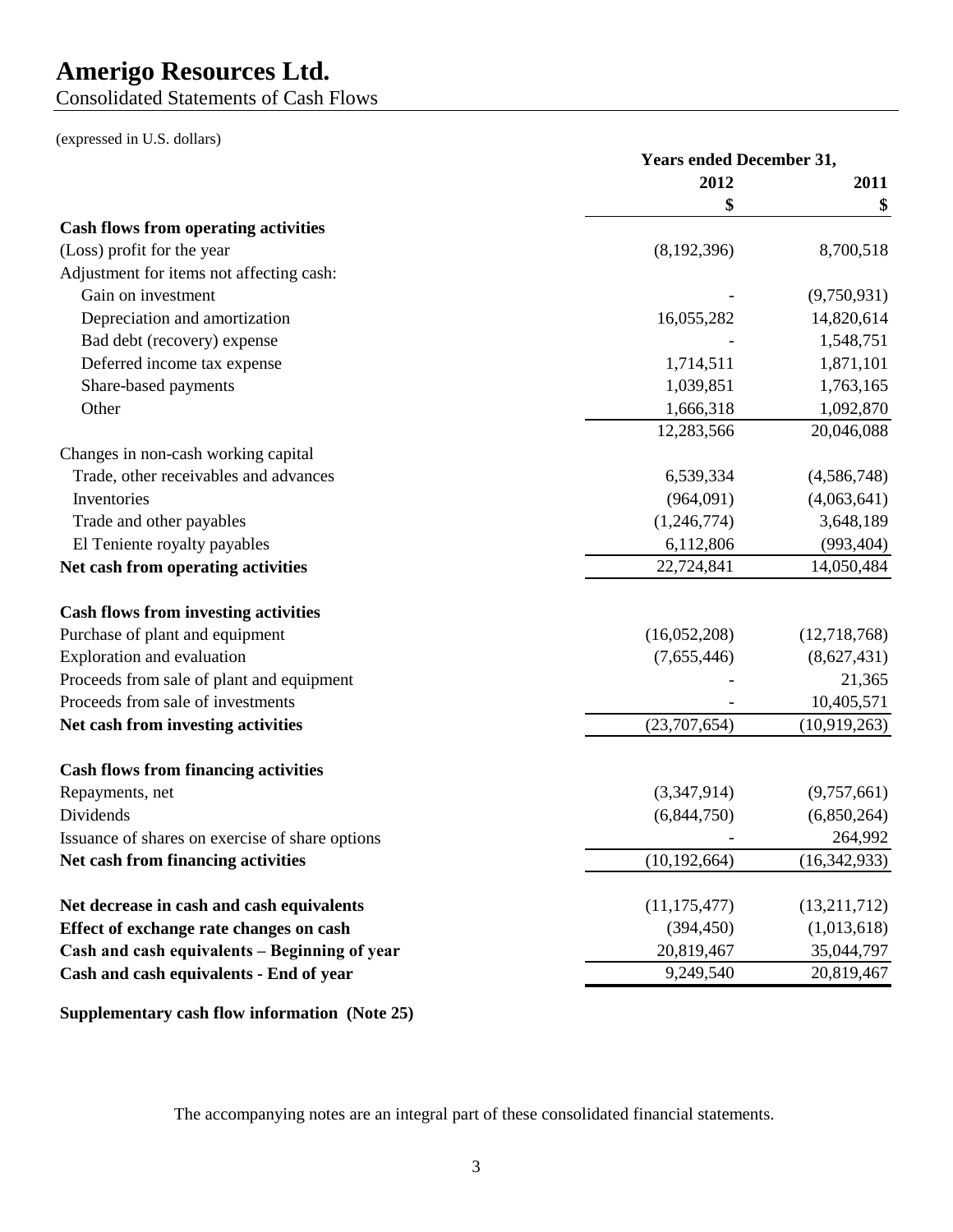Consolidated Statements of Changes in Equity

## (expressed in U.S. dollars)

|                                                                                                             | Share capital       |               |                          |                                                        |                             |                     |
|-------------------------------------------------------------------------------------------------------------|---------------------|---------------|--------------------------|--------------------------------------------------------|-----------------------------|---------------------|
|                                                                                                             | Number of<br>shares | <b>Amount</b> | <b>Other</b><br>reserves | <b>Accumulated</b><br>other<br>comprehensive<br>income | <b>Retained</b><br>earnings | <b>Total equity</b> |
|                                                                                                             |                     | \$            | \$                       | \$                                                     | \$                          | \$                  |
| Balance January 1, 2011                                                                                     | 171,510,344         | 77,166,170    | 3,804,484                | 29,368,678                                             | 51,669,516                  | 162,008,848         |
| Issue of shares-                                                                                            |                     |               |                          |                                                        |                             |                     |
| Exercise of share options                                                                                   | 780,000             | 347,669       | (82, 677)                |                                                        |                             | 264,992             |
| Share-based payments                                                                                        |                     |               | 1,763,165                |                                                        |                             | 1,763,165           |
| Cumulative translation adjustment<br>Unrealized losses on investments (net                                  |                     |               |                          | (14, 397, 838)                                         |                             | (14, 397, 838)      |
| of tax recoveries of \$946,071)<br>Transfer of other comprehensive<br>income on sale of investments (net of |                     |               |                          | (4, 136, 127)                                          |                             | (4, 136, 127)       |
| tax of \$2,092,920)                                                                                         |                     |               |                          | (8,371,680)                                            |                             | (8,371,680)         |
| Net earnings for the year                                                                                   |                     |               |                          |                                                        | 8,700,518                   | 8,700,518           |
| Dividends                                                                                                   |                     |               |                          |                                                        | (6,850,264)                 | (6,850,264)         |
| Balance December 31, 2011                                                                                   | 172,290,344         | 77,513,839    | 5,484,972                | 2,463,033                                              | 53,519,770                  | 138,981,614         |
| Balance January 1, 2012                                                                                     | 172,290,344         | 77,513,839    | 5,484,972                | 2,463,033                                              | 53,519,770                  | 138,981,614         |
| Share-based payments                                                                                        |                     |               | 1,039,851                |                                                        |                             | 1,039,851           |
| Cumulative translation adjustment<br>Unrealized losses on investments (net                                  |                     |               |                          | 10,339,066                                             |                             | 10,339,066          |
| of tax recoveries of \$1,448,327)                                                                           |                     |               |                          | (3,125,029)                                            |                             | (3,125,029)         |
| Net loss for the year                                                                                       |                     |               |                          |                                                        | (8,192,396)                 | (8,192,396)         |
| <b>Dividends</b>                                                                                            |                     |               |                          |                                                        | (6,844,750)                 | (6,844,750)         |
| Balance December 31, 2012                                                                                   | 172,290,344         | 77,513,839    | 6,524,823                | 9,677,070                                              | 38,482,624                  | 132,198,356         |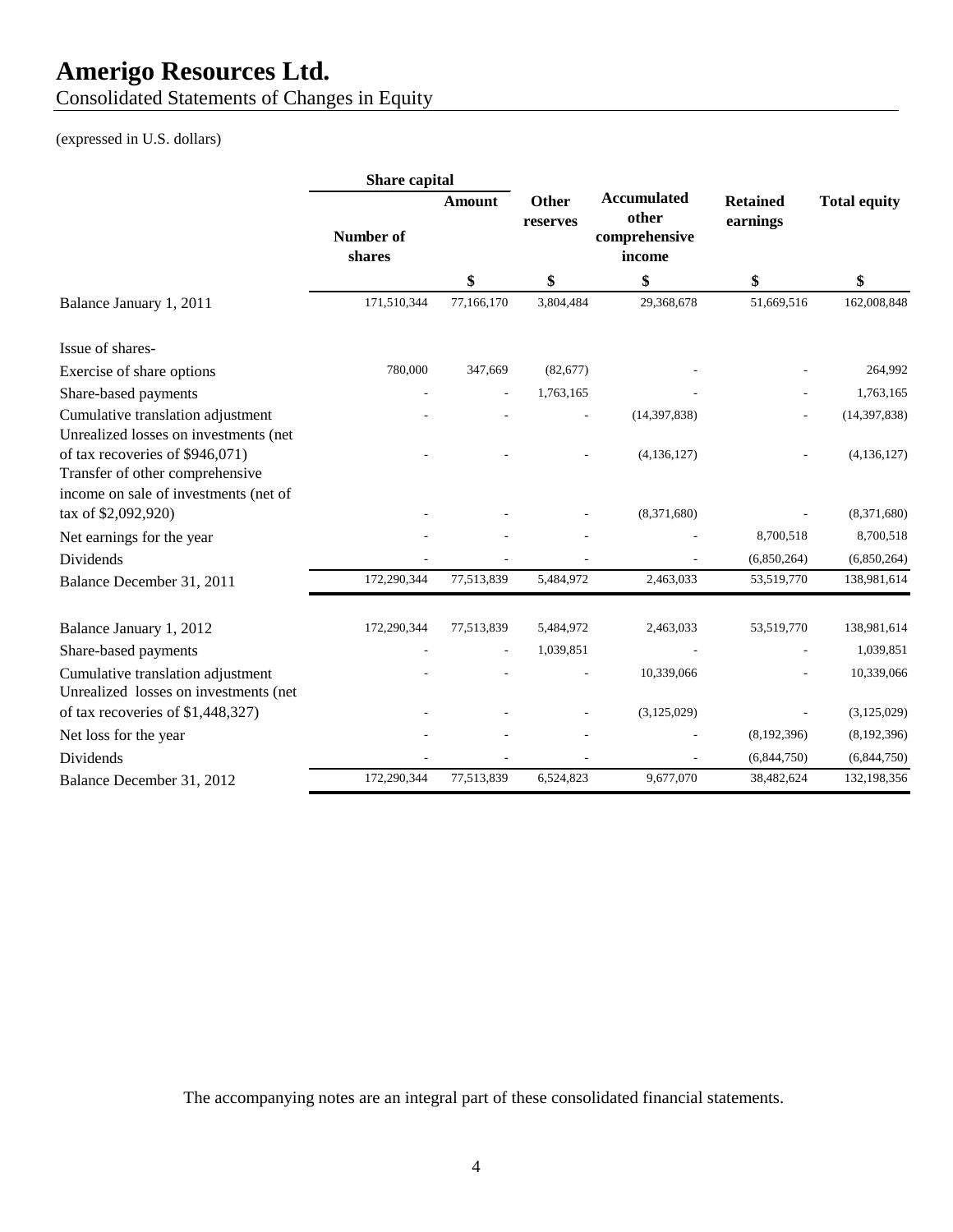Notes to Consolidated Financial Statements December 31, 2012

(expressed in U.S. dollars)

## **1) GENERAL INFORMATION**

Amerigo Resources Ltd. (the "Company") is a company incorporated pursuant to the laws of British Columbia, Canada and its shares are listed for trading on the Toronto Stock Exchange ("TSX"), the OTCQX stock exchange in the United States and the Lima Stock Exchange. The address of the Company's principal office is Suite 1950 – 400 Burrard Street, Vancouver, British Columbia.

The Company is a producer of copper and molybdenum concentrates with operations in Chile. Its operating subsidiary Minera Valle Central S.A. ("MVC") has a contract with Corporacion Nacional del Cobre de Chile ("Codelco"), Chile's state-owned copper producer, through 2021 to process the tailings from El Teniente, the world's largest underground copper mine.

These consolidated financial statements were authorised for issue by the board of directors on February 25, 2013 and have been prepared in accordance with and in full compliance with the International Financial Reporting Standards ("IFRS") issued by the International Accounting Standards Board ("IASB").

### **2) SUMMARY OF SIGNIFICANT ACCOUNTING POLICIES**

The principal accounting policies applied in the preparation of these consolidated financial statements are set out below. These policies have been consistently applied to all the periods presented, unless otherwise stated.

### **Basis of Preparation**

The consolidated financial statements of the Company and its subsidiaries (the "Group") have been prepared in accordance with IFRS.

The consolidated financial statements have been prepared on an historical cost basis, except for financial instruments which have been measured at fair value. The consolidated financial statements are presented in U.S. dollars except when otherwise indicated.

### **Consolidation**

These consolidated financial statements incorporate the financial statements of the Company and the entities controlled by the Company. Control exists when the Company has the power, directly or indirectly, to govern the financial and operating policies of an entity so as to obtain benefits from its activities. The financial statements of subsidiaries are included in the consolidated financial statements from the date that control commences until the date that control ceases. All significant intercompany transactions and balances have been eliminated. The Company's principal operating subsidiaries are Minera Valle Central S.A. (100% owned, Chile) and MVC Generacion S.A. (100% owned, Chile).

### **Segment Reporting**

The Company operates in one segment which is the production of copper concentrates, with the production of molybdenum concentrates as a by-product.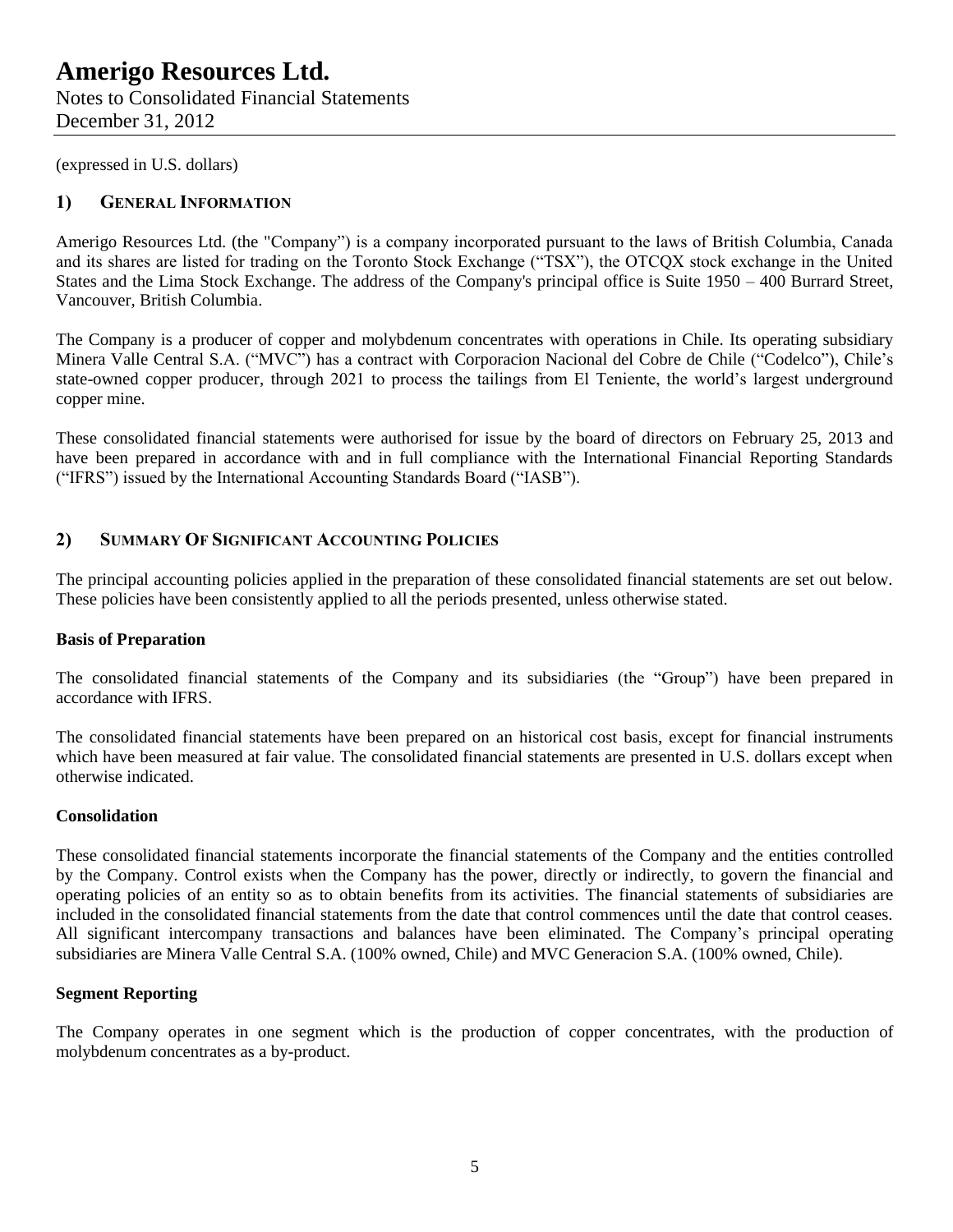Notes to Consolidated Financial Statements December 31, 2012

(expressed in U.S. dollars)

## **Foreign Currency Translation**

## *Functional and Presentation Currency*

The Company's presentation currency is the U.S. dollar ("\$"). The functional currencies of the Company and MVC are the Canadian dollar and Chilean peso ("CLP"), respectively. These consolidated financial statements have been translated to the U.S. dollar in accordance with IAS 21"The Effects of Changes in Foreign Exchange Rates". This standard requires that assets and liabilities be translated using the exchange rate at period end, and income, expenses and cash flow items are translated using the rate that approximates the exchange rates at the dates of the transactions (i.e. the average rate for the period). Resulting gains and losses on translation are included as a component of equity.

### *Transactions and Balances*

In preparing the financial statements of the individual entities, transactions in currencies other than the entity's functional currency (foreign currencies) are recorded at the rates of exchange prevailing at the dates of the transactions. At each statement of financial position date, monetary assets and liabilities are translated using the period end foreign exchange rate. Non-monetary assets and liabilities are translated using the historical rate on the date of the transaction. Nonmonetary assets and liabilities that are stated at fair value are translated using the historical rate on the date that the fair value was determined. All gains and losses on translation of these foreign currency transactions are included in profit or loss.

## **Property, Plant and Equipment**

## *Exploration and Evaluation Costs*

Exploration and evaluation costs related to specific properties or projects are capitalized and are considered to be tangible assets. These assets are not depreciated as they are currently not available for use. The Company's exploration and evaluation costs will be reclassified to property, plant and equipment when production decisions on projects or properties are made, or expensed in the period in which it is determined they have no future economic value.

## *Property, Plant and Equipment*

Property, plant and equipment are recorded at cost less accumulated depreciation and impairment losses. Where an item of plant and equipment comprises significant components with different useful lives, the components are accounted for as separate items of plant and equipment. Expenditures incurred to replace a component of an item of property, plant and equipment that is accounted for separately, including major inspection and overhaul expenditures, are capitalized. Directly attributable expenses incurred for major capital projects and site preparation are capitalized until the asset is brought to a working condition for its intended use.

The cost of self-constructed assets includes the cost of materials, direct labour and an appropriate portion of normal overheads. The costs of day-to-day servicing are recognized in profit or loss as incurred. Financing costs directly associated with the construction or acquisition of qualifying assets are capitalized at interest rates relating to loans specifically raised for that purpose, or at the weighted average borrowing rate where the general pool of group borrowings is utilized. Capitalization of borrowing costs ceases when the asset is substantially complete.

MVC depreciates its property, plant and equipment using the straight-line method over the estimated useful life of the assets, not to exceed the term of the current contract with El Teniente.

The depreciation method, useful life and residual values are assessed annually.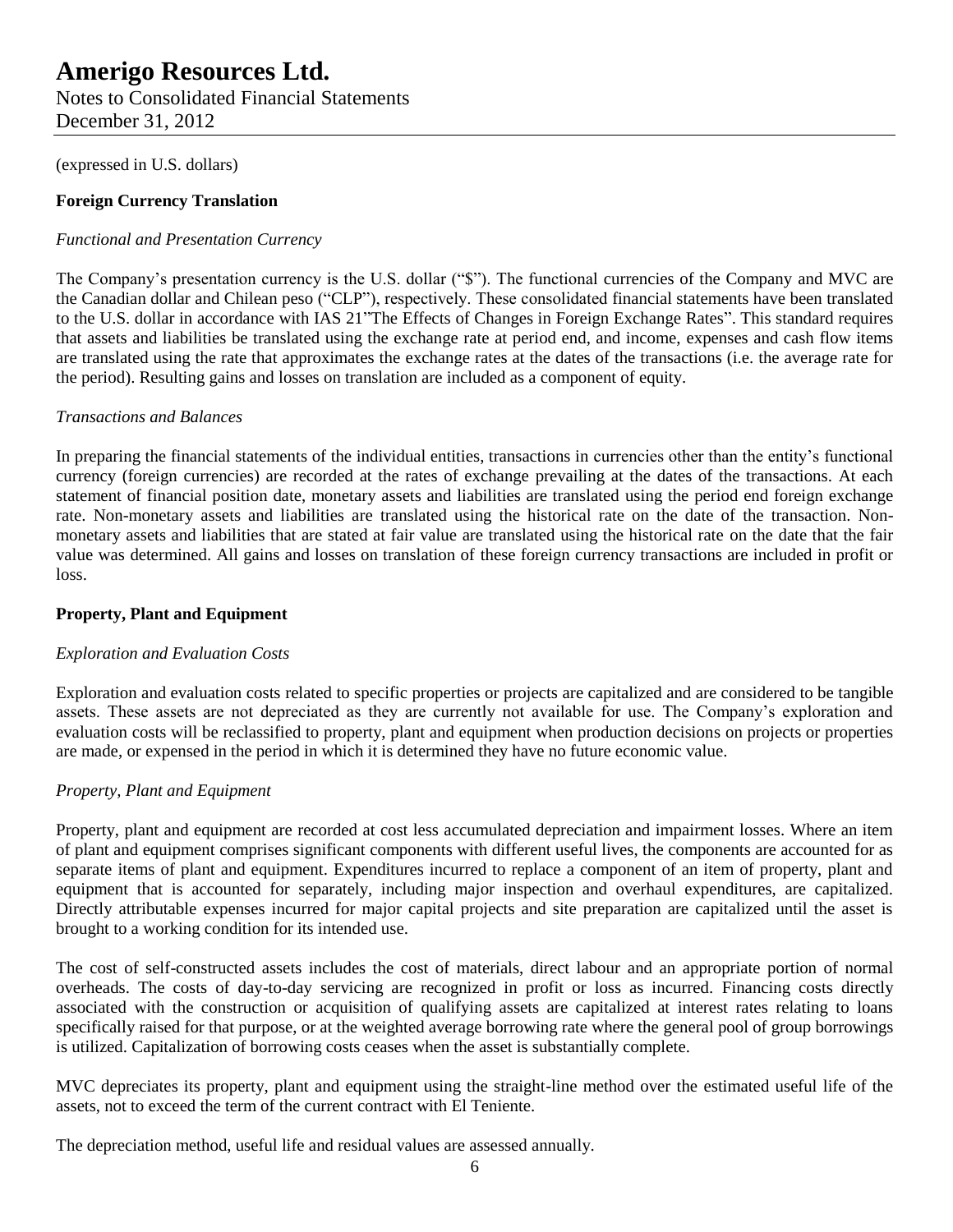Notes to Consolidated Financial Statements December 31, 2012

(expressed in U.S. dollars)

### *Asset Impairment*

The Company's tangible and intangible assets are reviewed for indications of impairment at each statement of financial position date. If indication of impairment exists, the asset's recoverable amount is estimated.

An impairment loss is recognized when the carrying amount of an asset, or its cash-generating unit, exceeds its recoverable amount. A cash-generating unit is the smallest identifiable group of assets that generates cash inflows that are largely independent of the cash inflows from other assets or groups of assets. Impairment losses are recognized in profit and loss for the period. Impairment losses recognized in respect of cash-generating units are allocated first to reduce the carrying amount of any goodwill allocated to cash-generating units and then to reduce the carrying amount of the other long-lived assets in the unit on a pro-rata basis.

Value in use is determined as the present value of the future cash flows expected to be derived from an asset or cash generating unit ("CGU"). The estimated future cash flows are discounted to their present value using a pre-tax discount rate that reflects current market assessments of the time value of money and the risks specific to the asset for which estimates of future cash flows have not been adjusted. Fair value less cost to sell is the amount obtainable from the sale of an asset or CGU in an arm's length transaction between knowledgeable, willing parties, less the costs of disposal. For mining assets, fair value less cost to sell is often estimated using a discounted cash flow approach as a fair value when an active market or binding sale agreement is not readily available. Estimated future cash flows are calculated using estimated future prices, mineral reserves and resources, operating and capital costs. All assumptions used are those that an independent market participant would consider appropriate.

An impairment loss is reversed if there is an indication that there has been a change in the estimates used to determine the recoverable amount. An impairment loss is reversed only to the extent that the asset's carrying amount does not exceed the carrying amount that would have been determined, net of depreciation or amortization, if no impairment loss had been recognized. An impairment loss with respect to goodwill is never reversed.

## **Intangible Assets**

Intangible assets reflect the value assigned to the MVC and Codelco contract for the processing of tailings from the El Teniente mine. This contractual right is amortized on a units of production basis over the term of the contract and tested for impairment when circumstances indicate that the carrying value may be impaired. In addition to the amortization of the contractual right, royalties payable to El Teniente under the contract are recorded based on production in the year and included in cost of sales (Note 11).

## **Financial Assets and other Financial Liabilities**

### *Classification*

a) Loans and Receivables

Cash and cash equivalents, trade receivables, loans, and other receivables that have fixed or determinable payments that are not quoted in an active market are classified as loans and receivables. Loans and receivables are initially recognized at the transaction value and subsequently carried at amortized cost less impairment losses. The impairment loss of receivables is based on a review of all outstanding amounts at period end. Bad debts are written off during the year in which they are identified. Interest income is recognized by applying the effective interest rate, except for short-term receivables when the recognition of interest would be immaterial.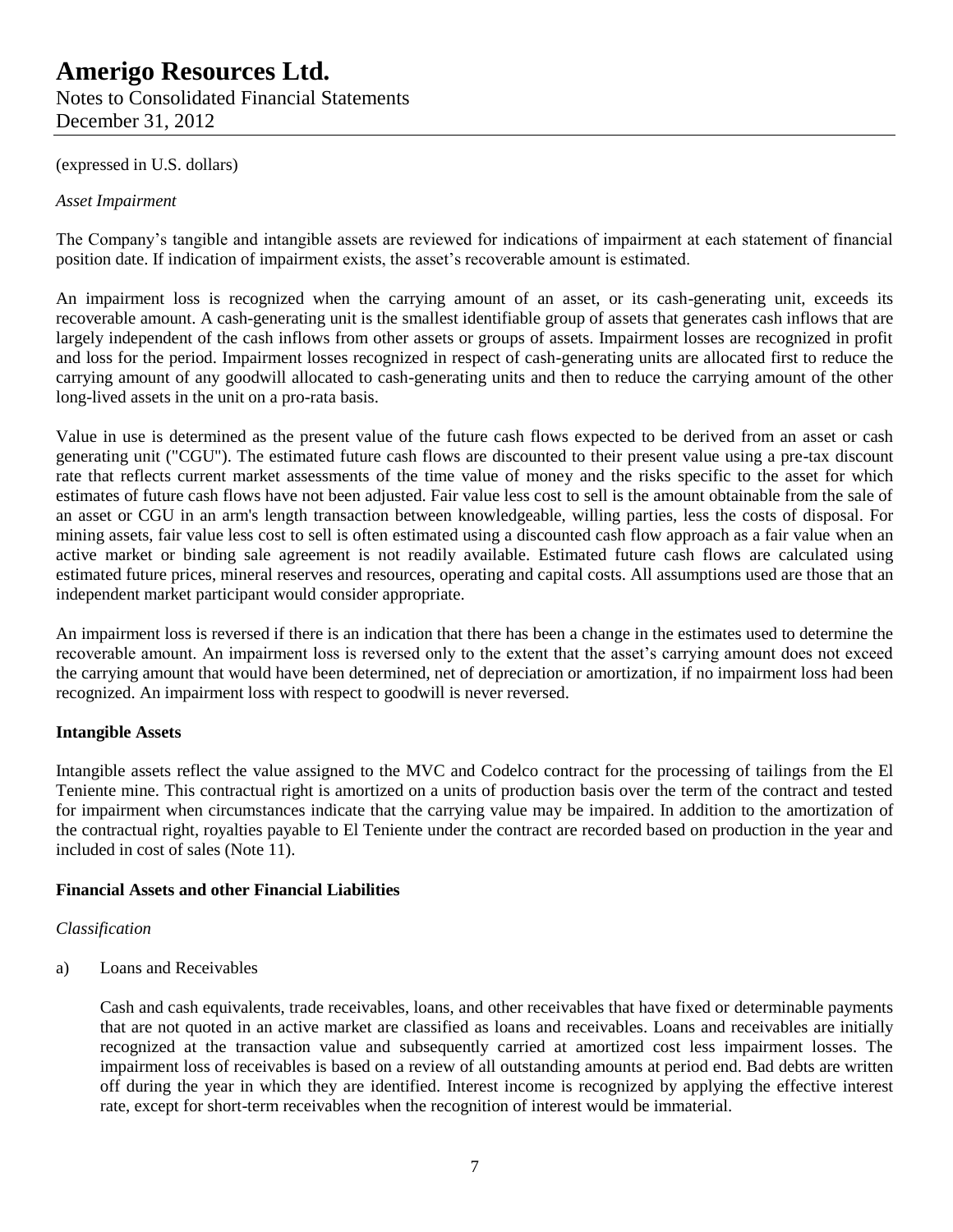Notes to Consolidated Financial Statements December 31, 2012

#### (expressed in U.S. dollars)

b) Available-for-Sale Financial Assets ("AFS"*)*

Investments and other assets held by the Company are classified as AFS and are stated at fair value. Gains and losses arising from changes in fair value are recognized in other comprehensive income and are accumulated in the investments revaluation reserve. When an investment is disposed of or is determined to be impaired, the cumulative gain or loss previously recognized in the investments revaluation reserve is included in profit or loss for the period. The fair value of AFS monetary assets denominated in a foreign currency is translated at the spot rate at the statement of financial position date.

#### c) Other Financial Liabilities

Other financial liabilities at amortized cost include trade and other payables, El Teniente royalties payable and borrowings. Trade payables and other payables are initially recognized at the amount required to be paid, less, when material, a discount to reduce the payables to fair value. Subsequently, trade payables are measured at amortized cost using the effective interest method. El Teniente royalties payable are recognized at the amount required to be paid. Borrowings are recognized initially at fair value, net of any transaction costs incurred, and subsequently at amortized cost using the effective interest method.

Other financial liabilities are classified as current liabilities if payment is due within twelve months. Otherwise, they are presented as non-current liabilities.

#### e) Derivatives

The Company's copper and molybdenum trade receivables are embedded derivatives given that the value of these receivables changes as underlying commodity market prices vary. The fair values of these receivables are adjusted each reporting period by reference to forward market prices and changes in fair value are recorded as a component of revenue.

The Company uses derivatives in the form of interest rate swaps to manage risks related to its variable rate debt. Gains and losses on re-measurement are included in finance income (expense).

The Company's royalties to related parties are a derivative liability, classified as current or non-current based on the contractual terms specific to the instrument. Gains and losses on re-measurement are included in finance income (expense).

### *Recognition and Measurement*

a) Effective Interest Method

The effective interest method calculates the amortized cost of a financial asset and allocates interest income over the corresponding period. The effective interest rate is the rate that discounts estimated future cash receipts over the expected life of the financial asset, or, where appropriate, a shorter period, to the net carrying amount on initial recognition. Income is recognized on an effective interest basis for debt instruments other than those financial assets classified as FVTPL.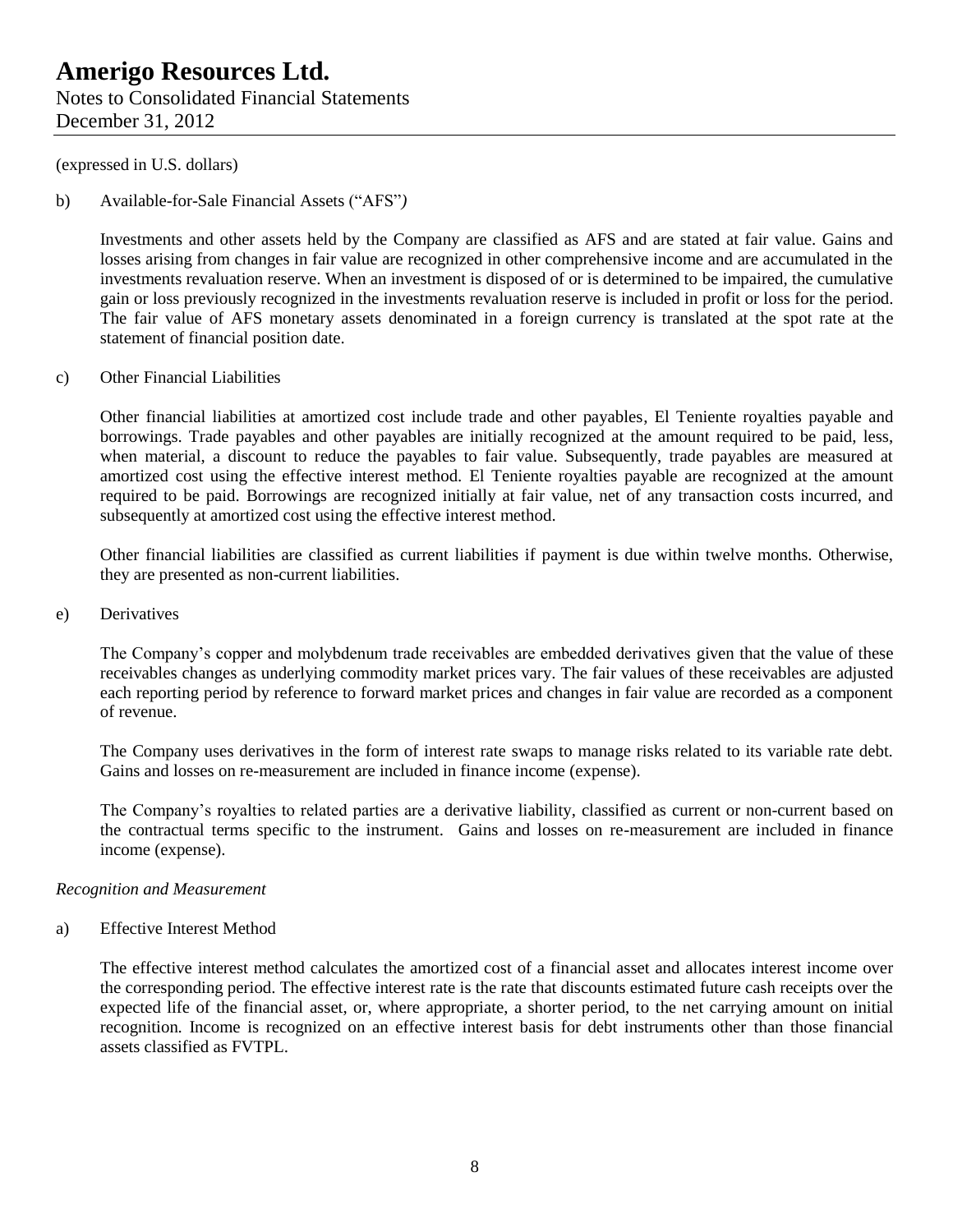Notes to Consolidated Financial Statements December 31, 2012

### (expressed in U.S. dollars)

### b) Impairment of Financial Assets

Financial assets are assessed for indicators of impairment at each period end. Financial assets are impaired when there is objective evidence that, as a result of one or more events that occurred after the initial recognition of the financial asset, the estimated future cash flows of the investment have been impacted.

Objective evidence of impairment could include the following:

- **significant financial difficulty of the issuer;**
- default or delinquency in interest or principal payments; or
- it has become probable that the issuer will enter bankruptcy or financial reorganization.

For financial assets carried at amortized cost, the amount of the impairment is the difference between the asset's carrying amount and the present value of the estimated future cash flows, discounted at the financial asset's original effective interest rate.

The carrying amount of all financial assets, excluding trade receivables, is directly reduced by the impairment loss. The carrying amount of trade receivables is reduced through the use of an allowance account. When a trade receivable is considered uncollectible, it is written off against the allowance account. Subsequent recoveries of amounts previously written off are credited against the allowance account. Changes in the carrying amount of the allowance account are recognized in profit or loss.

With the exception of AFS equity instruments, if, in a subsequent period, the amount of the impairment loss decreases and the decrease relates to an event occurring after the impairment was recognized, the previously recognized impairment loss is reversed through profit or loss. On the date of impairment reversal, the carrying amount of the financial asset cannot exceed its amortized cost had impairment not been recognized.

c) De-Recognition of Financial Assets

A financial asset is derecognized when the contractual right to the asset's cash flows expire or if the Company transfers the financial asset and substantially all risks and rewards of ownership to another entity.

### **Share-Based Payments**

The Company grants stock options to buy common shares of the Company to directors, officers and employees. The board of directors grants such options for periods of up to five years, with vesting periods determined at its sole discretion and at prices equal to or greater than the closing market price on the day preceding the date the options were granted. The fair value of the options is measured at grant date, using the Black-Scholes option pricing model, and is recognized over the period that the holders earn the options.

The fair value is recognized as an expense with a corresponding increase in equity. The amount recognized as an expense is adjusted to reflect the number of share options expected to vest.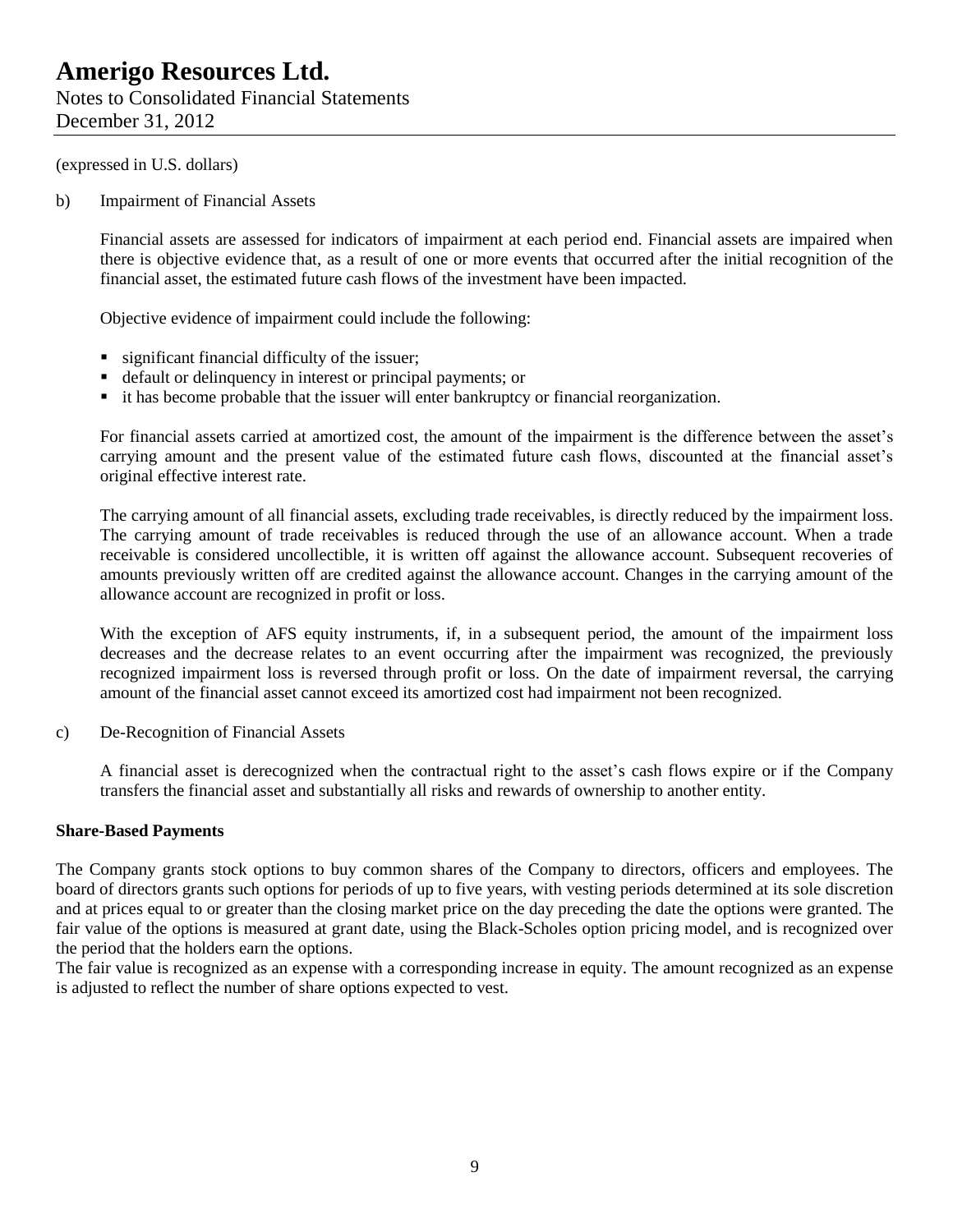Notes to Consolidated Financial Statements December 31, 2012

(expressed in U.S. dollars)

## **Inventories**

Inventories comprising concentrates in process and copper and molybdenum concentrates are valued at the lower of cost and net realizable value. Consumables are valued at the lower of average cost and net realizable value, with replacement cost used as the best available measure of net realizable value. Production cost is determined primarily on a weightedaverage cost basis and includes direct production costs, direct labour costs and an allocation of variable and fixed production overhead including depreciation. Net realizable value is the estimated selling price in the ordinary course of business.

When inventories have been written down to net realizable value, the Company makes a new assessment of net realizable value in each subsequent period. If the circumstances that caused the write-down no longer exist, the remaining amount of the write-down is reversed.

### **Cash and Cash Equivalents**

Cash and cash equivalents are unrestricted as to use and consist of cash on hand, demand deposits and short term interestbearing investments with maturities of 90 days or less from the original date of acquisition and which can be readily be liquidated to known amounts of cash.

Redeemable interest bearing investments with maturities of up to one year are considered cash equivalents if they can readily be liquidated at any point in time to known amounts of cash, the initial period subject to an interest penalty on redemption is less than 90 days, and they are redeemable thereafter until maturity for invested value plus accrued interest.

### **Current and Deferred Income Tax**

Income tax expense consists of current and deferred tax expense. Income tax expense is recognized in profit or loss.

Current tax expense is the expected tax payable on the taxable income for the year, using tax rates enacted or substantively enacted at period end, adjusted for amendments to tax payable with regards to previous years. Deferred tax assets and liabilities are recognized for deferred tax consequences attributable to unused tax loss carry forwards, unused tax credits and differences between the financial statement carrying amounts of existing assets and liabilities and their respective tax bases. Deferred tax assets and liabilities are measured using the enacted or substantively enacted tax rates expected to apply when the asset is realized or the liability settled. The effect on deferred tax assets and liabilities of a change in tax rates is recognized in profit or loss in the period that substantive enactment occurs.

A deferred tax asset is recognized to the extent that it is probable that future taxable profits will be available against which the asset can be utilized. To the extent that the Company does not consider it probable that a deferred tax asset will be recovered, the deferred tax asset is reduced.

The following temporary differences do not result in deferred tax assets or liabilities:

- the initial recognition of assets or liabilities, not arising in a business combination, that does not affect accounting or taxable profit
- goodwill
- investments in subsidiaries, associates and jointly controlled entities where the timing of reversal of the temporary differences can be controlled and reversal in the foreseeable future is not probable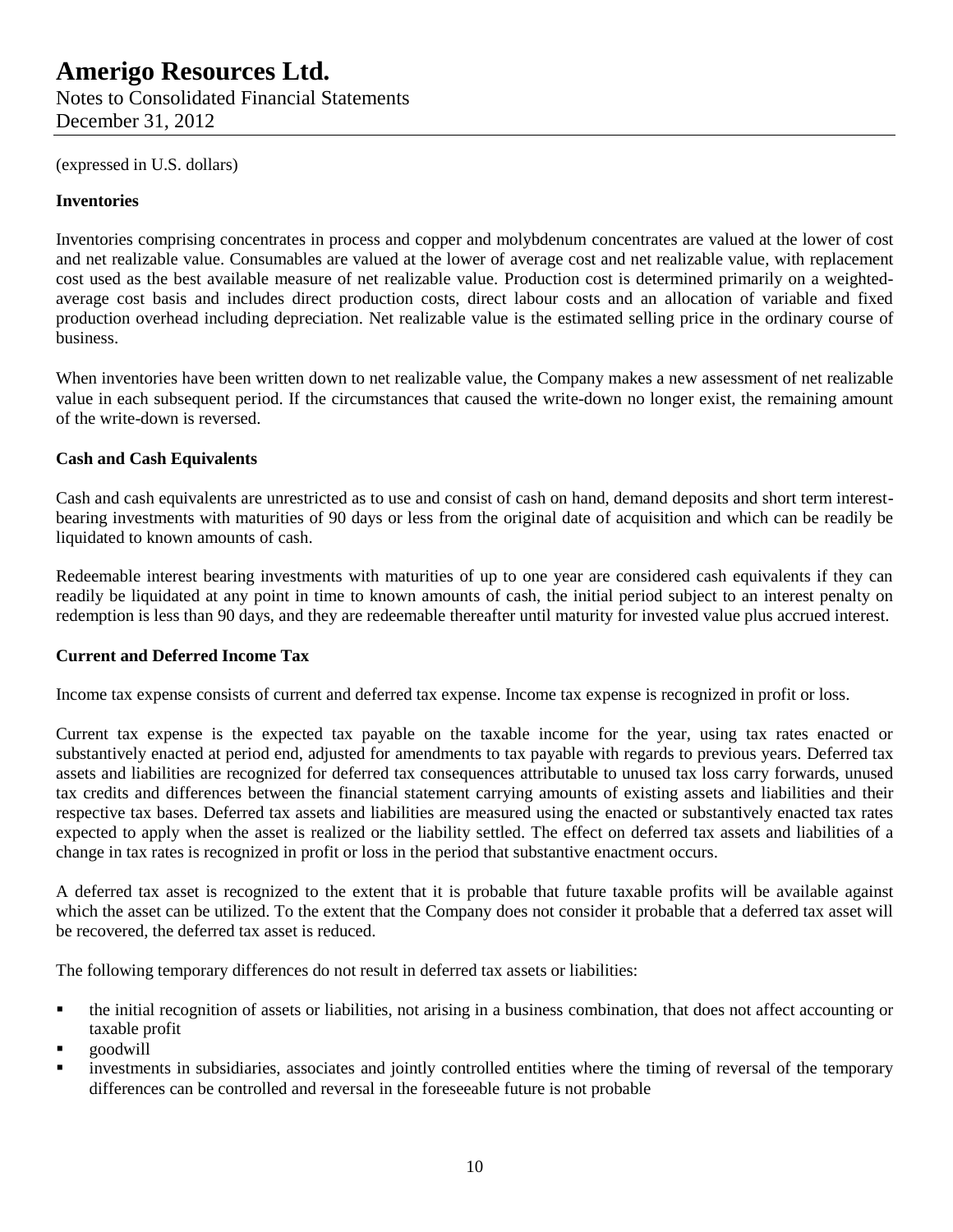Notes to Consolidated Financial Statements December 31, 2012

(expressed in U.S. dollars)

Deferred tax assets and liabilities are offset when there is a legally enforceable right to set-off current tax assets against current tax liabilities and when they relate to income taxes levied by the same taxation authority and the Company intends to settle its current tax assets and liabilities on a net basis.

### **Provisions**

Provisions are recorded when a present legal or constructive obligation exists as a result of past events where it is probable that an outflow of resources embodying economic benefits will be required to settle the obligation, and a reliable estimate of the amount of the obligation can be made. The amount recognized as a provision is the best estimate of the consideration required to settle the present obligation at the statement of financial position date, taking into account the risks and uncertainties surrounding the obligation. Where a provision is measured using the cash flows estimated to settle the present obligation, its carrying amount is the present value of those cash flows. When some or all of the economic benefits required to settle a provision are expected to be recovered from a third party, the receivable is recognized as an asset if it is virtually certain that reimbursement will be received and the amount receivable can be measured reliably.

MVC has a future obligation to retire the assets located at its facility at the end of its contract with El Teniente in 2021. This obligation has been recorded as a liability at present value in the Company's consolidated statement of financial position. The value of asset retirement obligations is evaluated on an annual basis or as new information becomes available on the expected amounts and timing of cash flows required to discharge the liability. The fair value of the liability is added to the carrying amount of plant and equipment, and this additional carrying amount is depreciated over time to 2021. An accretion cost, representing the increase over time in the present value of the liability, is recorded each period in finance expense.

MVC has a future obligation with its workers for statutory severance payments based on their employee contracts and/or Chilean labour law at the term of the current contract with El Teniente in 2021. This obligation has been recorded as a liability at present value in the Company's consolidated statement of financial position. The value of the severance provision is evaluated on an annual basis or as new information becomes available on the expected amounts and timing of cash flows required to discharge the liability. The increase or decrease over time in the present value of the liability is recorded each period in cost of sales.

### **Earnings (Loss) per Share**

Basic earnings (loss) per share is computed by dividing the net earnings (loss) attributable to common shareholders by the weighted average number of shares outstanding during the reporting period. Diluted earnings (loss) per share is computed similar to basic earnings (loss) per share except that the weighted average shares outstanding are increased to include additional shares for the assumed exercise of stock options, if dilutive. The number of additional shares is calculated by assuming that outstanding stock options were exercised and that the proceeds from such exercises were used to acquire common stock at the average market price during the reporting periods.

### **Revenue Recognition**

Revenue from the sale of the Company's copper and molybdenum concentrates is recognized when the rights and obligations of ownership pass to the customer and the price is reasonably determinable. In 2012 the majority of the Company's concentrates were sold at known market prices.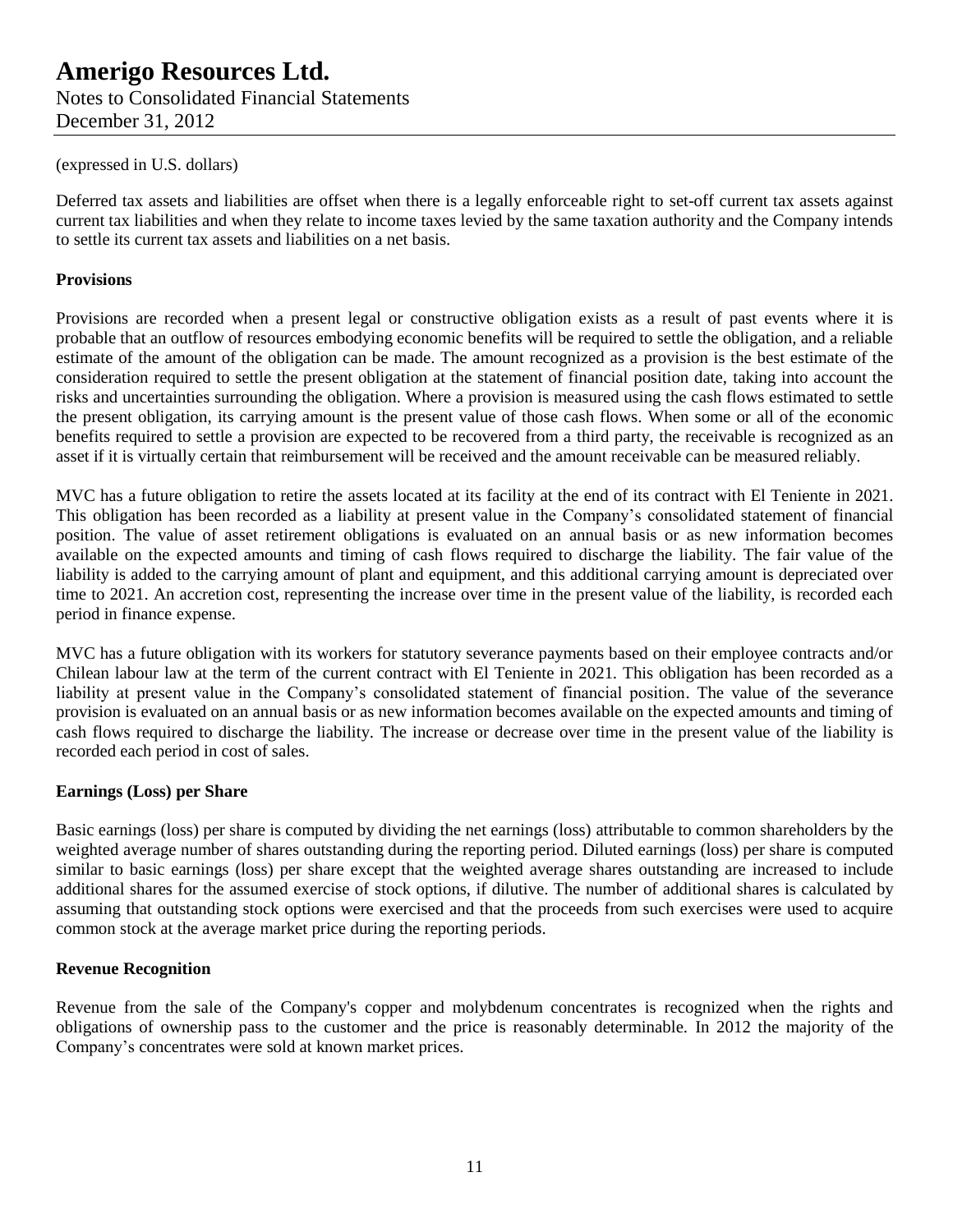Notes to Consolidated Financial Statements December 31, 2012

(expressed in U.S. dollars)

In circumstances where final prices are determined by quoted market prices in a period subsequent to the date of sale, prices are determined on a provisional basis at the date of sale and revenues are recorded based on forward prices. Adjustments are made to the sale price in subsequent periods based on movements in quoted market prices up to date of the final pricing. Under these circumstances, the value of the Company's amounts receivable change as the underlying commodity market prices vary. This adjustment mechanism has the characteristics of a derivative. Accordingly, the fair value of the receivables are adjusted each reporting period by reference to forward market prices and changes in fair value are recorded as a component of revenue.

Copper produced by the Company is sold under a written sales agreement with Chile's Empresa Nacional de Minería ("Enami"). The agreement with Enami establishes a delivery schedule of monthly sales quotas and in 2012 set the Company's copper sale price at the average market price for the month preceding delivery ("M-1"). Where production falls short of the monthly quota for a scheduled month of delivery, the quota is carried forward to a subsequent calendar month and the Company receives a sale price calculated for the originally scheduled month of delivery until the quota is met.

Molybdenum produced by the Company is predominantly sold under a written sales agreement with Chile's Molibdenos y Metales S.A. ("Molymet"). In 2012, the sale price to Molymet was the average market price for the third month following delivery ("M+3"). In normal supply conditions and in circumstances where the quotational period for sales goes beyond the sale price for the month of delivery, sales for copper and molybdenum concentrates are provisionally priced at the time of sale based on the prevailing copper forward market price or the current molybdenum market price, as specified in the sales contracts, where applicable. Variations between the price recorded at the time of sale and the actual final price received from Enami or Molymet are caused by changes in copper and molybdenum market prices and result in an embedded derivative in the accounts receivable. The embedded derivative is recorded at fair value each period until final settlement occurs, with changes in fair value classified as a component of revenue. In a period of rising prices, not only will the Company record higher revenue for deliveries in the period, but it will also record favourable adjustments to revenue for copper and molybdenum concentrates delivered in the prior period. Similarly, in a period of declining prices, the Company will record lower revenues for current deliveries and negative adjustments to revenue for prior period deliveries.

## **Comprehensive Income (Loss)**

Comprehensive income (loss) includes items that are not included in net profit such as unrealized gains or losses on available-for-sale investments, gains or losses on certain derivative instruments and foreign currency gains or losses related to translation of the financial statements of foreign operations. The Company's comprehensive income (loss), components of other comprehensive income and cumulative translation adjustments are presented in the consolidated statements of comprehensive income (loss) and the consolidated statements of changes in equity.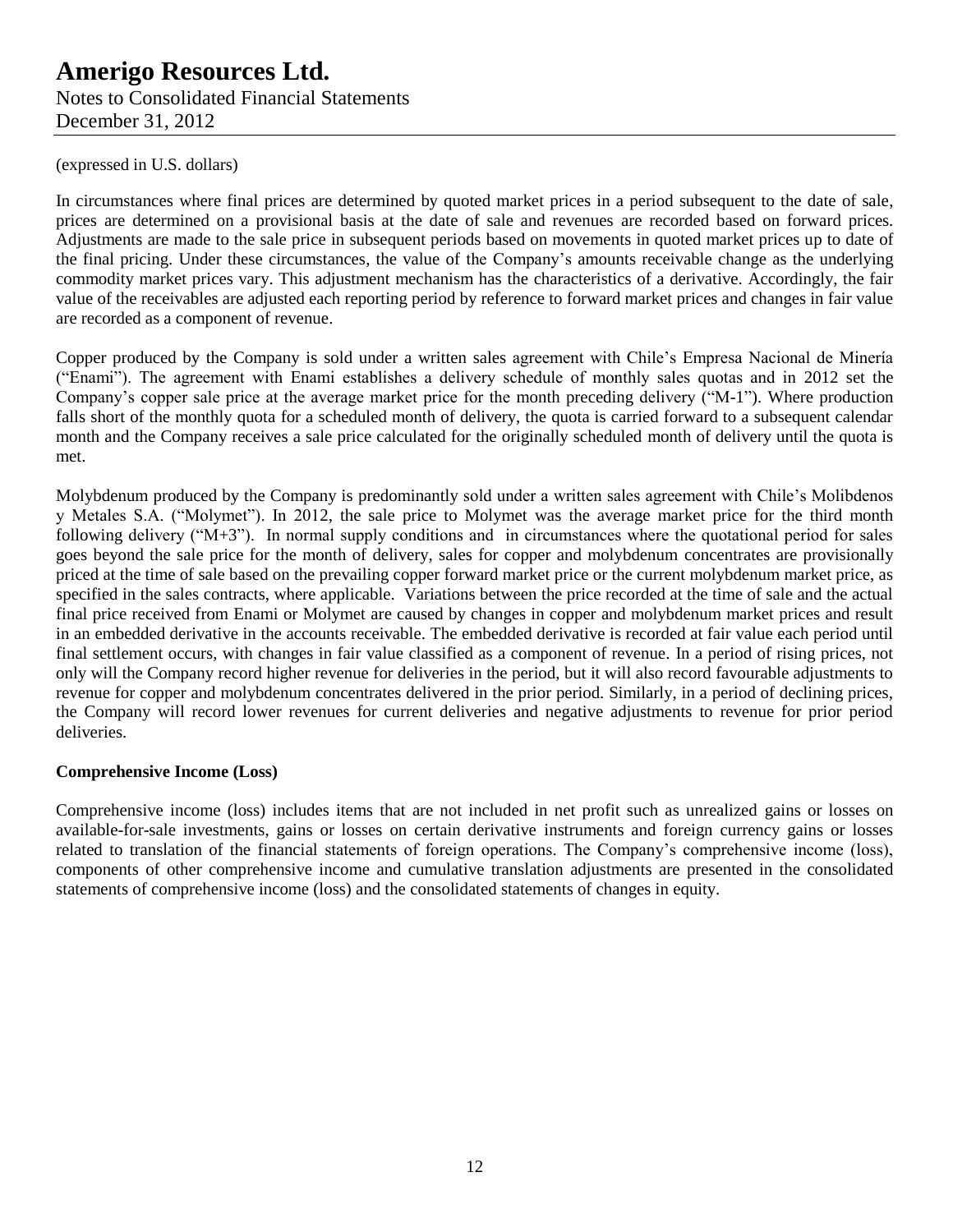Notes to Consolidated Financial Statements December 31, 2012

(expressed in U.S. dollars)

## **3) APPLICATION OF NEW AND REVISED INTERNATIONAL FINANCIAL REPORTING STANDARDS**

The IASB has issued the following standards which have not yet been adopted by the Company. Unless otherwise stated, each of the new standards is effective for annual periods beginning on or after January 1, 2013. The Company is completing its assessment of the impact that the new and amended standards will have on its consolidated financial statements.

The following is a brief summary of the new standards:

### **IFRS 7 Amendments**

The IASB has issued Disclosures – Offsetting Financial Assets and Liabilities as Amendments to IFRS 7, intended to help investors and other financial statement users to better assess the effect or potential effect of offsetting arrangements on a company's financial position.

#### **IFRS 9 – Financial instruments - classification and measurement**

In November 2009 and October 2010, the IASB issued IFRS 9 – Financial instruments ("IFRS 9"), Classification and Measurement of Financial Assets and Financial Liabilities. IFRS 9 will replace IAS 39 – Financial Instruments: Recognition and Measurement ("IAS 39") in its entirety. IFRS 9 uses a single approach to determine whether a financial asset or liability is measured at amortized cost or fair value, replacing the multiple rules in IAS 39. For financial assets, the approach in IFRS 9 is based on how an entity manages its financial instruments in the context of its business model and the contractual cash flow characteristics of the financial assets. The new standard also proposes a new expected loss impairment method to be used, replacing the existing incurred loss model in IAS 39. For financial liabilities measured at fair value, fair value changes due to changes in the Company's credit risk are presented in other comprehensive income ("OCI"), instead of net profit, unless this would create an accounting mismatch. IFRS 9 is effective for annual periods beginning on or after January 1, 2015. Early adoption is permitted.

### **IFRS 10 – Consolidation**

IFRS 10 requires an entity to consolidate an investee when it is exposed, or has rights, to variable returns from its involvement with the investee and has the ability to affect those returns through its power over the investee. Under existing IFRS, consolidation is required when an entity has the power to govern the financial and operating policies of an entity so as to obtain benefits from its activities. IFRS 10 replaces SIC-12 Consolidation—Special Purpose Entities and parts of IAS 27 Consolidated and Separate Financial Statements.

### **IFRS 11 - Joint arrangements**

IFRS 11 requires a venturer to classify its interest in a joint arrangement as a joint venture or joint operation. A venture accounts for a joint venture using the equity method of accounting, whereas for a joint operation a venturer recognizes its share of the assets, liabilities, revenue and expenses of the joint operation. Under existing IFRS, entities have the choice to proportionately consolidate or equity account for interests in joint ventures. IFRS 11 supersedes IAS 31, Interests in Joint Ventures, and SIC-13, Jointly Controlled Entities—Non-monetary Contributions by Venturers.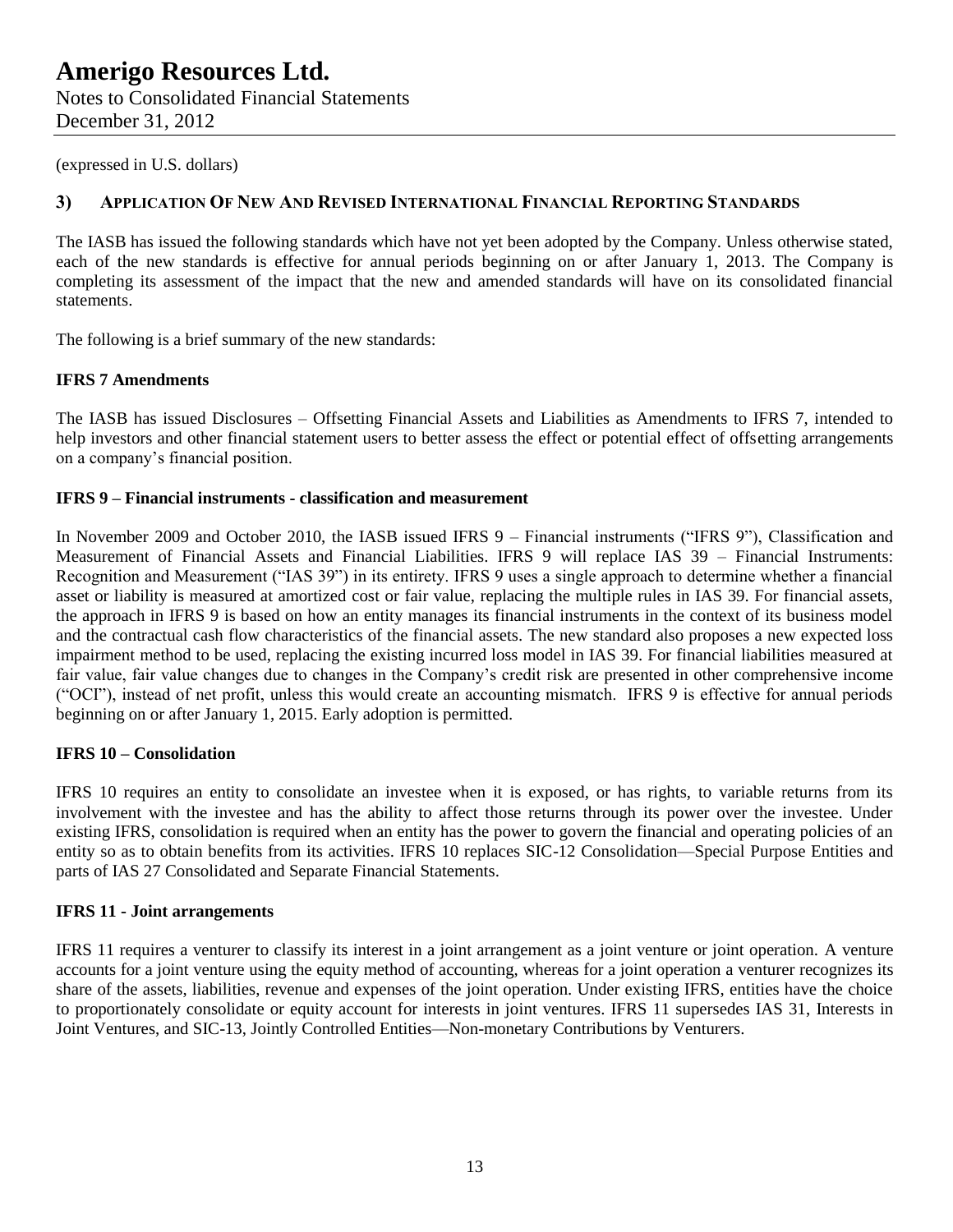Notes to Consolidated Financial Statements December 31, 2012

(expressed in U.S. dollars)

## **IFRS 12 – Disclosure of interests in other entities**

IFRS 12 establishes disclosure requirements for interests in other entities, such as joint arrangements, associates, special purpose vehicles and off balance sheet vehicles. The standard carries forward existing disclosures and also introduces significant additional disclosure requirements that address the nature of, and risks associated with, an entity's interests in other entities.

### **IFRS 13 - Fair value measurement**

IFRS 13 is a comprehensive standard for fair value measurement and disclosure requirements for use across all IFRS standards. The new standard clarifies that fair value is the price that would be received on the sale of an asset, or paid to transfer a liability in an orderly transaction between market participants, at the measurement date. It also establishes disclosures about fair value measurement. Under existing IFRS, guidance on measuring and disclosing fair value is dispersed among the specific standards requiring fair value measurements and in many cases does not reflect a clear measurement basis or consistent disclosures.

### **IAS 1 – Presentation of financial statements**

Effective for annual periods beginning on or after July 1, 2012, requires that elements of other comprehensive income that may subsequently be recycled through profit or loss be differentiated from those items that will not be recycled.

### **IAS 32 – Offsetting financial assets and liabilities**

The IASB has clarified its requirements for offsetting financial instruments by issuing Amendments to IAS 32 that address inconsistencies in current practice when applying the offsetting criteria in IAS 32 Financial Instruments Presentation. The amendments are effective for annual periods beginning on or after January 1, 2014 and are required to be applied retrospectively.

### **Amendments to Other Standards**

In addition, there have been amendments to existing standards, including IAS 27, Separate Financial Statements (IAS 27), and IAS 28, Investments in Associates and Joint Ventures (IAS 28). IAS 27 addresses accounting for subsidiaries, jointly controlled entities and associates in non-consolidated financial statements. IAS 28 has been amended to include joint ventures in its scope and to address the changes in IFRS 11.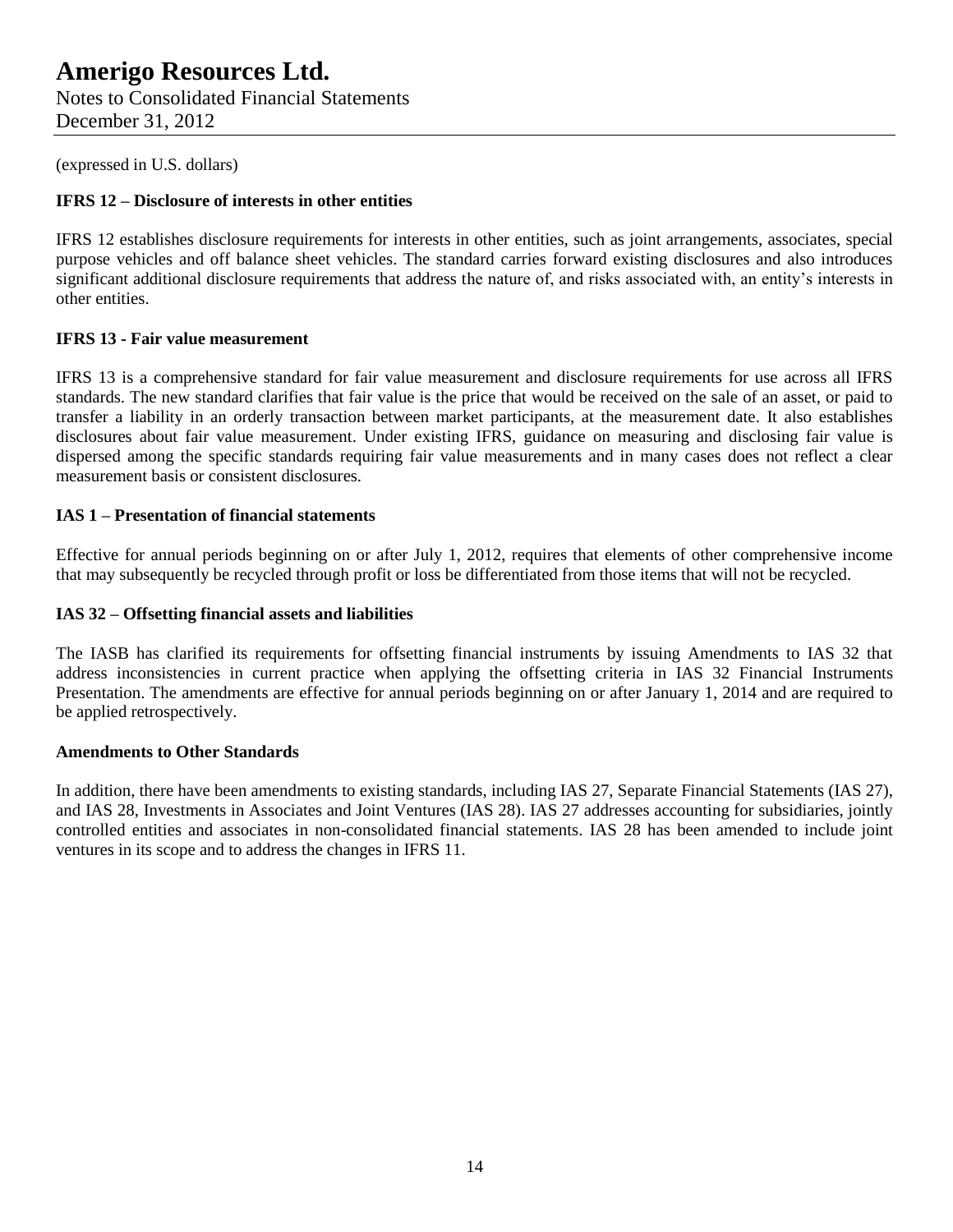Notes to Consolidated Financial Statements December 31, 2012

(expressed in U.S. dollars)

## **4) CRITICAL ACCOUNTING ESTIMATES AND JUDGEMENTS**

Estimates and judgements are continually evaluated and are based on historical experience and other factors, including expectations of future events that are believed to be reasonable under the circumstances.

In preparing these consolidated financial statements, the Company makes estimates and assumptions concerning the future. The resulting accounting estimates will, by definition, seldom equal the related actual results. The estimates and assumptions that have a significant risk of causing a material adjustment to the carrying amounts of assets and liabilities within the next financial year are addressed below.

### *Useful Life of Assets*

As at December 31, 2012, the contract with El Teniente has been estimated to terminate as of December 31, 2021. The useful lives of assets have been determined based on their estimated economic life, not to exceed December 31, 2021. The remaining life of the contract with El Teniente may change based on executed term extensions.

### *Asset Retirement Obligation ("ARO")*

The Company assesses its provision for ARO annually and fair values the liability at the end of each reporting year, using the current risk-free discount rates. The ARO results from the obligation to remove property and equipment at the term of the El Teniente contract and from environmental regulations set by Chilean authorities. AROs include costs related to MVC's plant and equipment. The ARO is a critical accounting estimate for the Company. There are significant uncertainties related to the ARO and the impact on the financial statements could be material. The eventual timing and costs of the ARO could differ from current estimates. The main factors that could cause expected ARO cash flows to change include changes to laws and legislation and additions of new plant and equipment.

The future value of the provision for ARO was determined using an estimated annual inflation rate of 3.5%, a risk premium estimated at 7% and discounted at the risk-free rate of 5.37%.

### *Impairment of Property, Plant and Equipment*

In accordance with the Company's accounting policy, each asset or cash generating unit is evaluated at each reporting date to determine whether there are any indications of impairment. If any such indication exists, a formal estimate of recoverable amount is performed and an impairment loss is recognized to the extent that the carrying amount exceeds the recoverable amount. The recoverable amount of an asset or cash generating group of assets is measured at the higher of fair value less costs to sell and value in use.

The determination of fair value and value in use requires management to make estimates and assumptions about expected production and sales volumes, metals prices, reserves, operating costs, mine closure and restoration costs, future capital expenditures and appropriate discount rates for future cash flows. The estimates and assumptions are subject to risk and uncertainty, and as such there is the possibility that changes in circumstances will alter these projections, which may impact the recoverable amount of the assets. In such circumstances, some or all of the carrying value of the assets may be further impaired or the impairment charge reduced with the impact recorded in the statement of income.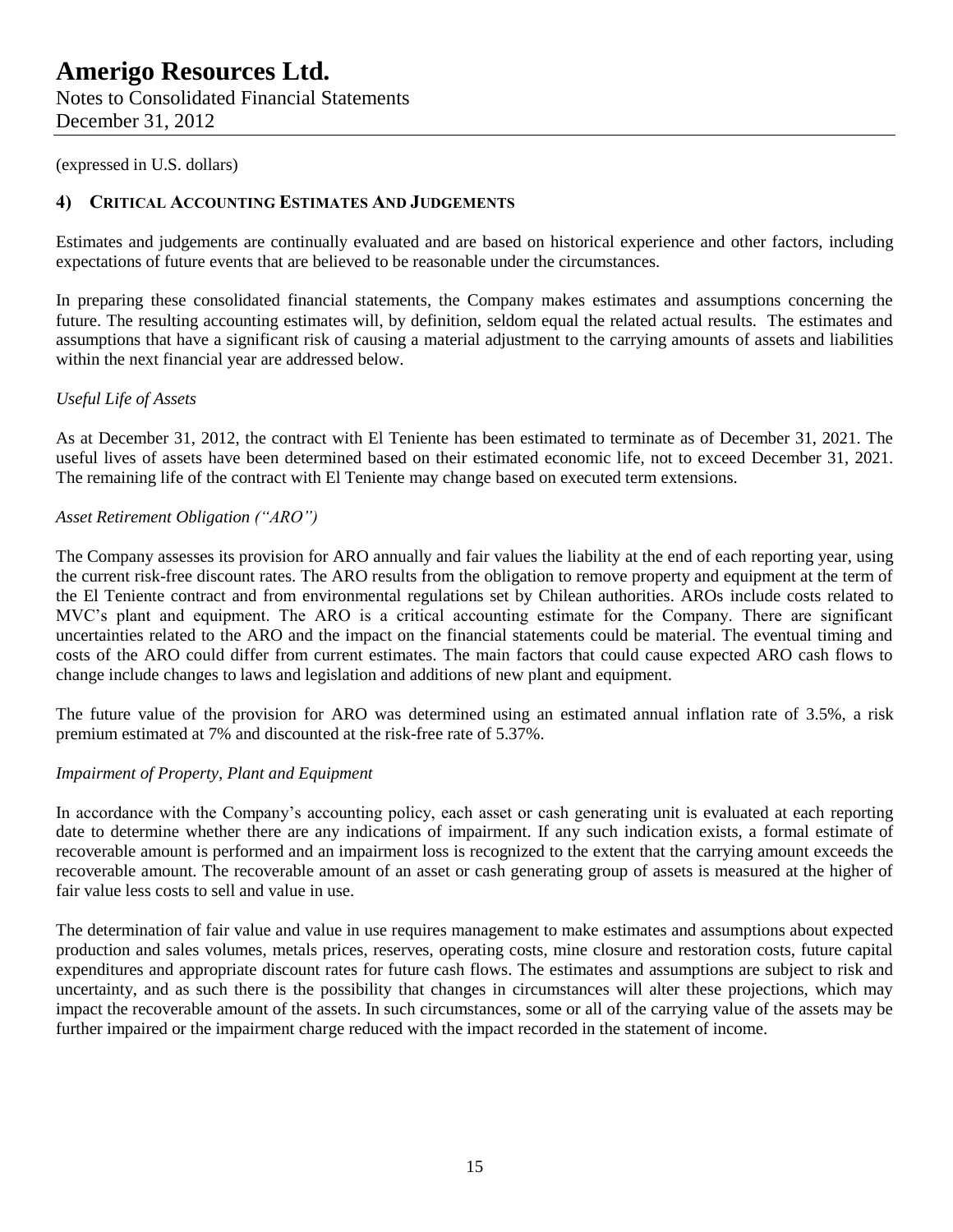Notes to Consolidated Financial Statements December 31, 2012

### (expressed in U.S. dollars)

As at December 31, 2012, management of the Company determined that the decline in the Company's share price constituted an impairment indicator, and completed an impairment assessment for MVC.

The impairment assessment included a fair value less cost to sell determination. Key assumptions incorporated in the model included the following:

- Copper prices (\$/lb)– 2013: \$3.76; 2014: \$3.60: 2015: \$3.40; 2016: \$3.36: 2017 to 2021: \$2.95
- Power costs From 2013 to 2017 costs are per contractual estimates (2013: \$0.096/kWh, 2014: \$0.094/kWh, 2015: \$0.093/kWh, 2016: \$0.088/kWh, 2017: \$0.089/kWh). From 2018 to 2021: estimates based on adjusted costs of \$0.1020-\$0.1030/kWh
- Operating costs based on historical costs incurred and estimated forecasts
- Production volume and recoveries as indicated in MVC's mining plan to 2021
- Discount rate 9% after tax rate

Management's impairment evaluation did not result in the identification of an impairment loss as of December 31, 2012. Although management believes the estimates applied in these impairment assessments are reasonable, such estimates are subject to significant uncertainties and judgments. Sensitivities to changes in estimated operating costs, particularly estimated power costs beyond MVC's current power contracts could trigger an impairment which could be material.

### *Exploration and Evaluation Assets*

The application of the Company's accounting policy for exploration and evaluation expenditures requires judgment in determining whether it is likely that future economic benefits are likely to arise from future processing operations. The deferral policy requires management to make certain estimates and assumptions about future events or circumstances, in particular whether an economically viable processing operation can be established. Estimates and assumptions made may change if new information becomes available. If, after expenditures are capitalized, information becomes available suggesting that the recovery of expenditures is unlikely, the amount capitalized is written off in the statement of comprehensive income in the period when the new information becomes available.

### *Reserve Estimates*

Reserves are estimates of the amount of copper and molybdenum concentrates than can be produced by MVC under its agreements with El Teniente. The estimate of reserves is prepared by members of MVC management. Changes in the reserve estimates may impact upon impairment of property, plant and equipment analysis, amortization of intangible assets and valuation of royalties to related parties.

## **5) CASH AND CASH EQUIVALENTS**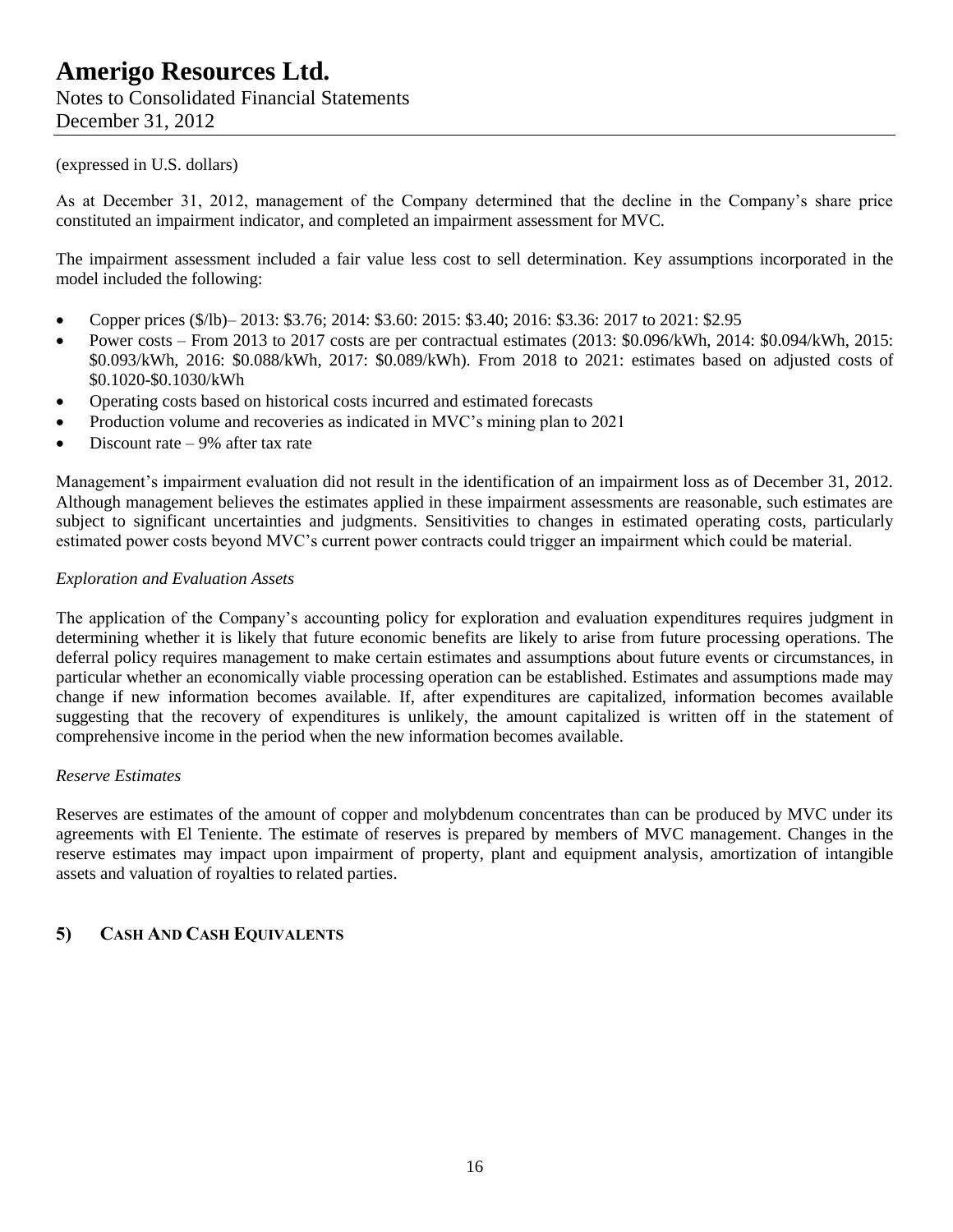Notes to Consolidated Financial Statements December 31, 2012

(expressed in U.S. dollars)

|                          | December 31,<br>2012 | December 31,<br>2011<br>$\mathbf{\$}$ |
|--------------------------|----------------------|---------------------------------------|
|                          | \$                   |                                       |
| Cash at bank and on hand | 2,156,345            | 3,150,994                             |
| Short term bank deposits | 7,093,195            | 17,668,473                            |
|                          | 9,249,540            | 20,819,467                            |

## **6) TRADE AND OTHER RECEIVABLES**

|                                                     | December 31, | December 31, |  |
|-----------------------------------------------------|--------------|--------------|--|
|                                                     | 2012         | 2011<br>\$   |  |
|                                                     | \$           |              |  |
| <b>Current</b>                                      |              |              |  |
| Accounts receivable                                 | 13,862,805   | 20,329,713   |  |
| Less: Provision for impairment of trade receivables |              | (1,443,768)  |  |
| Accounts receivable - net                           | 13,862,805   | 18,885,945   |  |
| Non-current                                         |              |              |  |
| Other non-current assets                            | 1,018,408    | 590,846      |  |

As of December 31, 2012, there were trade receivables of \$nil impaired and provided for (December 31, 2011: \$1,443,768).

The ageing analysis of these trade receivables is as follows:

|                       | December 31, | December 31,              |  |
|-----------------------|--------------|---------------------------|--|
|                       | 2012         | 2011<br>$\boldsymbol{\$}$ |  |
|                       | \$           |                           |  |
| Up to 3 months        | 8,946,737    | 12,846,922                |  |
| 3 to 6 months         | 3,520,622    | 4,313,217                 |  |
| Greater than 6 months | 1,395,446    | 1,725,806                 |  |
|                       | 13,862,805   | 18,885,945                |  |

The carrying amounts of the Company's trade and other receivables are denominated in the following currencies: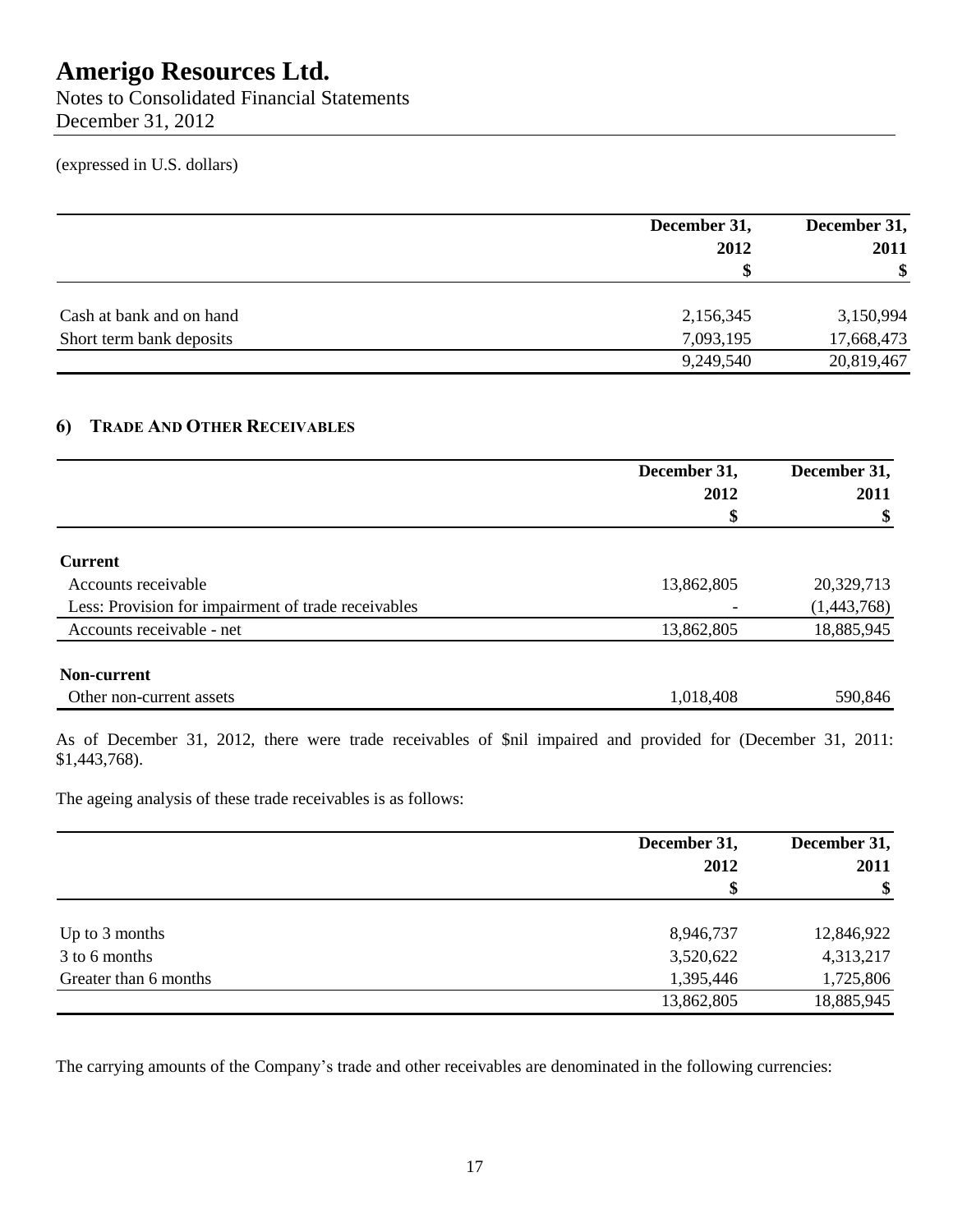Notes to Consolidated Financial Statements December 31, 2012

(expressed in U.S. dollars)

|              | December 31,<br>2012 | December 31,<br>2011 |
|--------------|----------------------|----------------------|
| Currency     | \$                   | \$                   |
| Chilean Peso | 13,818,964           | 18,799,369           |
| Other        | 43,841               | 86,576               |
|              | 13,862,805           | 18,885,945           |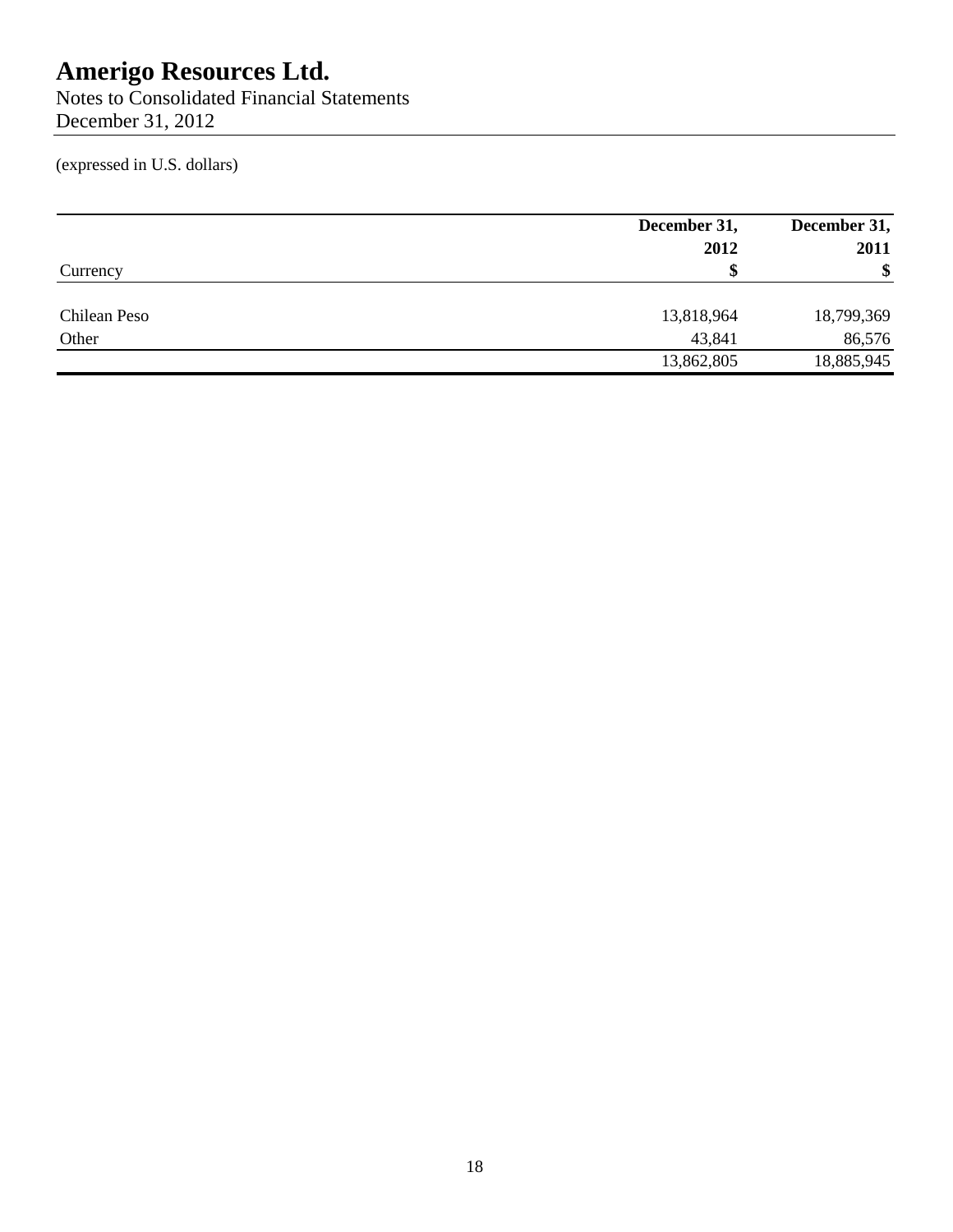Notes to Consolidated Financial Statements December 31, 2012

(expressed in U.S. dollars)

The fair values of trade and other receivables are as follows:

|                   | December 31, | December 31,<br>2011 |
|-------------------|--------------|----------------------|
|                   | 2012         |                      |
|                   | \$           | \$                   |
| Trade receivables | 9,612,181    | 12,210,272           |
| Other             | 4,250,624    | 6,675,673            |
|                   | 13,862,805   | 18,885,945           |

The effective interest rates on trade and other receivables were nil% (December 31, 2011: nil%).

## **7) INVENTORIES**

|                                        | December 31, | December 31, |  |
|----------------------------------------|--------------|--------------|--|
|                                        | 2012         | 2011         |  |
|                                        | \$           |              |  |
| Plant supplies and consumables at cost | 7,957,332    | 5,697,799    |  |
|                                        | 7,957,332    | 5,697,799    |  |
| Concentrate inventories at cost        | 3,366,526    | 3,866,870    |  |
|                                        | 3,366,526    | 3,866,870    |  |
|                                        | 11,323,858   | 9,564,669    |  |

Concentrates in process at the various processing stages of MVC's operations and finished product inventories are valued at the lower of cost and net realizable value.

The amount of inventories recognised in operating expenses amounted to \$nil (December 31, 2011: \$nil).

## **8) INVESTMENTS**

|                        | December 31, | December 31,   |
|------------------------|--------------|----------------|
|                        | 2012         | 2011           |
|                        | \$           | \$             |
| <b>Start of period</b> | 8,722,744    | 25,583,511     |
| Exchange differences   | 141,504      | 245,285        |
| Disposals              |              | (11, 119, 240) |
| Changes in fair value  | (4,714,860)  | (5,986,812)    |
| End of period          | 4,149,388    | 8,722,744      |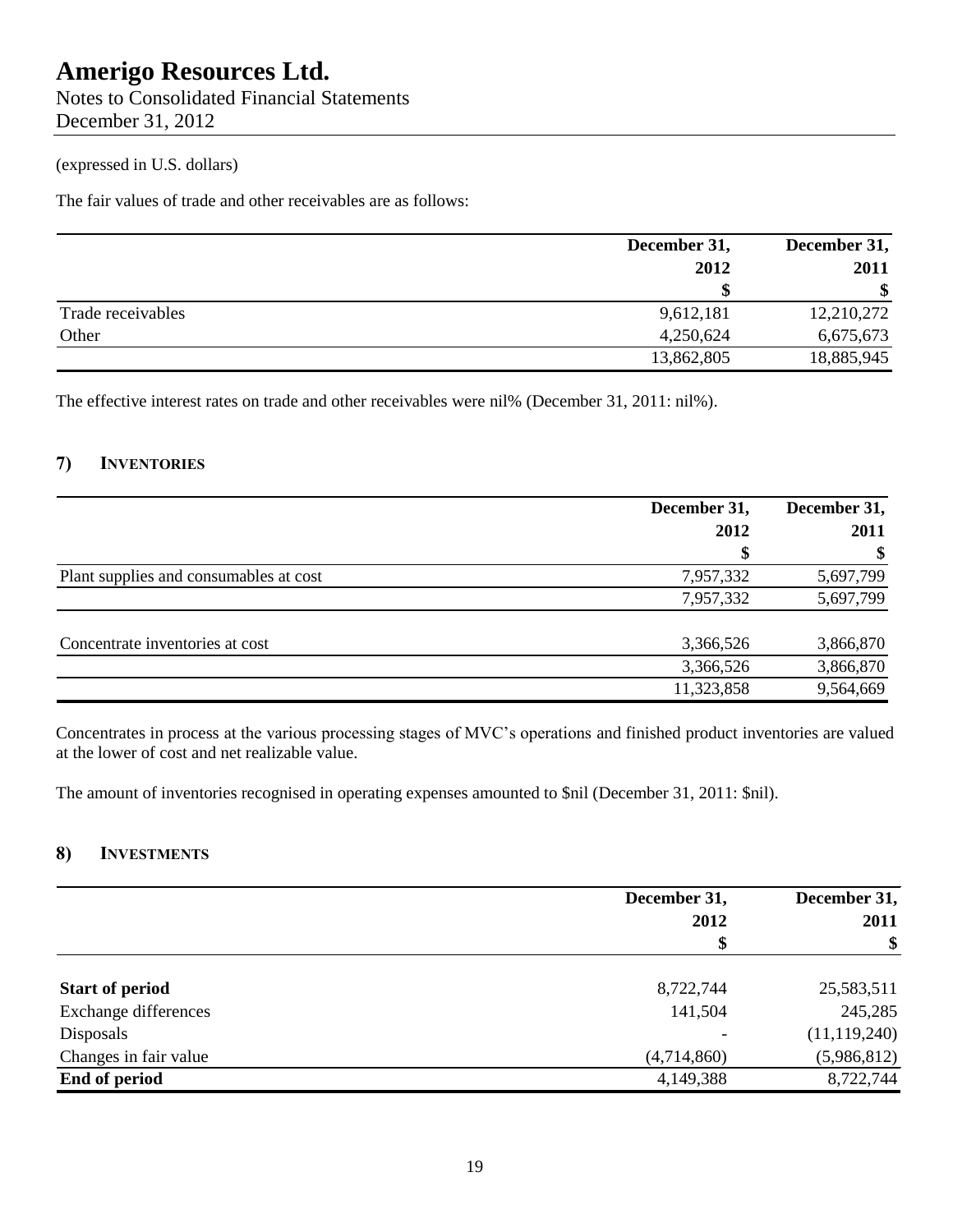Notes to Consolidated Financial Statements December 31, 2012

(expressed in U.S. dollars)

Available-for-sale financial assets include the following:

|                       | December 31, | December 31,<br>2011 |  |
|-----------------------|--------------|----------------------|--|
|                       | 2012         |                      |  |
|                       | S            |                      |  |
| Candente Copper Corp. | 2,210,104    | 5,527,254            |  |
| Candente Gold Corp.   | 260,162      | 499,158              |  |
| Los Andes Copper Ltd. | 1,609,329    | 2,519,688            |  |
| Cobriza Metals Corp.  | 69,793       | 176,644              |  |
|                       | 4,149,388    | 8,722,744            |  |

a) During the year ended December 31, 2011, the Company sold 5,000,000 shares of Candente Copper Corp. ("Candente Copper"), a company listed on the TSX, and recognized a gain of \$9,750,931 in earnings. At December 31, 2012, Candente Copper's closing share price was Cdn\$0.38 and the fair value of the Company's approximately 5% investment in Candente Copper was \$2,210,104. During the year ended December 31, 2012, the Company recorded other comprehensive loss of \$3,317,150 (2011: other comprehensive loss of \$2,990,139) for the changes in fair value of this investment.

- b) At December 31, 2012, Candente Gold Corp. ("Candente Gold"), a company listed on the TSX, had a closing share price of Cdn\$0.12, and the fair value of the Company's approximately 3% investment in Candente Gold was \$260,162. During the year ended December 31, 2012, the Company recorded other comprehensive loss of \$238,996 (2011: other comprehensive loss of \$1,680,292) for the changes in the fair value of this investment.
- c) At December 31, 2012, Los Andes Copper Ltd. ("Los Andes"), a Company listed on the TSX Venture Exchange, had a closing share price of Cdn\$0.20, and the fair value of the Company's approximately 5% investment was \$1,609,329. During the year ended December 31, 2012, the Company recorded other comprehensive loss of \$910,359 (2011: other comprehensive loss of \$1,247,740) for the changes in the fair value of this investment.
- d) On October 6, 2011, the Company received a total of 1,157,656 shares of Cobriza Metals Corp. ("Cobriza"), a company listed on the TSX Venture Exchange, following Cobriza's spinout from Candente Copper. At December 31, 2012, Cobriza's closing share price was Cdn\$0.06, and the fair value of the Company's approximately 4% investment in Cobriza was \$69,793. The Company recorded other comprehensive loss of \$106,851 for the decrease in the fair value of this investment during the year ended December 31, 2012 (2011: other comprehensive income of \$176,644).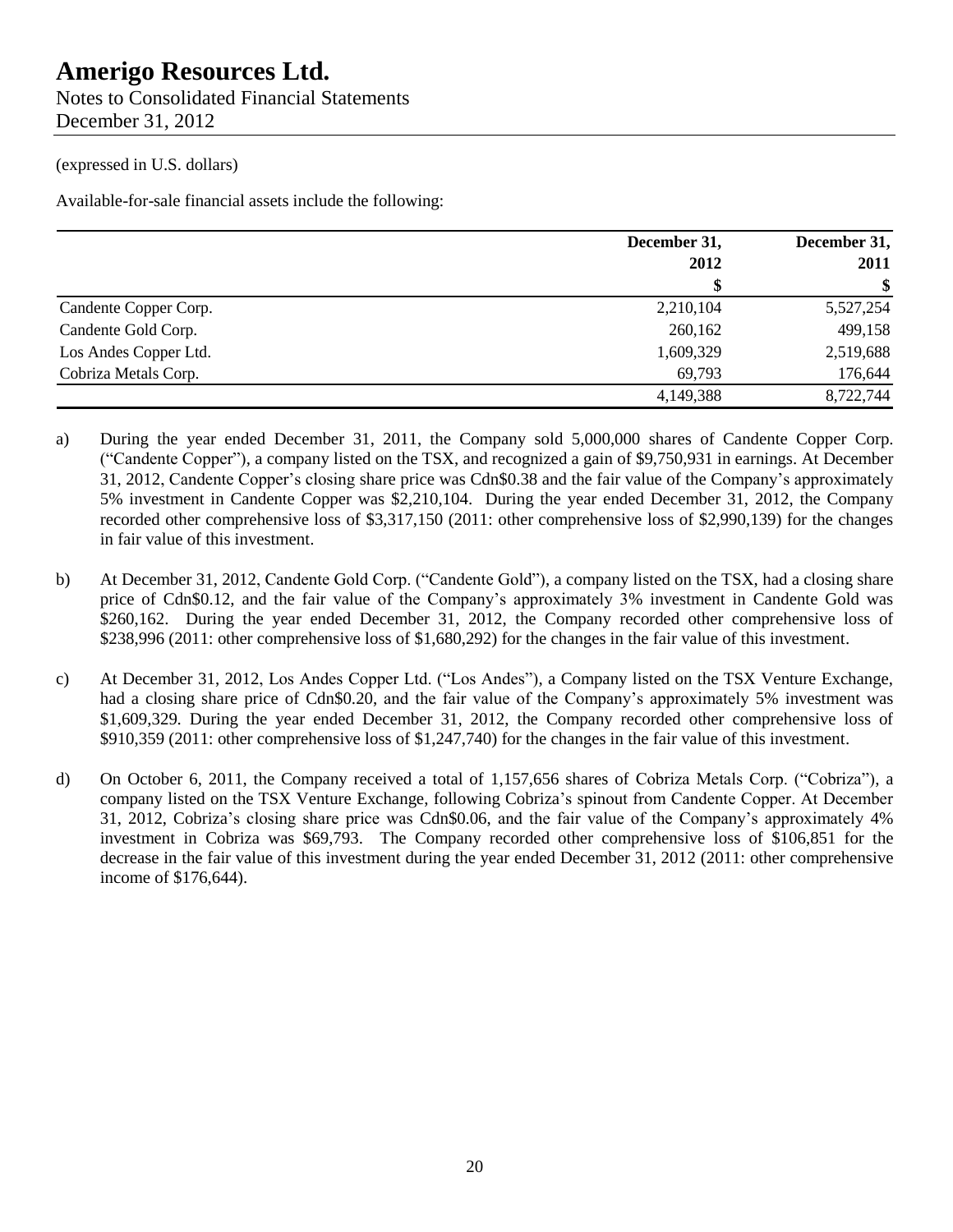Notes to Consolidated Financial Statements December 31, 2012

(expressed in U.S. dollars)

## **9) EL TENIENTE ROYALTIES PAYABLE**

MVC has a contract with Codelco – El Teniente ("DET") until 2021 to process tailings from the current production of the El Teniente mine in Chile ("fresh tailings"). MVC pays a royalty to DET on copper and molybdenum concentrates produced by MVC. The amount of the copper royalty on fresh tailings is determined pursuant to a formula that considers both the price of copper and the copper content in the fresh tailings. No royalties are payable on fresh tailings if the copper price is below \$0.80/lb (for copper content in fresh tailings between 0.09% and 0.1499%); if the copper price is between \$0.80/lb and \$0.95/lb, the royalty varies on a sliding scale from 0% to 10%; if the copper price is between \$0.95/lb and \$1.30/lb, the royalty varies on a sliding scale from 10% to 13.5%; and if the copper price is \$1.30/lb or higher, a maximum royalty of 13.5% is payable.

Royalty payments for copper concentrates production are calculated using the LME Price for copper for the month of delivery of the tailings, and invoiced by DET in Chilean Pesos ("CLP") using the higher of either the "Dolar Acuerdo" or the "Dolar Observado" exchange rates, on a monthly basis within 30 days of the end of the third month following the month of delivery of the tailings. Payment to DET is made within 10 days of receipt of invoices. Accordingly, the price base used for the calculation of the El Teniente royalty is, in most instances, not the same price base used for the pricing of copper concentrate sales.

Adjustments to the El Teniente royalty are recorded on a monthly basis for changes in copper concentrate deliveries during the settlement period.

MVC also pays to DET a royalty of 10% of MVC's net revenue received from the sale of molybdenum concentrates produced from fresh tailings.

The El Teniente royalties are recorded as a component of cost of sales.

During the quarter ended June 30, 2009, MVC reached an agreement with DET with respect to the processing of tailings from the Colihues tailings impoundment ("old tailings"), which provides for a sliding scale copper royalty on old tailings that is 3% if the LME Price is less than \$0.80/lb, and rises to approximately 30% at an LME Price of \$4.27/lb, but also contains a provision that the parties will review and potentially adjust the formula where the LME Price remains lower than \$1.95/lb or higher than \$4.27/lb for three consecutive months. For molybdenum prices lower than \$35/lb, the royalty on old tailings is 11.9% and for molybdenum prices greater than or equal to \$35/lb, the royalty is 12.4%. The agreement further provides that in December of each year the parties will revise the formula's grade and recovery parameters if necessary.

From time to time the Company may enter into short term modifications to the legal structure of the royalty arrangements with El Teniente. The Company's view is that these arrangements do not change the nature of the underlying Royalty arrangement.

As at December 31, 2012, royalties payable to El Teniente were \$16,498,336 (December 31, 2011: \$9,523,714), representing approximately four months of royalties.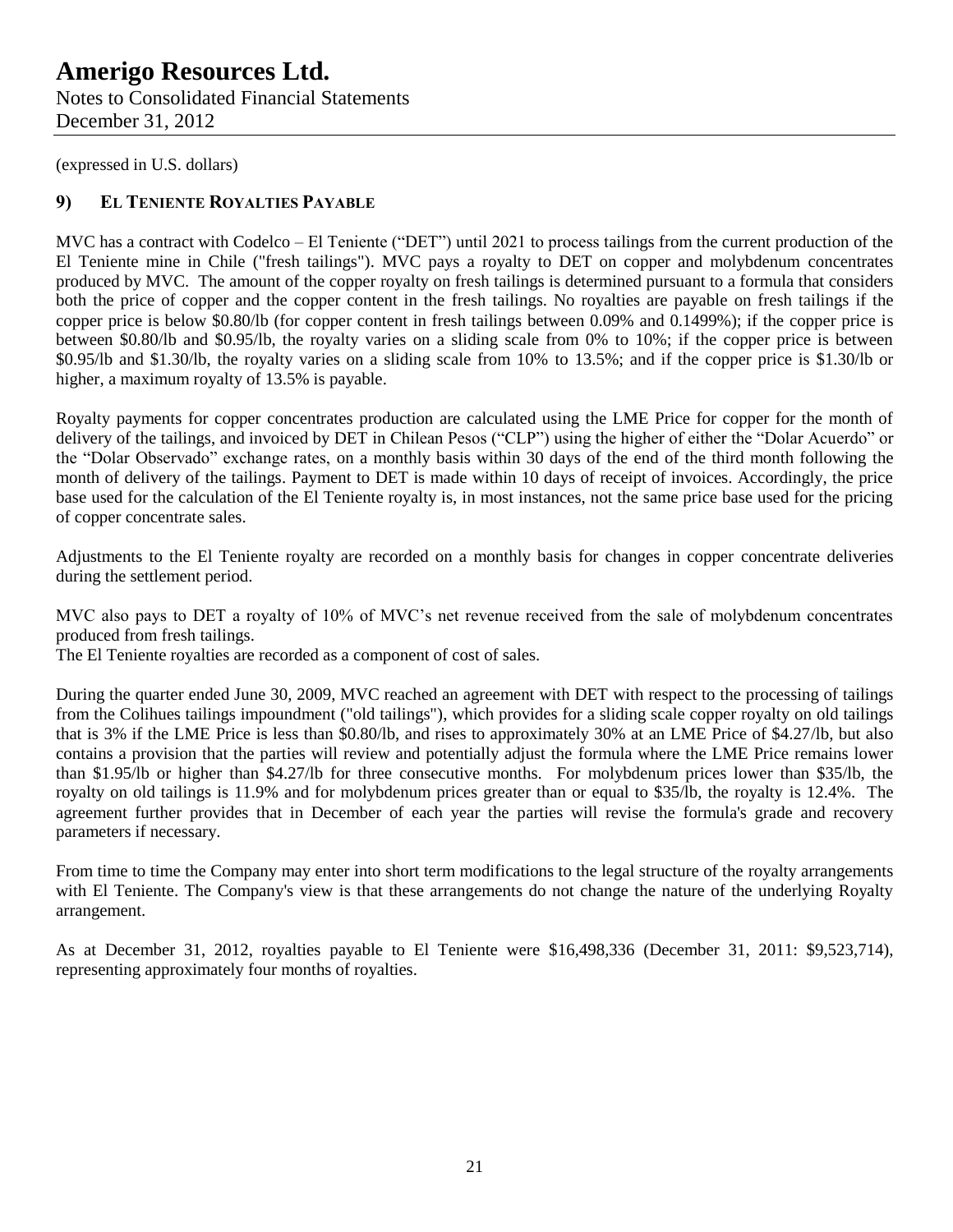Notes to Consolidated Financial Statements December 31, 2012

(expressed in U.S. dollars)

## **10) PROPERTY, PLANT AND EQUIPMENT**

|                                |                        |                  | <b>Machinery</b> and |                |
|--------------------------------|------------------------|------------------|----------------------|----------------|
|                                | <b>Exploration and</b> | <b>Plant</b> and | equipment and        |                |
|                                | evaluation             | infrastructure   | other assets         | <b>Total</b>   |
|                                | \$                     | \$               | \$                   | \$             |
| Year ended December 31, 2011   |                        |                  |                      |                |
| Opening net book amount        | 1,209,927              | 112,142,551      | 27,321,165           | 140,673,643    |
| Exchange differences           | (235, 330)             | (10, 821, 380)   | (2,508,032)          | (13, 564, 742) |
| <b>Additions</b>               | 8,627,431              | 12,081,212       | 5,029,752            | 25,738,395     |
| Disposals                      |                        |                  | (36, 335)            | (36, 335)      |
| Depreciation charge            |                        | (11, 492, 306)   | (2,679,755)          | (14, 172, 061) |
| <b>Closing net book amount</b> | 9,602,028              | 101,910,077      | 27,126,795           | 138,638,900    |
|                                |                        |                  |                      |                |
| At December 31, 2011           |                        |                  |                      |                |
| Cost                           | 10,130,971             | 154, 533, 713    | 48,582,632           | 213,247,316    |
| Accumulated depreciation       |                        | (52, 623, 636)   | (21, 984, 780)       | (74, 608, 416) |
| Net book amount                | 10,130,971             | 101,910,077      | 26,597,852           | 138,638,900    |
|                                |                        |                  |                      |                |
| Year ended December 31, 2012   |                        |                  |                      |                |
| Opening net book amount        | 10,130,971             | 101,910,077      | 26,597,852           | 138,638,900    |
| Exchange differences           | 949,894                | 8,767,188        | 1,914,700            | 11,631,782     |
| <b>Additions</b>               | 7,655,446              | 11,297,375       | 2,967,212            | 21,920,033     |
| Depreciation charge            |                        | (12, 422, 059)   | (2,695,424)          | (15, 117, 483) |
| <b>Closing net book amount</b> | 18,736,311             | 109,552,581      | 28,784,340           | 157,073,232    |
| <b>At December 31, 2012</b>    |                        |                  |                      |                |
| Cost                           | 18,736,311             | 178,780,420      | 55,230,969           | 252,747,700    |
| Accumulated depreciation       |                        | (69, 227, 838)   | (26, 446, 630)       | (95, 674, 468) |
| Net book amount                | 18,736,311             | 109,552,582      | 28,784,339           | 157,073,232    |

Total interest of \$206,360 was capitalised to December 31, 2012 (December 31, 2011: \$160,006) and is included in property, plant and equipment at December 31, 2012.

In connection with one of the bank loans described in Note 13, MVC has provided collateral on machinery and equipment valued at approximately \$6,267,000.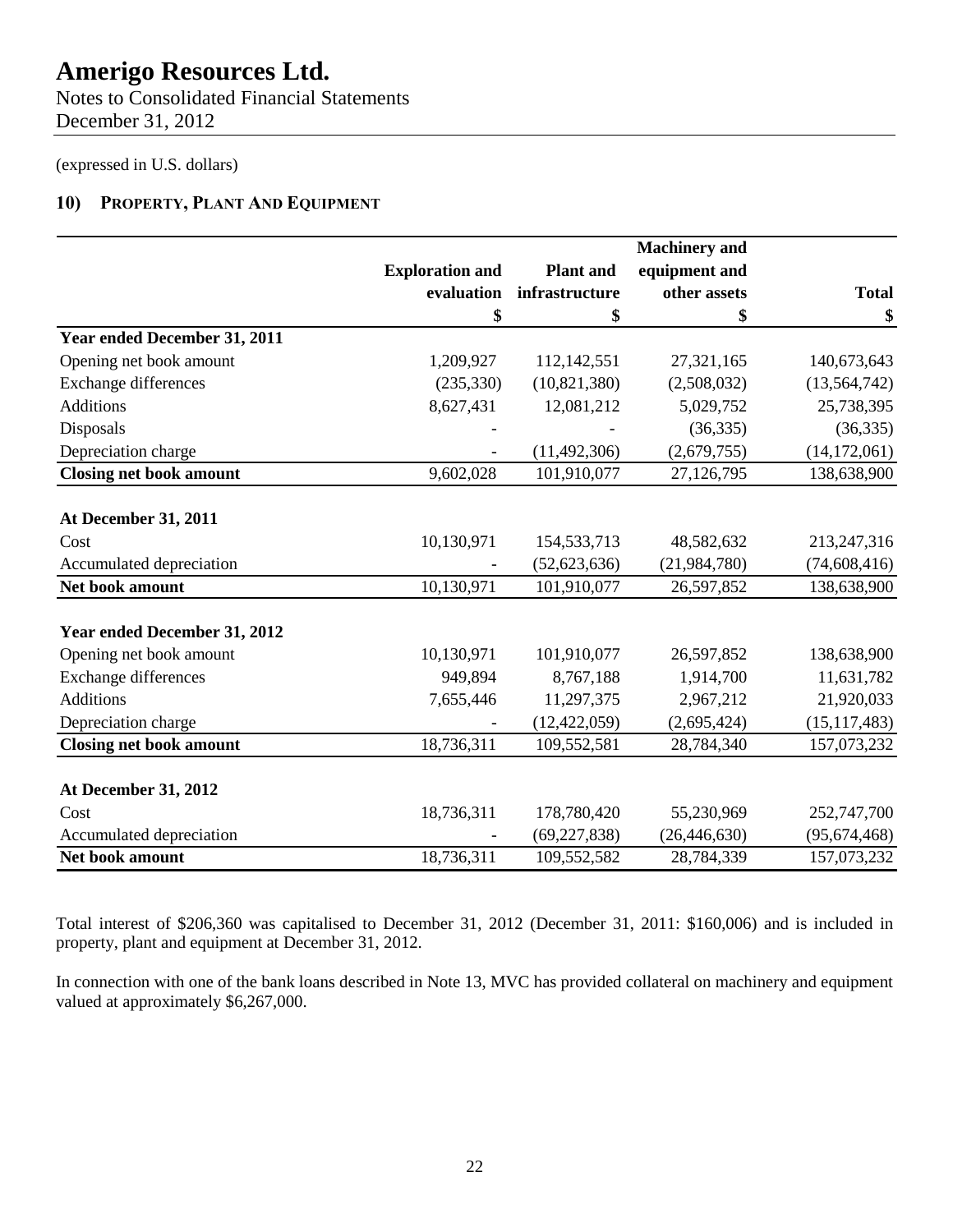Notes to Consolidated Financial Statements December 31, 2012

(expressed in U.S. dollars)

## **11) INTANGIBLE ASSETS**

|                                    | \$         |
|------------------------------------|------------|
| Net book amount, December 31, 2010 | 9,233,924  |
| Exchange differences               | (859, 120) |
| Charged to earnings                | (648, 553) |
| Net book amount, December 31, 2011 | 7,726,251  |
| Exchange differences               | 613,094    |
| Charged to earnings                | (937, 797) |
| Net book amount, December 31, 2012 | 7,401,548  |

## **12) TRADE AND OTHER PAYABLES**

|                                        | 2012       | 2011       |
|----------------------------------------|------------|------------|
|                                        | \$         | \$         |
| <b>Current</b>                         |            |            |
| Trade and other payables               | 20,632,626 | 21,338,603 |
| Current income tax liabilities         | 335,057    | 667,573    |
| El Teniente royalties payable (Note 9) | 16,498,336 | 9,523,714  |
| Royalties to related parties           | 731,588    | 646,214    |
|                                        | 38,197,607 | 32,176,104 |
| Non-current                            |            |            |
| Severance provisions                   | 4,300,283  | 2,538,590  |
| Royalties to related parties           | 5,285,236  | 5,141,220  |
|                                        | 9,585,519  | 7,679,810  |

The Company has accrued for severance provisions in respect of estimated statutory severance payments in MVC at the termination of its current contract with El Teniente in 2021. The estimate of severance provisions is calculated through an actuarial model that considers variables such as the current population statistics of MVC employees, estimated employee turnover and voluntary retirement from MVC, death rates, retirement age, salary adjustments and discount rates. The severance provision at December 31, 2012 was \$4,300,283 (2011: \$2,538,590).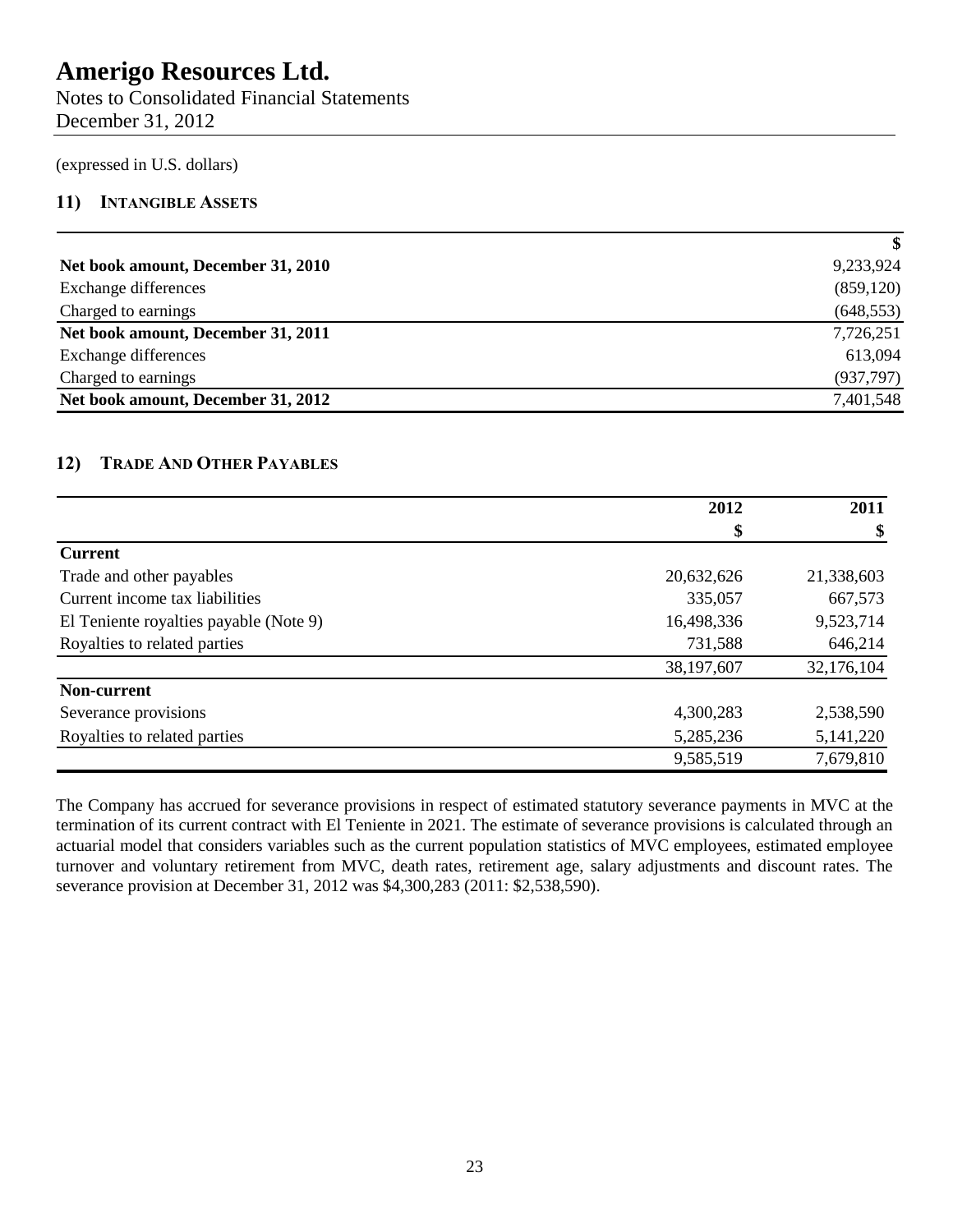Notes to Consolidated Financial Statements December 31, 2012

(expressed in U.S. dollars)

## **13) BORROWINGS**

|                                                             | December 31, |             |  |
|-------------------------------------------------------------|--------------|-------------|--|
|                                                             | 2012         | 2011        |  |
|                                                             | \$           | \$          |  |
|                                                             |              |             |  |
| Bank loans (Note $13(b)$ , (c) and (d))                     | 1,482,624    | 4,619,149   |  |
|                                                             | 1,482,624    | 4,619,149   |  |
|                                                             |              |             |  |
| Less: Short-term debt and current portion of long-term debt | (1,482,624)  | (3,854,551) |  |
|                                                             |              | 764,598     |  |

a) In October 2009, MVC obtained from a Chilean bank a loan denominated in Unidades de Fomento ("UF"), the Chilean indexed monetary unit. The principal amount of this loan was UF167,600 (the equivalent of CLP 3,500,000,000 or \$6,508,957 at the loan grant date). This loan was repaid in full during the quarter ended December 31, 2011.

- b) In November 2010, MVC obtained from the same bank described in note 13(a) an additional loan denominated in U.S. dollars in the principal amount of \$4,000,000 to assist with the financing of a pilot plant to evaluate the viability of processing tailings from a new project. This loan was repaid in full during the quarter ended December 31, 2012. Total borrowing costs of \$206,360 on this loan have been capitalized, at a capitalization rate of 100%.
- c) In December 2008, MVC obtained a \$5,000,000 loan from a Chilean bank. In May 2009, the loan was converted into a CLP loan and on May 12, 2010 it was restructured as a three year loan. The principal amount of this loan is CLP2,858,250,000 and it is repayable in 36 equal monthly instalments of CLP79,395,833 from June 2010 to May 2013. The loan agreement provides for interest at a variable rate of Chilean Association of Banks and Financial Institutions Tasa Bancaria ("TAB") plus 2.5%. Concurrently with the loan agreement, the Company entered into an interest rate swap ("IRS") through which it fixed the rate of the loan to an annual rate of 9.96%. The Company has recognized the IRS in the balance sheet at fair value with changes in its fair value recognized in earnings. MVC provided the bank with security in certain machinery and equipment with a value of approximately \$6,267,000 as collateral. The balance of the loan and accrued interest at December 31, 2012 was the CLP equivalent of \$842,714 (December 31, 2011: \$2,614,989).
- d) In January 2012, Minera Valle Central Generacion S.A. ("MVC Generacion"), a wholly-owned subsidiary, obtained from a Chilean bank a working capital loan of CLP 301,000,000 (the equivalent of \$615,555 at the loan grant date) at an interest rate of 0.63% per month. This loan was renewed on January 17, 2013 (Note 27). The balance of the loan and accrued interest at December 31, 2012 was the CLP equivalent of \$639,910 (December 31, 2011: \$nil).
- e) In July 2011 MVC entered into an agreement with a Chilean bank to secure a revolving working capital line of credit for up to \$20 million or its equivalent in CLP (the "Line of Credit"). The Line of Credit has a term to July 4, 2014. For borrowings in CLP, this loan provides for interest at a variable rate of TAB plus an applicable margin, and for borrowings in US dollars provides for interest at a variable rate of LIBOR-30 days plus applicable margin. Current borrowing rates would be 0.62% per month on CLP draws and 0.18% per month on US dollar draws. The Line of Credit requires MVC to meet minimum quarterly equity, debt to equity and maximum debt ratios. MVC was in compliance with these covenants at December 31, 2012. No funds have been drawn down on this line of credit.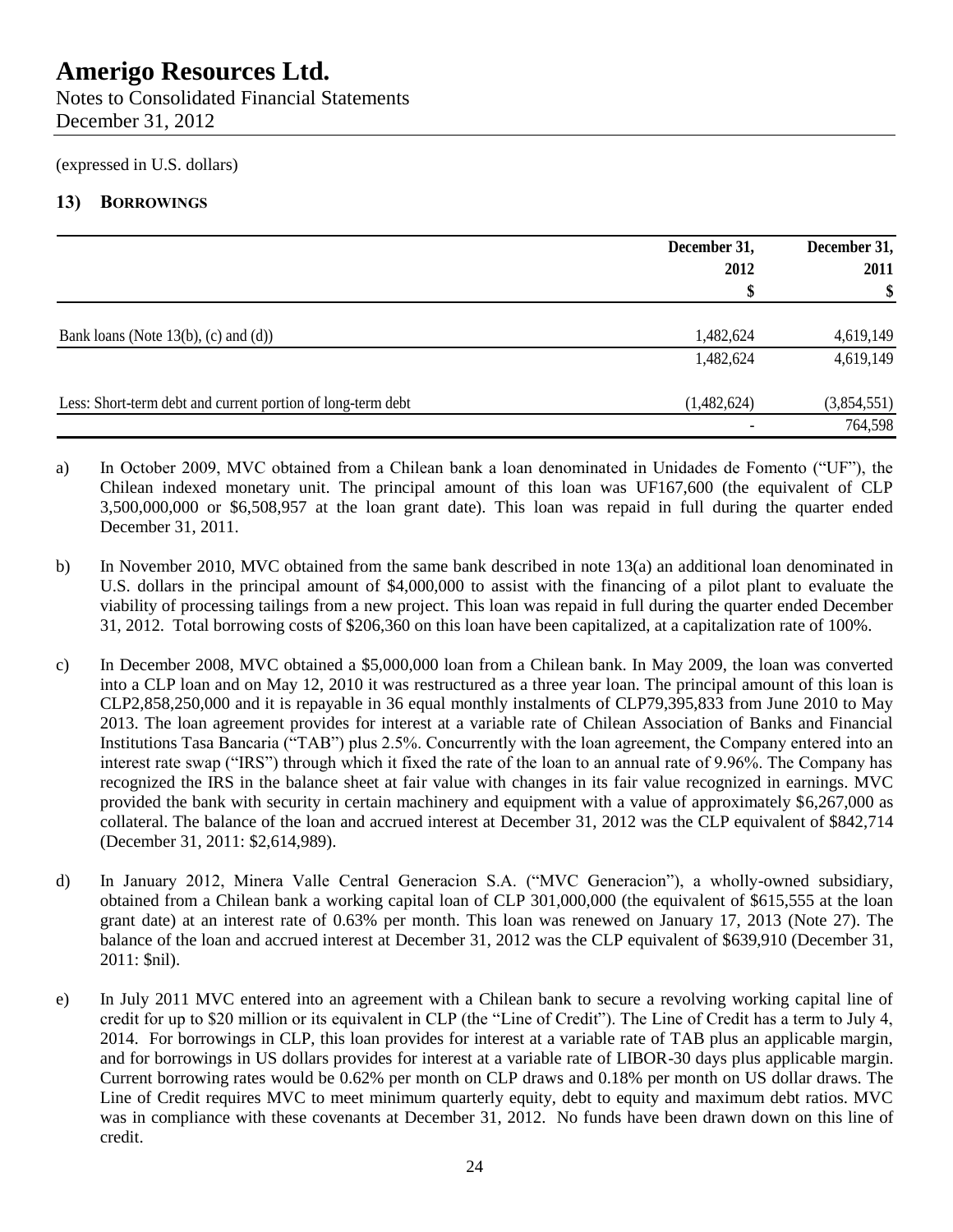Notes to Consolidated Financial Statements December 31, 2012

(expressed in U.S. dollars)

## **14) ASSET RETIREMENT OBLIGATION**

MVC is obligated through its operating contract with Codelco to remove the facilities and equipment used in its operations and to leave the land occupied by MVC's operations clean and clear within six months of expiry of the contract or any extensions to it.

In 2011 the Company obtained an independent assessment of site restoration costs which was updated in 2012 by MVC's engineering department. The 2012 revised report indicated costs of \$7,604,975 as at the end of 2012, which were adjusted to reflect inflation (estimated at an annual rate of 3.5%), risk premium (estimated at 7%) and discounted at the risk-free rate of 5.37%. The 2012 revised assessment of asset recovery values indicated it was necessary to make adjustments to prospective amortization charges. In 2012, the Company recorded a further decrease to property, plant and equipment of \$249,342, with a corresponding decrease to the asset retirement liability.

The liability is being accreted over time to 2021, the current term of the contract with El Teniente.

| <b>At January 1, 2012</b> | 6,841,707  |
|---------------------------|------------|
| Charged to (loss) profit  |            |
| - Accretion               | 333,785    |
| Change in estimate        | (249, 342) |

### **15) RELATED PARTY TRANSACTIONS**

a) Royalties to Related Parties

Amerigo holds its interest in MVC through Amerigo International Holdings Corp. ("Amerigo International").

Amerigo International is wholly-owned by Amerigo except for certain outstanding Class A shares which are owned indirectly by Amerigo's President and Chief Executive Officer, an associate of the President and Chief Executive Officer, a former director of Amerigo and an associate of that former director. The Class A shares were issued as part of a tax-efficient structure for the payment of the royalty (the "Royalty") granted in exchange for the transfer to the Company of an option to purchase MVC.

In accordance with the articles of Amerigo International, the holders of the Class A shares are not entitled to any dividend or to other participation in the profits of Amerigo International, except for a total royalty dividend, if declared by the directors of Amerigo International, in an amount equal to the amount of the Royalty.

The Royalty is calculated as follows:

- \$0.01 for each pound of copper equivalent produced from El Teniente tailings by MVC or any successor entity to MVC if the price of copper is under \$0.80, or
- **•** \$0.015 for each pound of copper equivalent produced from El Teniente tailings by MVC or any successor entity to MVC if the price of copper is \$0.80 or more.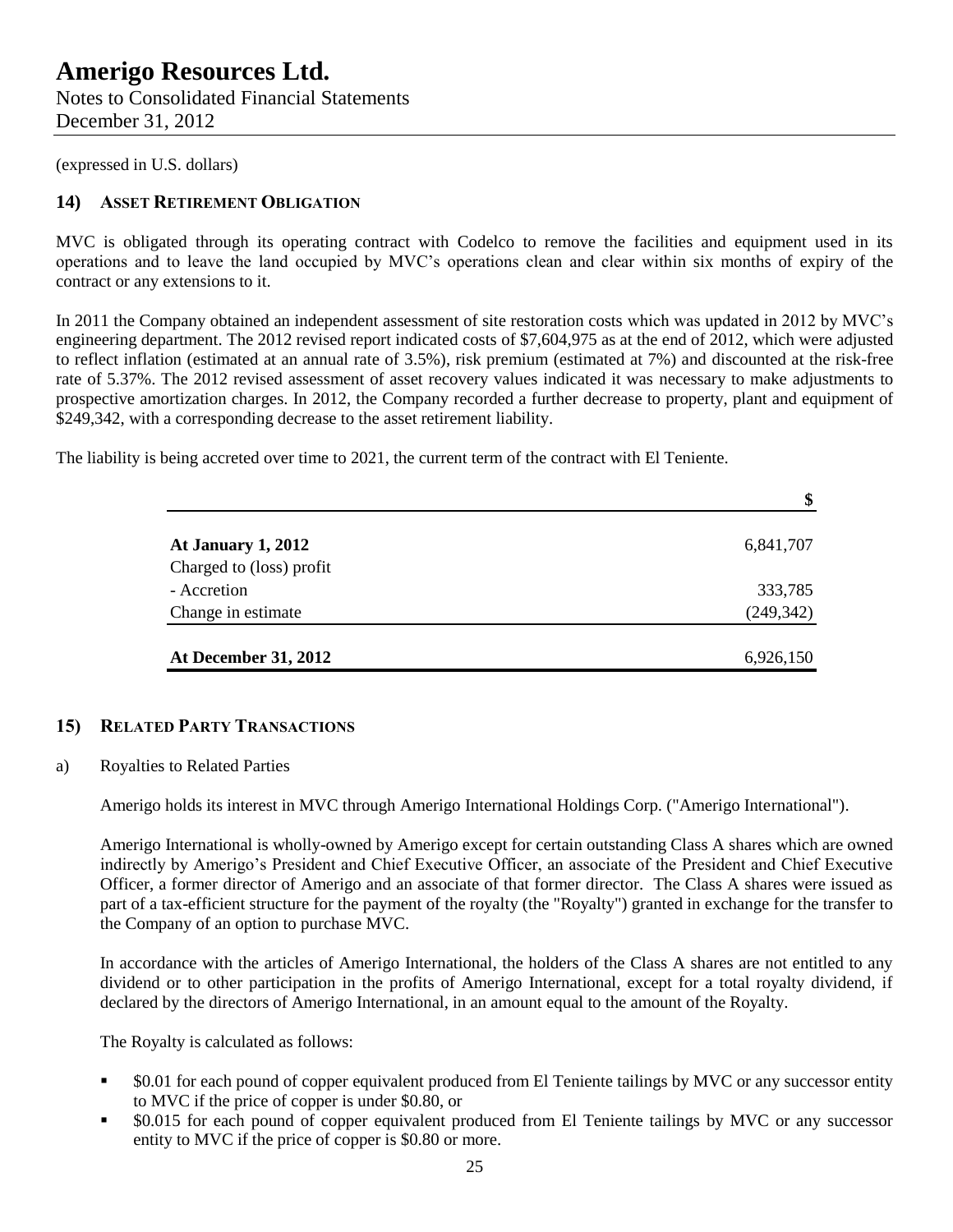Notes to Consolidated Financial Statements December 31, 2012

(expressed in U.S. dollars)

The Royalty is a derivative financial instrument. This liability is measured at fair value, with changes in fair value recorded in (loss) profit for the period. The fair value of the liability at December 31, 2012 is \$6,016,824 (December 31, 2011: \$5,787,434), with a current portion of \$731,588 (December 31, 2011: \$646,214) and a longterm portion of \$5,285,236 (2011: \$5,141,220).

The Royalty is paid as a royalty dividend on the Class A shares of Amerigo International. During the year ended December 31, 2012, royalties totalling \$840,415 were paid or accrued to the Amerigo International Class A shareholders (2011: \$731,585). At December 31, 2012, \$70,933 of this amount remained outstanding (December 31, 2011: \$74,967).

### b) Purchases of Goods and Services

The Company's related parties consist of companies owned by executive officers and directors, as follows:

|                                   | Nature of Transactions |
|-----------------------------------|------------------------|
| Zeitler Holdings Corp.            | Management             |
| Michael J. Kuta Law Corporation   | Management             |
| Delphis Financial Strategies Inc. | Management             |

The Company incurred the following fees in connection with companies owned by executive officers and directors and in respect of salaries paid to an officer. Transactions have been measured at the exchange amount which is determined on a cost recovery basis.

|                              | Year         | Year         |
|------------------------------|--------------|--------------|
|                              | ended        | ended        |
|                              | December 31, | December 31, |
|                              | 2012         | 2011         |
|                              |              | \$           |
| Salaries and management fees | 1,218,458    | 1,130,880    |

### c) Key Management Compensation

The remuneration of directors and other members of key management during the years ended December 31, 2012 and 2011 were as follows:

|                                | Year         | Year         |  |
|--------------------------------|--------------|--------------|--|
|                                | ended        | ended        |  |
|                                | December 31, | December 31, |  |
|                                | 2012         | 2011         |  |
|                                |              | \$           |  |
| Management and directors' fees | 1,468,635    | 1,337,021    |  |
| Share-based payments           | 1,009,602    | 1,708,515    |  |
|                                | 2,478,237    | 3,045,536    |  |

Share-based payments are the fair value of options vested to key management personnel.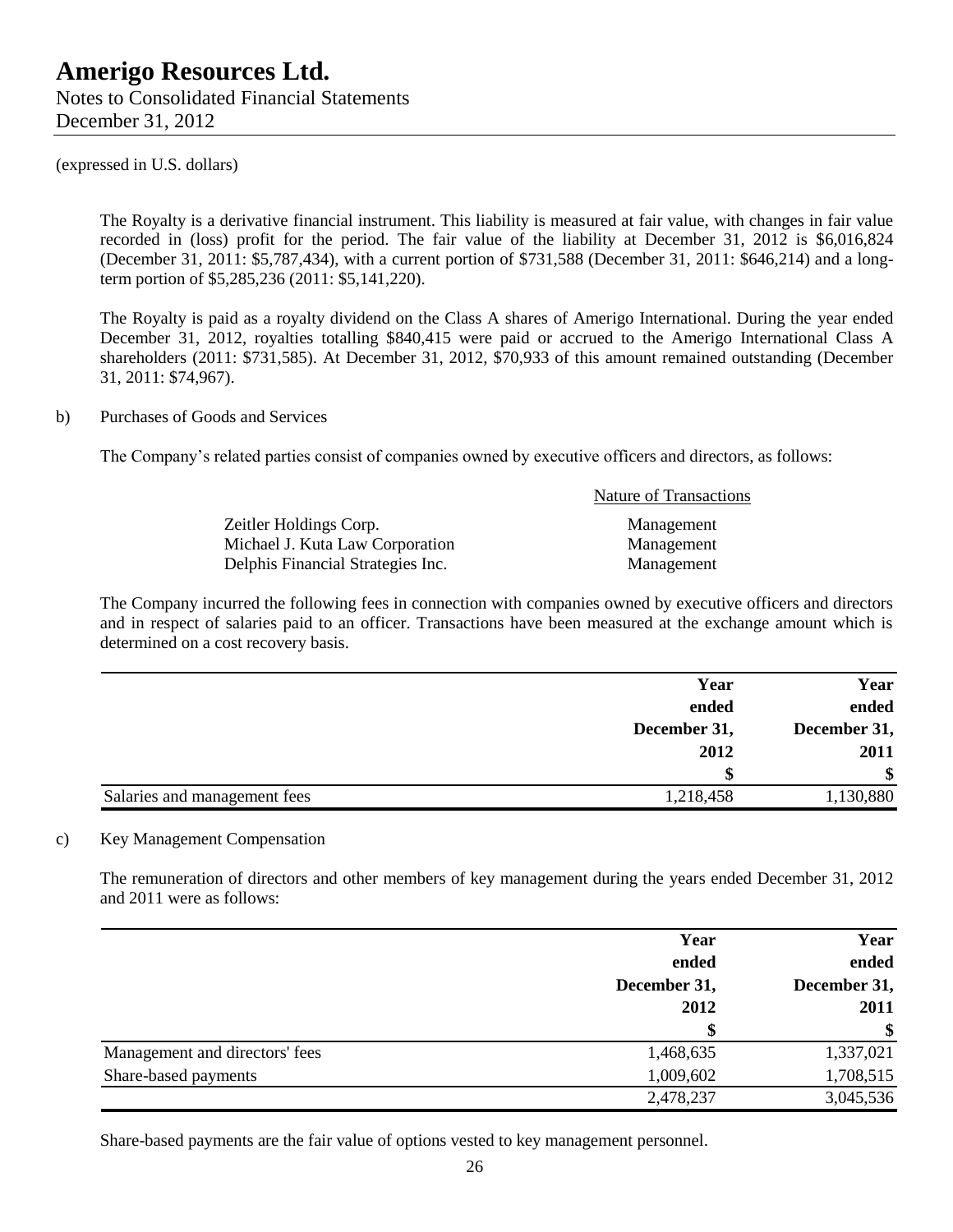Notes to Consolidated Financial Statements December 31, 2012

(expressed in U.S. dollars)

## **16) EQUITY**

a) Share Capital

Authorised share capital consists of an unlimited number of common shares without par value.

b) Share Options

The weighted average fair value of the share options granted in the period was estimated at Cdn\$0.28 per option (2011: Cdn\$0.54) at the grant date based on the Black-Scholes option-pricing model using the following assumptions:

|                                 | 2012   | 2011   |
|---------------------------------|--------|--------|
|                                 | \$     | \$     |
| Weighted average share price    | 0.73   | 1.28   |
| Weighted average exercise price | 0.73   | 1.28   |
| Dividend yield                  | 5.51%  | 3.17%  |
| Risk free interest rate         | 1.25%  | 2.29%  |
| Pre-vest forfeiture rate        | 0%     | 0%     |
| Expected life (years)           | 3.66   | 3.61   |
| Expected volatility             | 71.73% | 67.93% |

Outstanding share options:

|                        |              | December 31, 2012 |              | December 31, 2011 |  |  |
|------------------------|--------------|-------------------|--------------|-------------------|--|--|
|                        |              | Weighted          |              | Weighted          |  |  |
|                        |              | average           |              | average           |  |  |
|                        |              | exercise          |              | exercise          |  |  |
|                        | <b>Share</b> | price             | <b>Share</b> | price             |  |  |
|                        | options      | Cdn\$             | options      | $Cdn$ \$          |  |  |
| At start of the year   | 10,070,000   | 1.25              | 9,010,000    | 1.38              |  |  |
| Granted                | 3,900,000    | 0.73              | 3,200,000    | 1.28              |  |  |
| Exercised              |              |                   | (780,000)    | 0.33              |  |  |
| Expired                | (1,670,000)  | 2.23              | (1,360,000)  | 2.69              |  |  |
| At end of the year     | 12,300,000   | 0.95              | 10,070,000   | 1.25              |  |  |
| Vested and exercisable | 11,600,000   | 0.98              | 10,070,000   | 1.25              |  |  |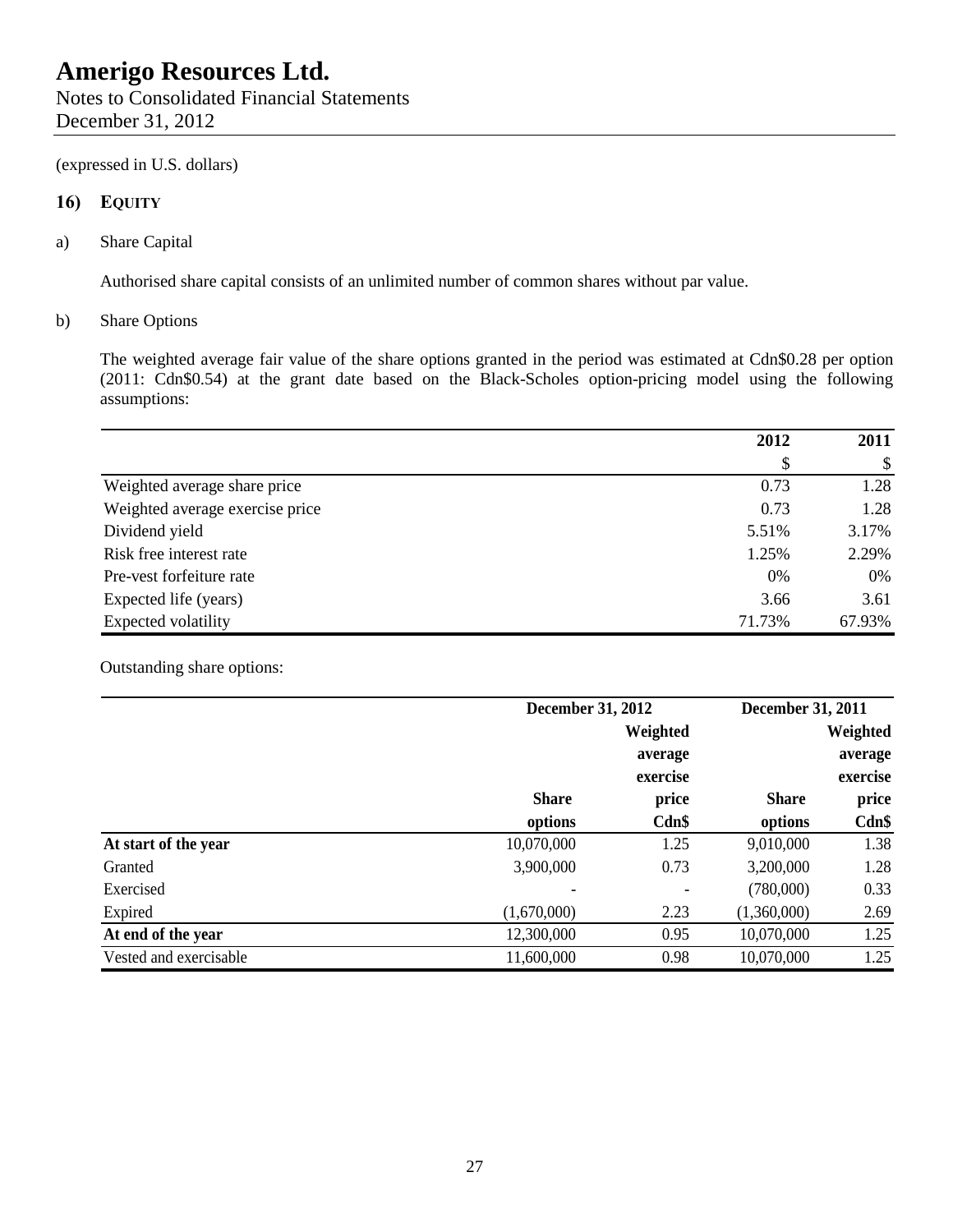Notes to Consolidated Financial Statements December 31, 2012

## (expressed in U.S. dollars)

Information relating to share options outstanding at December 31, 2012 is as follows:

|                              |                                |               | Weighted<br>average<br>exercise price<br><sub>on</sub> | Weighted<br>average<br>exercise price | Weighted<br>average<br>remaining<br>life<br>of |
|------------------------------|--------------------------------|---------------|--------------------------------------------------------|---------------------------------------|------------------------------------------------|
| Outstanding<br>share options | <b>Vested share</b><br>options | Price range   | outstanding<br>options                                 | on vested<br>options                  | outstanding<br>options                         |
|                              |                                | Cdn\$         | Cdn\$                                                  | \$                                    | (years)                                        |
| 1,700,000                    | 1,000,000                      | $0.31 - 0.69$ | 0.42                                                   | 0.35                                  | 2.58                                           |
| 3,165,000                    | 3,165,000                      | $0.70 - 0.74$ | 0.70                                                   | 0.70                                  | 2.17                                           |
| 3,200,000                    | 3,200,000                      | $0.75 - 0.95$ | 0.77                                                   | 0.77                                  | 4.18                                           |
| 3,200,000                    | 3,200,000                      | $0.96 - 1.73$ | 1.28                                                   | 1.28                                  | 3.2                                            |
| 1,035,000                    | 1,035,000                      | 1.74-2.13     | 2.13                                                   | 2.13                                  | 0.22                                           |
| 12,300,000                   | 11,600,000                     |               | 0.95                                                   | 0.98                                  | 2.86                                           |

The weighted average remaining life of vested options at December 31, 2012 was 2.86 years.

Further information about share options is as follows:

|                               | <b>Year ended</b> | <b>Year ended</b> |
|-------------------------------|-------------------|-------------------|
|                               | December 31,      | December 31,      |
|                               | 2012              | 2011              |
|                               |                   |                   |
| Total compensation recognized | 1,039,851         | 1,763,165         |

### c) (Loss) earnings per Share

i) Basic

Basic (loss) earnings per share is calculated by dividing the (loss) profit attributable to equity owners of the Company by the weighted average number of ordinary shares in issue during the year excluding ordinary shares purchased by the Company and held as treasury shares.

|                                   | December 31, | December 31, |  |
|-----------------------------------|--------------|--------------|--|
|                                   | 2012         | 2011         |  |
|                                   |              | \$           |  |
| (Loss) profit for the year        | (8,192,396)  | 8,700,518    |  |
| Weighted average number of shares | 172,290,344  | 172,047,604  |  |
| Basic earnings per share          | (0.05)       | 0.05         |  |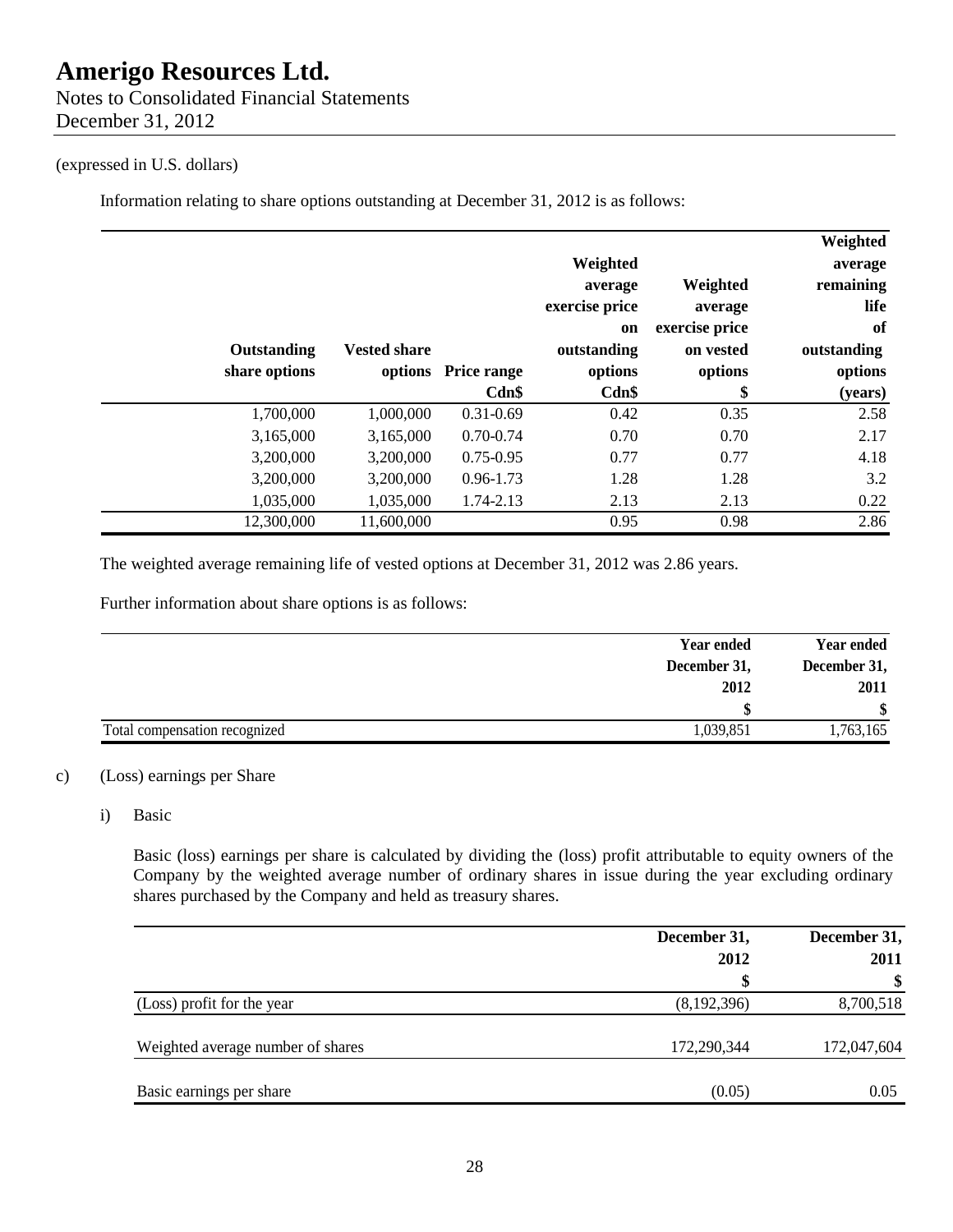(expressed in U.S. dollars)

ii) Diluted

Diluted (loss) earnings per share are calculated by adjusting the weighted average number of shares outstanding to assume conversion of all potentially dilutive shares. Potentially dilutive shares relate to the exercise of outstanding share purchase options.

|                                                     | December 31, | December 31, |  |
|-----------------------------------------------------|--------------|--------------|--|
|                                                     | 2012         | 2011         |  |
|                                                     | \$           | \$           |  |
| (Loss) profit for the year                          | (8,192,396)  | 8,700,518    |  |
| Weighted average number of ordinary shares in issue | 172,290,344  | 172,047,604  |  |
| Effect of dilutive securities:                      |              |              |  |
| Share options                                       |              | 489,474      |  |
| Weighted average diluted shares outstanding         | 172,290,344  | 172,537,078  |  |
| Diluted earnings per share                          | (0.05)       | 0.05         |  |

The number of anti-dilutive securities excluded from the diluted loss per share calculation for the year ended December 31, 2012 was 1,600,000 share options.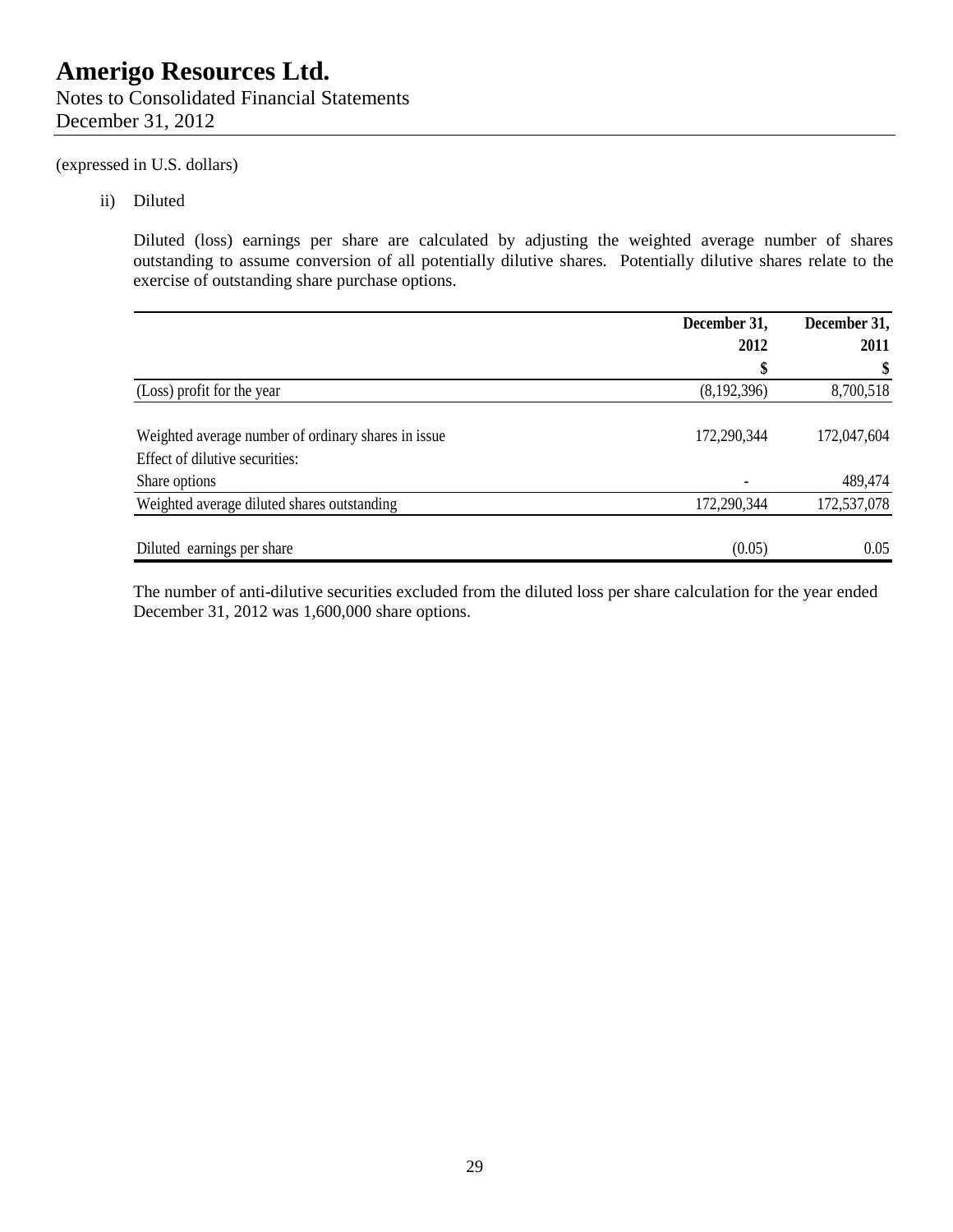(expressed in U.S. dollars)

## **17) INCOME TAX EXPENSE**

a) The income tax expense charged to (loss) earnings during the year is as follows:

|                                 | <b>Year ended</b> | <b>Year ended</b> |  |
|---------------------------------|-------------------|-------------------|--|
|                                 | December 31,      | December 31,      |  |
|                                 | 2012              | 2011              |  |
|                                 | \$                | \$                |  |
| <b>Current</b>                  |                   |                   |  |
| Canadian income tax             | 200,694           | 1,446             |  |
| Foreign income and resource tax | 380,005           | 755,866           |  |
| <b>Total current tax</b>        | 580,699           | 757,312           |  |
| <b>Deferred</b>                 |                   |                   |  |
| Canadian income tax             | 211,100           | (7, 945)          |  |
| Foreign income and resource tax | 1,503,411         | 1,879,046         |  |
| <b>Total deferred tax</b>       | 1,714,511         | 1,871,101         |  |
| Income tax expense              | 2,295,210         | 2,628,413         |  |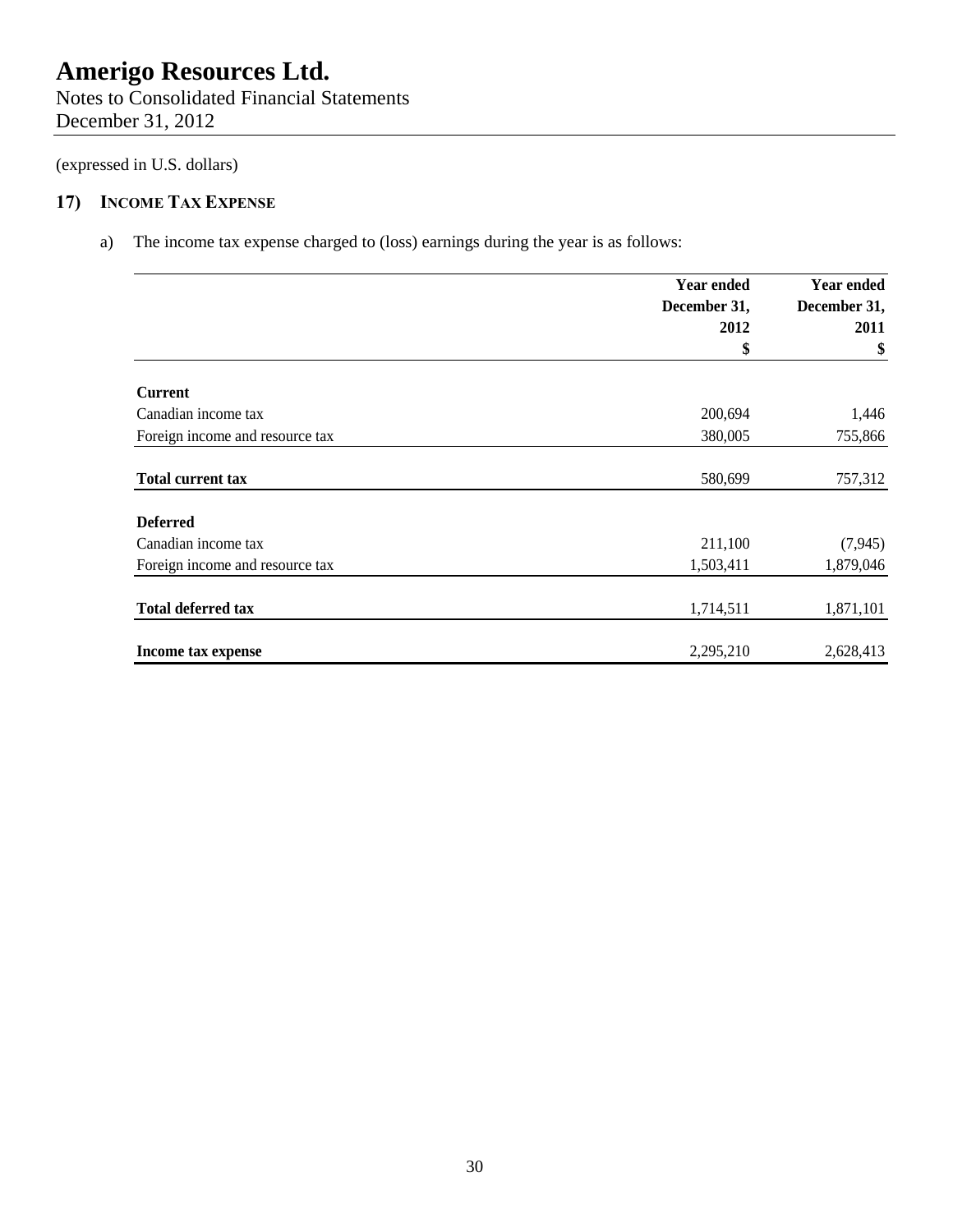(expressed in U.S. dollars)

b) The tax expense differs from the theoretical amount that would arise using the weighted average tax rate applicable to profits of the consolidated entities as follows:

|                                                       | <b>Year ended</b> | Year ended   |
|-------------------------------------------------------|-------------------|--------------|
|                                                       | December 31,      | December 31, |
|                                                       | 2012              | 2011         |
|                                                       | \$                | \$           |
| (Loss) earnings before tax                            | (5,897,186)       | 11,328,931   |
| Statutory tax rate                                    | 25%               | 26.5%        |
| Expected income tax (recovery) expense                | (1,474,297)       | 3,002,166    |
| Tax effect of:                                        |                   |              |
| Non-deductible expenses                               | (206,060)         | 668,098      |
| Change in benefits not recognized                     | 797,058           | 575,298      |
| Income tax rate change - foreign country              | 2,626,273         |              |
| Withholding tax and other foreign taxes               | 262,434           |              |
| Benefit of tax rate reduction                         |                   | 38,929       |
| Difference in tax rates in foreign jurisdictions      | (574,063)         | (1,169,220)  |
| OCI movement on fair value adjustments of investments | 250,955           |              |
| Foreign exchange impact                               | 267,964           |              |
| Other                                                 | 344,946           | (486, 858)   |
|                                                       | 2,295,210         | 2,628,413    |

c) The income tax credited to equity during the year is as follows:

|                    | 2012      | 2011<br>\$ |
|--------------------|-----------|------------|
|                    | ۰D        |            |
| <b>Current tax</b> | ٠         |            |
| Deferred tax       | 1,418,149 | 3,038,993  |
|                    | 1,418,149 | 3,038,933  |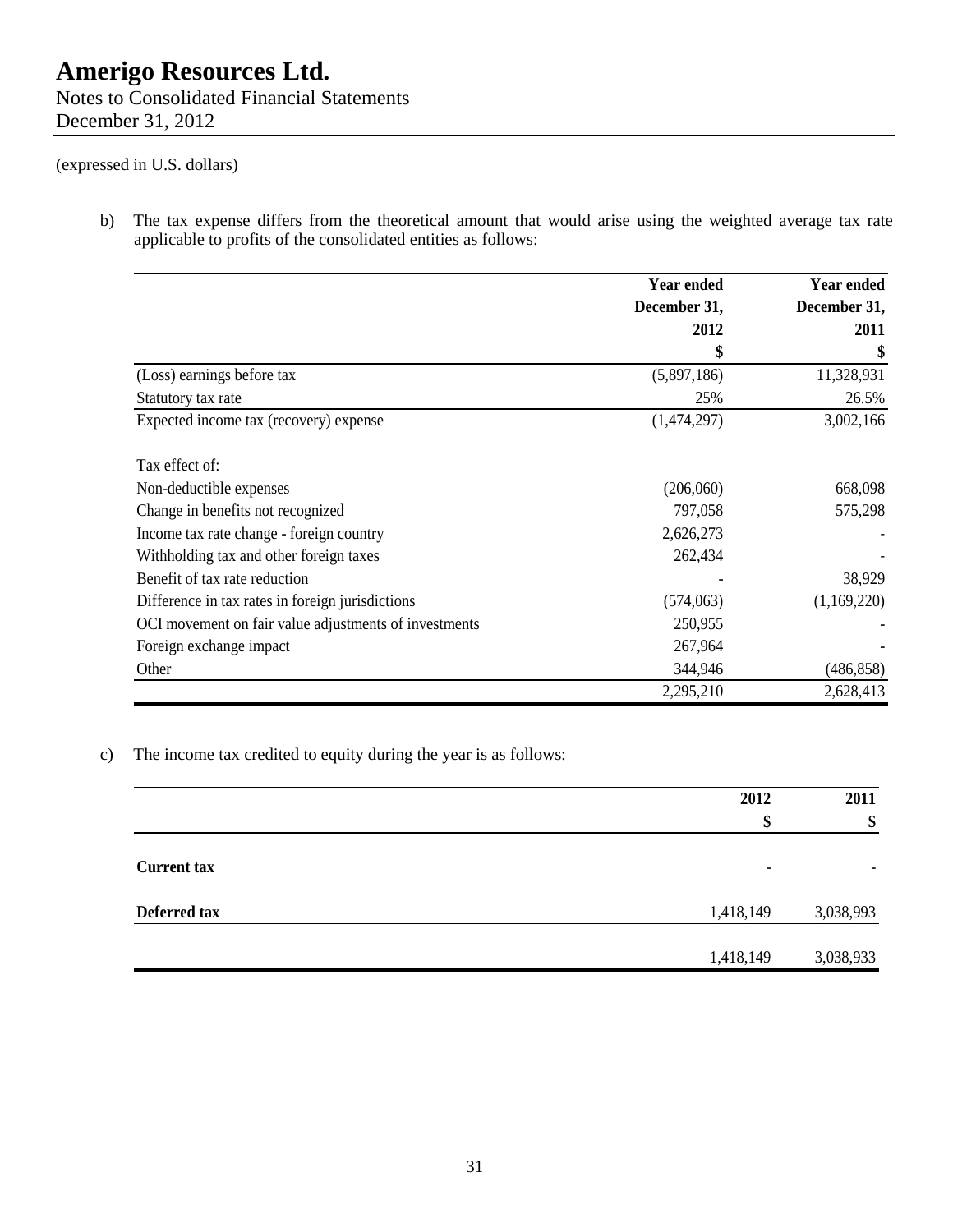(expressed in U.S. dollars)

d) Deferred income tax assets and liabilities are offset when there is a legally enforceable right to offset and when the deferred income taxes assets and liabilities relate to income taxes levied by the same taxation authority on either the taxable entity or different taxable entities where there is an intention to settle the balances on a net basis. The offset amounts are as follows:

|                                                                    | December 31,   | December 31, |  |
|--------------------------------------------------------------------|----------------|--------------|--|
|                                                                    | 2012           | 2011         |  |
|                                                                    | \$             |              |  |
| Deferred tax assets                                                |                |              |  |
| - Deferred tax assets to be recovered after more than 12 months    | 1,449,156      | 897,101      |  |
| Deferred tax liabilities                                           |                |              |  |
| - Deferred tax liability to be recovered after more than 12 months | (17, 475, 219) | (15,928,336) |  |
| Deferred tax liabilities/asset-net                                 | (16,026,063)   | (15,031,235) |  |

e) The movement in the net deferred income tax position is as follows:

|                                   | 2012<br>\$   | 2011<br>\$   |
|-----------------------------------|--------------|--------------|
|                                   |              |              |
| At start of the year              | (15,031,235) | (17,530,894) |
| Tax charged to (loss) earnings    | (1,503,411)  | (1,871,101)  |
| Tax credited directly to equity   | 1,207,049    | 3,038,993    |
| Foreign exchange impact in equity | (698, 865)   | 1,331,767    |
| At end of the year                | (16,026,462) | (15,031,235) |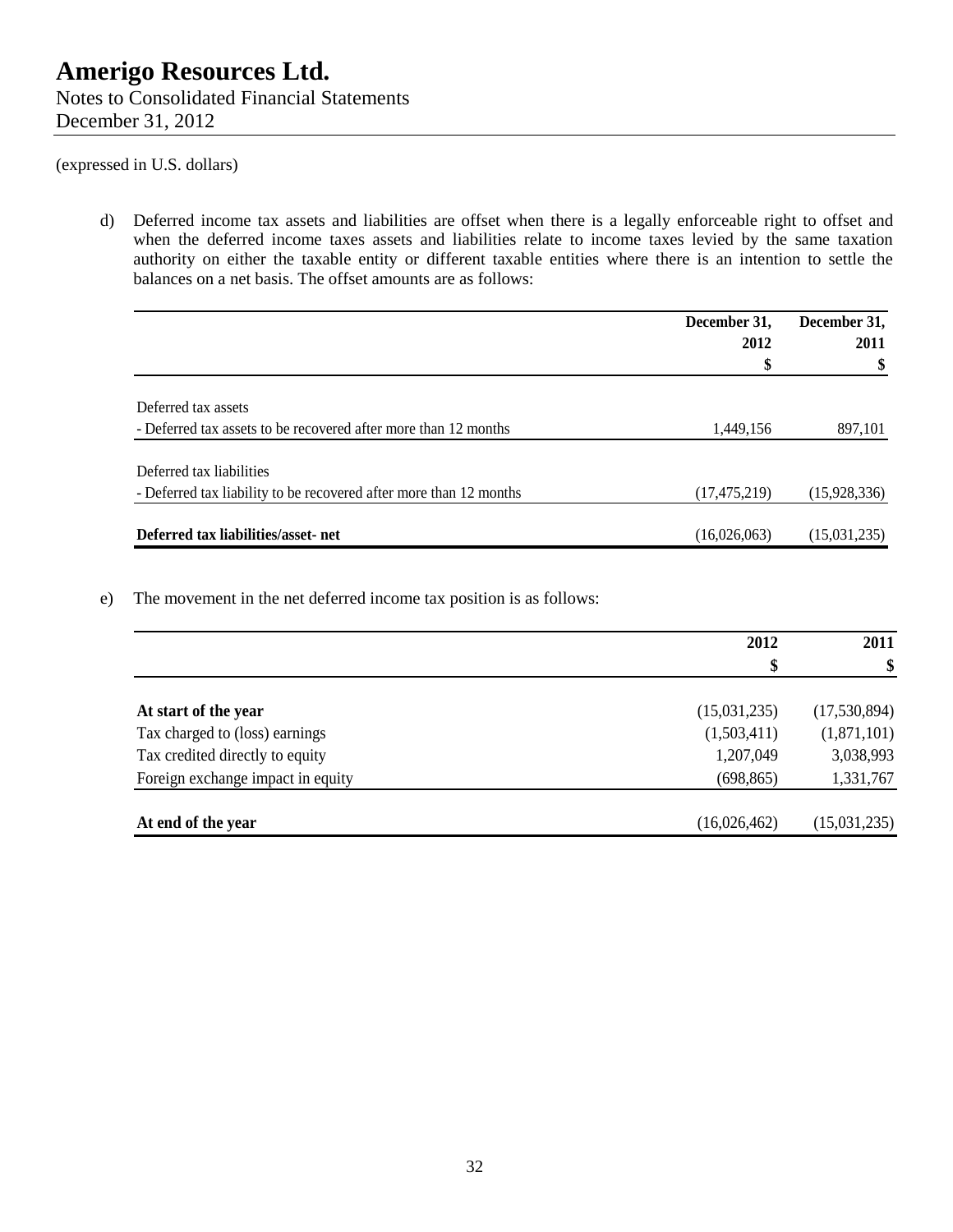(expressed in U.S. dollars)

f) The movement in deferred income tax assets and liabilities during the year, without taking into consideration the offsetting of balances within the same tax jurisdiction, is as follows:

|                                   | Property,    |                   |              |                |
|-----------------------------------|--------------|-------------------|--------------|----------------|
|                                   | plant and    | <b>Intangible</b> |              |                |
| Deferred tax liabilities          | equipment    | assets            | <b>Other</b> | <b>Total</b>   |
|                                   | \$           | \$                | \$           | \$             |
| <b>At December 31, 2010</b>       | (13,086,773) | (1,569,767)       | (3,466,343)  | (18, 122, 883) |
| Charged to earnings               | 126,274      | 624,784           | 814,932      | 1,565,990      |
| Charged to equity/                |              |                   |              |                |
| foreign exchange impact on equity |              | (368, 480)        | 997,037      | 628,557        |
|                                   |              | (1,313,463)       | (1,654,374)  | (15,928,336)   |
| <b>At December 31, 2011</b>       | (12,960,499) |                   |              |                |
| Charged/(credited) to loss        | (2,004,606)  |                   | 180          | (2,004,426)    |
| Charged to equity/                |              |                   |              |                |
| foreign exchange impact on equity | (1,030,184)  | (166, 847)        | 1,654,574    | 457,543        |
| At December 31, 2012              | (15,995,289) | (1,480,310)       | 380          | (17, 475, 219) |

| Deferred tax assets               | <b>Asset</b><br>retirement<br>obligation<br>\$ | <b>Other</b><br>\$ | <b>Total</b><br>\$ |
|-----------------------------------|------------------------------------------------|--------------------|--------------------|
|                                   |                                                |                    |                    |
| <b>At December 31, 2010</b>       | 507,540                                        | 84,450             | 591,990            |
| Charged to earnings               | 132,588                                        | 172,523            | 305,111            |
|                                   |                                                |                    |                    |
| <b>At December 31, 2011</b>       | 640,128                                        | 256,973            | 897,101            |
| Charged to loss                   | 174,059                                        | 326,956            | 501,015            |
| Credited (charged) to equity/     |                                                |                    |                    |
| foreign exchange impact on equity | 58,029                                         | $-6,989$           | 51,040             |
| <b>At December 31, 2012</b>       | 872,216                                        | 576,940            | 1,449,156          |

Deferred income tax assets are recognised for tax loss carry-forwards to the extent that the realisation of the related tax benefit through future taxable profits is probable.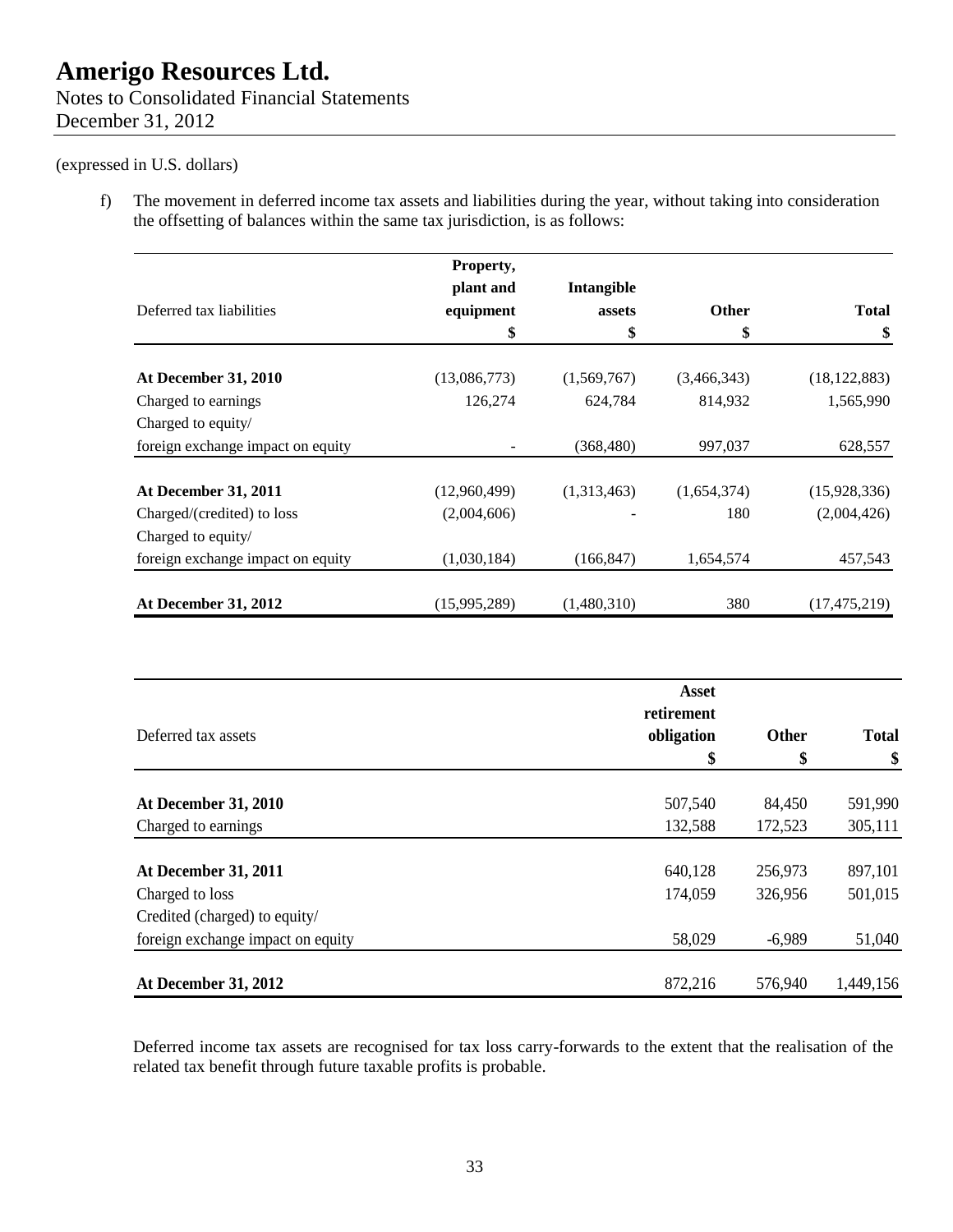### (expressed in U.S. dollars)

## g) Unrecognized deductible temporary differences

The Company's unrecognized deductible temporary differences and unused tax losses for which no deferred tax assets are recognized consist of the following amounts:

|                                        | 2012       | 2011       |  |
|----------------------------------------|------------|------------|--|
|                                        | \$         | \$         |  |
| Non-capital losses                     | 11,339,461 | 8,568,543  |  |
| Capital losses                         | 772,021    | 772,568    |  |
| Other temporary deductible differences | 8,257,522  | 7,155,209  |  |
|                                        | 20,369,004 | 16,496,320 |  |

#### h) Loss carry-forwards

At December 31, 2012, the Company had \$11.3 million of Canadian federal net operating loss carry-forwards. These loss carry-forwards expire at various dates between 2015 and 2032.Net operating loss carry-forwards have not been recognized, as it is not probable the legal entity in which they arose will have taxable profits against which such loss carry-forwards could be utilized.

At December 31, 2012, the Company had \$0.8 million of Canadian federal net capital losses. These losses could be carried back three years and forward indefinitely against future taxable capital gains. Net capital losses have not been recognized, as it is not probable the legal entity in which they arose will have taxable capital gains against which such losses could be utilized.

### i) Non-resident subsidiaries

The Company has non-resident subsidiaries that have undistributed earnings. For certain non-resident subsidiaries, undistributed earnings are not expected to be repatriated in the foreseeable future, therefore no provision has been made for taxes. Unrecognised tax liabilities associated with undistributed earnings are \$9.3 million at December 31, 2012 (2011: \$9.7 million).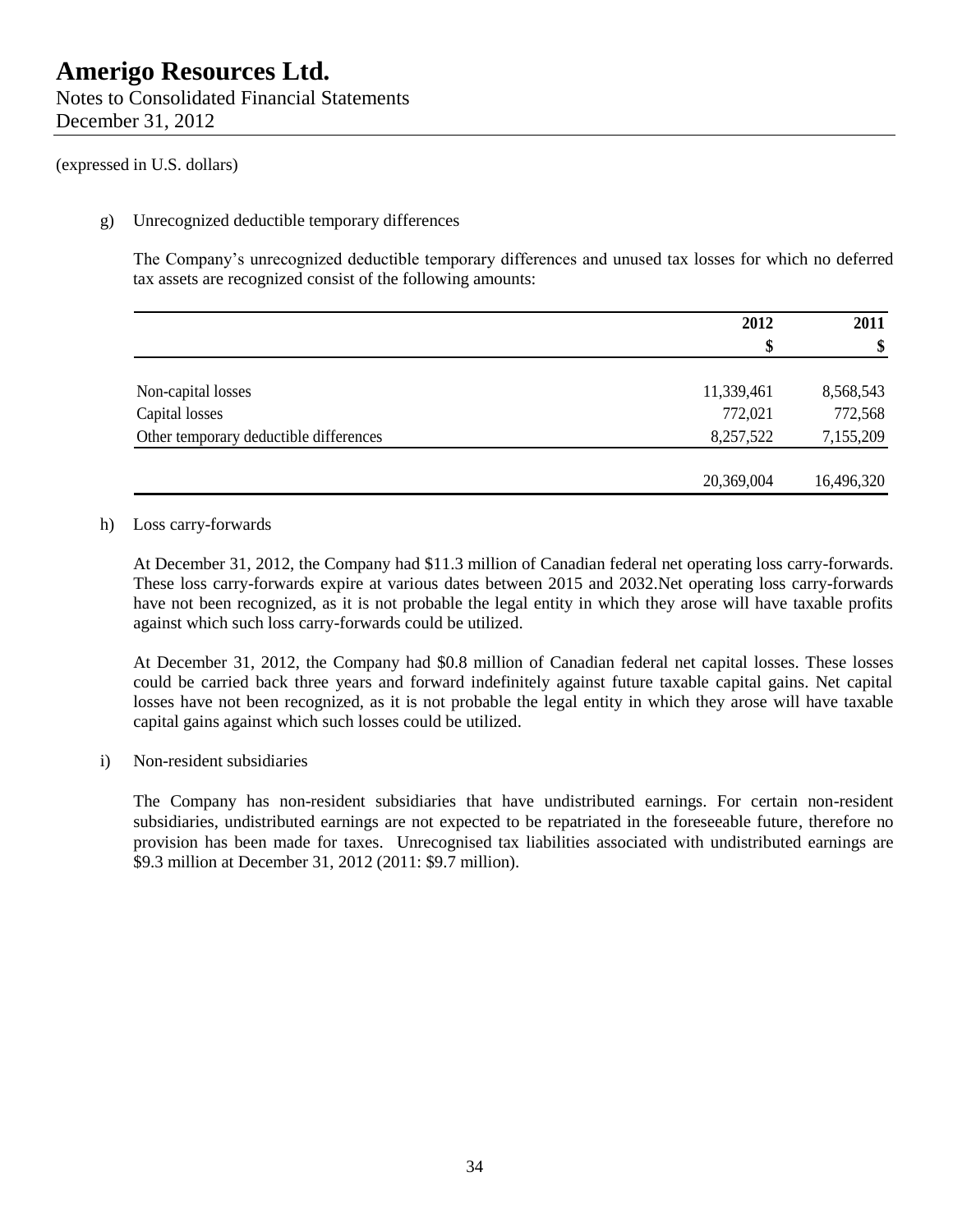(expressed in U.S. dollars)

## **18) SEGMENT INFORMATION**

Operating segments are based on the reports reviewed by the board of directors that are used to make strategic decisions. The Company has one operating segment, the production of copper concentrates with the production of molybdenum concentrates as a by-product.

The geographic distribution of non-current assets is as follows:

|        |              | Property, plant and equipment |              | <b>Other</b> |
|--------|--------------|-------------------------------|--------------|--------------|
|        | December 31, | December 31,                  | December 31, | December 31, |
|        | 2012         | 2011                          | 2012         | 2011         |
| Chile  | 156,735,899  | 138,250,164                   | 11,763,855   | 15,779,857   |
| Canada | 337,333      | 388,736                       | 805,489      | 1,259,984    |
|        | 157,073,232  | 138,638,900                   | 12,569,344   | 17,039,841   |

All of the Company's revenue originates in Chile.

The Company's sales to one customer represent 84% of reported revenue (2011: 93%).

## **19) EXPENSES BY NATURE**

Cost of sales consists of the following:

|                               | Year<br>ended | Year<br>ended |  |
|-------------------------------|---------------|---------------|--|
|                               | December 31,  | December 31,  |  |
|                               | 2012          | 2011          |  |
|                               | \$            | \$            |  |
| Production costs              | 115,806,693   | 94,178,029    |  |
| El Teniente royalty           | 43,873,612    | 41,544,730    |  |
| Depreciation and amortization | 16,055,282    | 14,820,614    |  |
| Administration                | 5,394,777     | 4,180,408     |  |
| Transportation                | 1,720,555     | 1,572,932     |  |
|                               | 182,850,919   | 156,296,713   |  |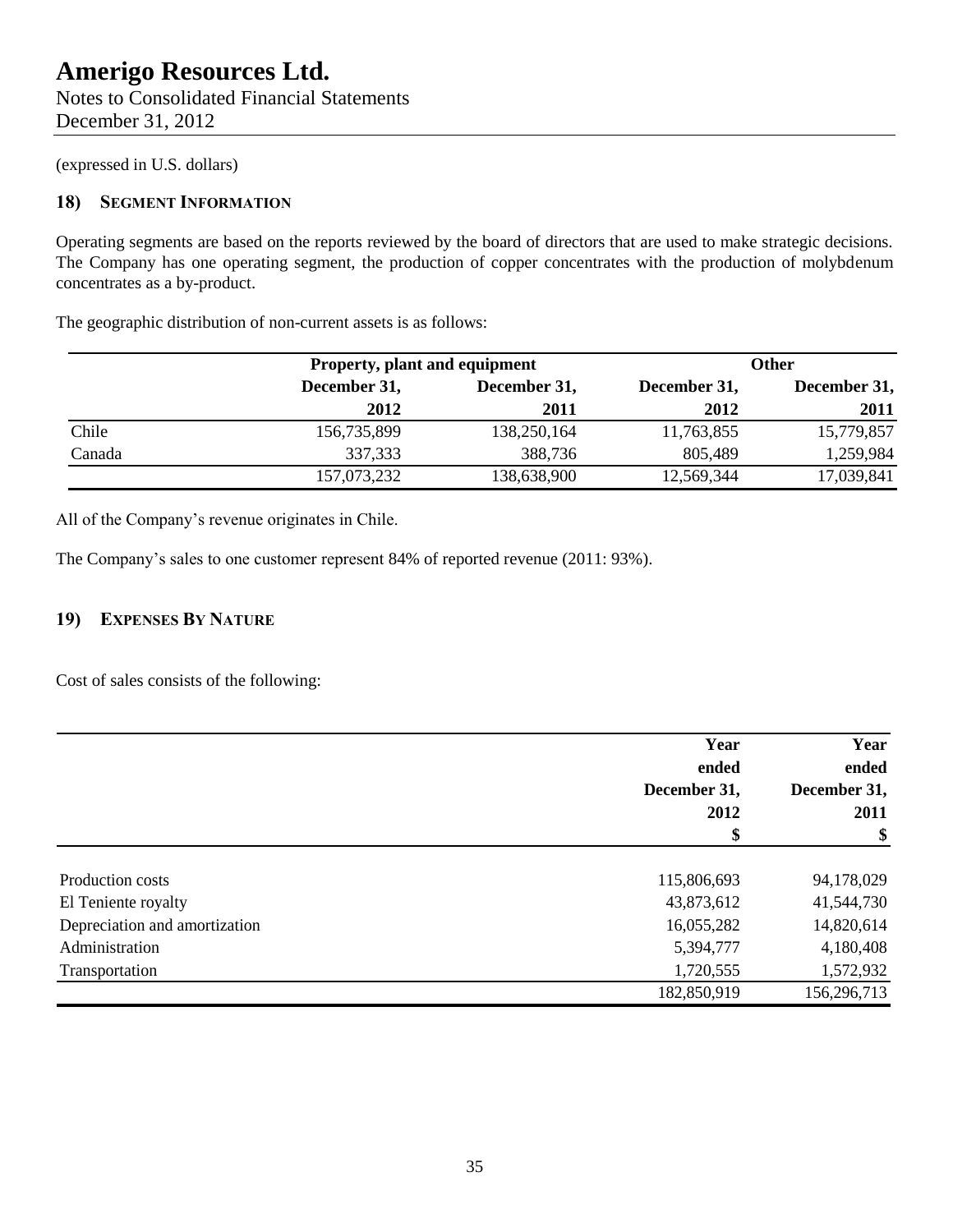Notes to Consolidated Financial Statements December 31, 2012

## (expressed in U.S. dollars)

General and administration expenses consist of the following:

|                                            | Year         | Year<br>ended |  |
|--------------------------------------------|--------------|---------------|--|
|                                            | ended        |               |  |
|                                            | December 31, | December 31,  |  |
|                                            | 2012         | 2011          |  |
|                                            | \$           | \$            |  |
| Office and general expenses                | 1,311,515    | 1,217,870     |  |
| Salaries, management and professional fees | 2,104,709    | 1,997,340     |  |
| Share-based payment compensation           | 1,039,851    | 1,763,165     |  |
| Royalties to related parties               | 1,073,839    | 437,623       |  |
| Bad debt (recovery) expense                | (682, 745)   | 1,548,751     |  |
|                                            | 4,847,169    | 6,964,749     |  |

## **20) BAD DEBT (RECOVERY) EXPENSE**

In the year ended December 31, 2011, MVC Generacion accrued a one-time charge of \$1,548,751 against bad debt expense, to fully account for the outstanding amounts due for power sales to a Chilean company that underwent bankruptcy proceedings in Chile. In the year ended December 31, 2012, MVC Generacion recovered \$682,745 of the bad debt expensed in 2011.

## **21) FINANCE EXPENSE**

|                                            | <b>Year ended</b><br>December 31,<br>2012 | <b>Year ended</b><br>December 31,<br>2011 |
|--------------------------------------------|-------------------------------------------|-------------------------------------------|
|                                            | \$                                        | \$                                        |
| Interest charges                           | 869,171                                   | 660,499                                   |
| Interest rate swap-change in fair value    | (146, 926)                                | 200,657                                   |
| Asset retirement obligation accretion cost | 333,785                                   | 446,077                                   |
|                                            | 1,056,030                                 | 1,307,233                                 |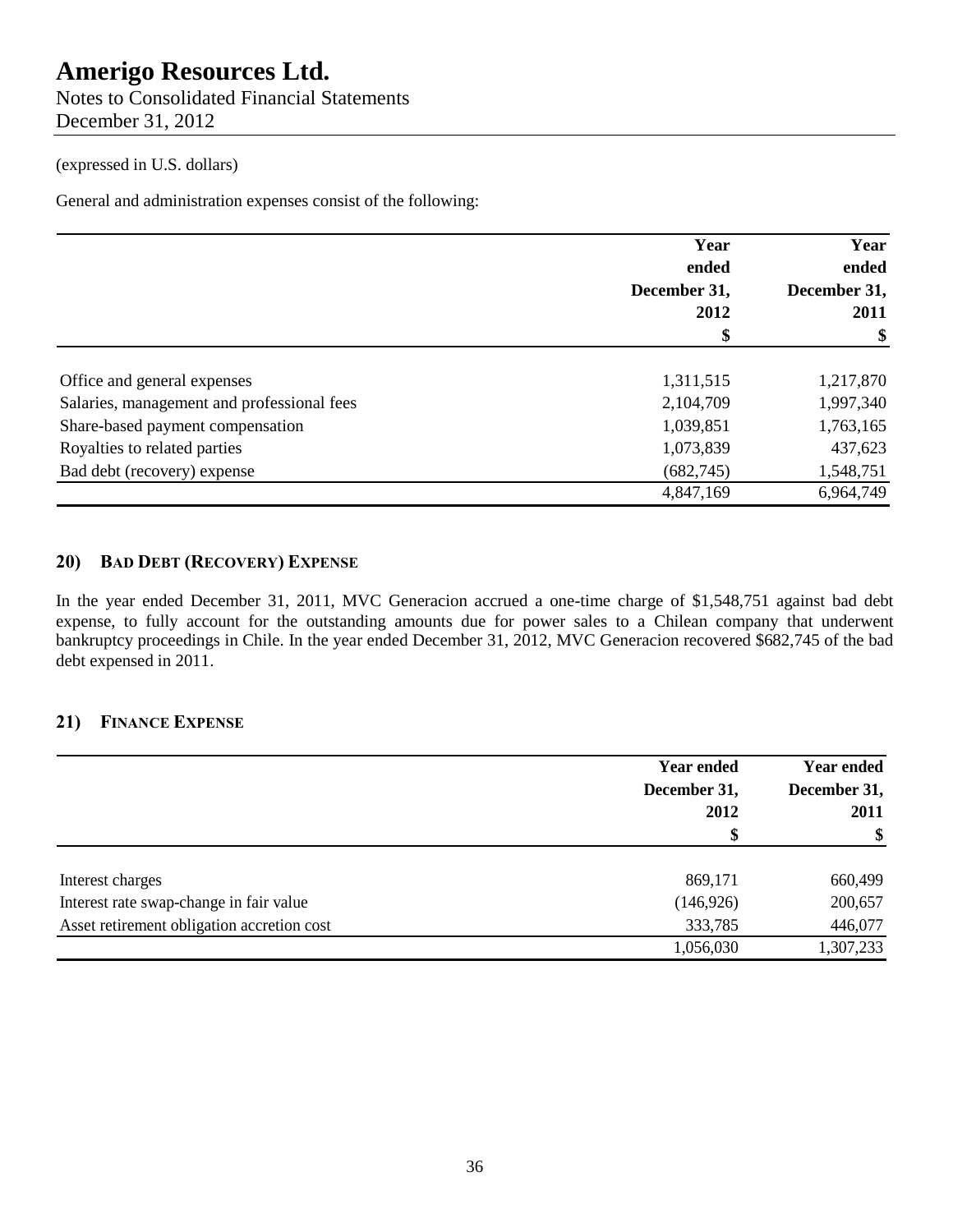Notes to Consolidated Financial Statements December 31, 2012

(expressed in U.S. dollars)

## **22) OTHER GAINS**

|                              | <b>Year ended</b><br>December 31,<br>2012 | <b>Year ended</b><br>December 31,<br>2011 |
|------------------------------|-------------------------------------------|-------------------------------------------|
|                              | S                                         | \$                                        |
| Foreign exchange (gain) loss | (414, 253)                                | 684,792                                   |
| Other gains                  | (681,955)                                 | (757, 671)                                |
|                              | (1,096,208)                               | (72, 879)                                 |

## **23) FINANCIAL AND CAPITAL RISK MANAGEMENT**

### **Financial Risk Management**

The Company's activities expose it to a variety of financial risks, which include foreign exchange risk, interest rate risk, commodity price risk, credit risk and liquidity risk.

## *Liquidity Risk*

Liquidity risk is the risk that the Company will not be able to meet its financial obligations as they fall due. The Company manages liquidity risk through close controls on cash requirements and regular updates to short-term cash flow projections, by maintaining strong banking relationships in Chile where the Company has historically obtained short-term debt facilities to meet working capital requirements and by raising additional capital for investment or operations as required from time to time.

The Company's liabilities fall due as indicated in the following tables:

|                               |              | Less than 1 | <b>Between 1</b>         | <b>Between 2</b> | Over 5    |
|-------------------------------|--------------|-------------|--------------------------|------------------|-----------|
| <b>At December 31, 2012</b>   | <b>Total</b> | vear        | and 2 years              | and 5 years      | years     |
| Trade and other payables      | 20,632,626   | 20,632,626  | $\overline{\phantom{a}}$ |                  |           |
| El Teniente royalties payable | 16,498,336   | 16,498,336  | $\qquad \qquad -$        |                  |           |
| <b>Borrowings</b>             | 1,482,624    | 1,482,624   | $\overline{\phantom{0}}$ | -                |           |
| Royalties to related parties  | 6,016,824    | 789,682     | 848,557                  | 2,348,643        | 2,029,942 |
| Severance provisions          | 4,300,283    | ۰           | $\overline{\phantom{a}}$ |                  | 4,300,283 |
|                               | 48,930,693   | 39,403,268  | 848,557                  | 2,348,643        | 6,330,225 |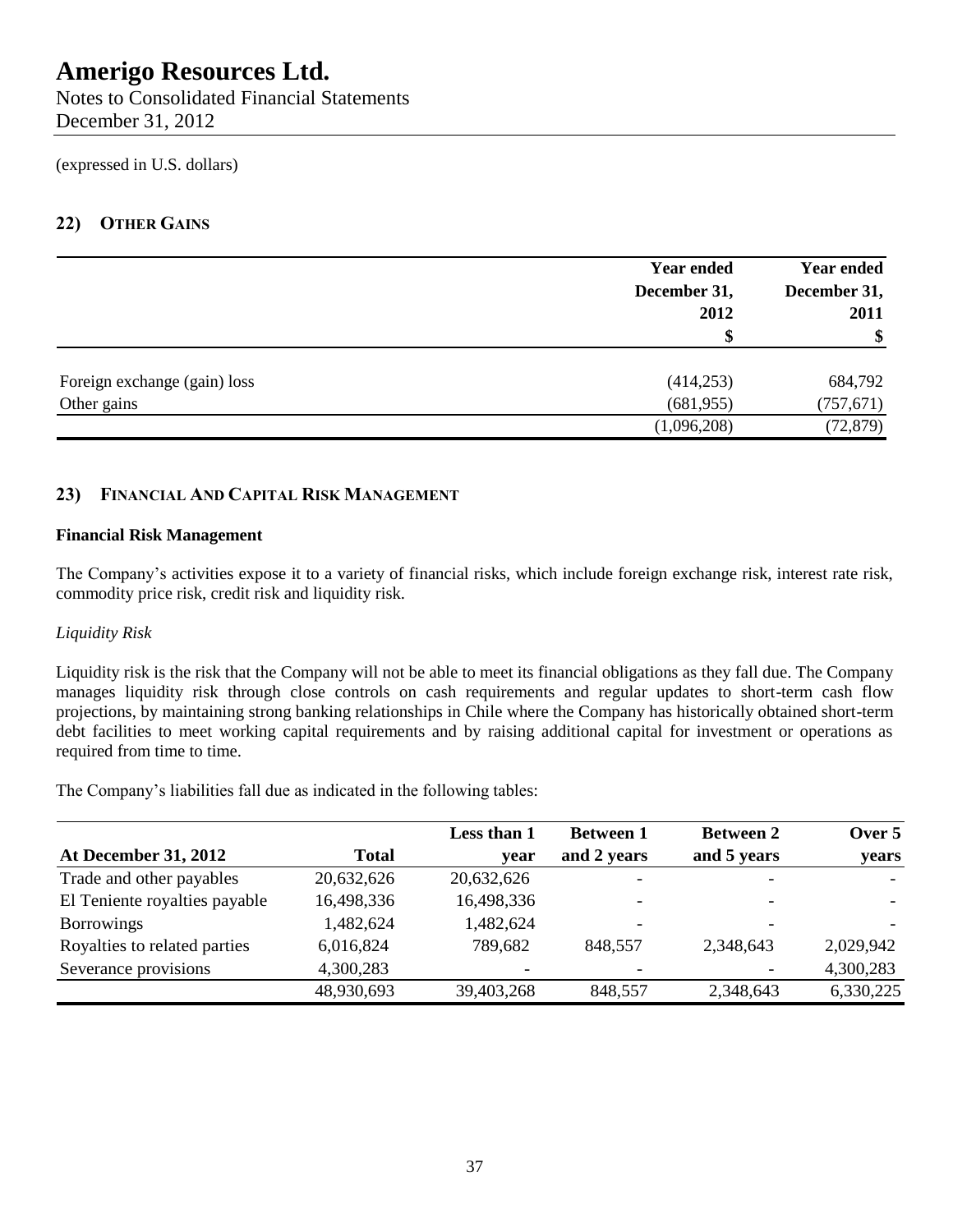Notes to Consolidated Financial Statements December 31, 2012

(expressed in U.S. dollars)

|                               |              | Less than 1 | <b>Between 1</b> | <b>Between 2</b> | Over 5    |
|-------------------------------|--------------|-------------|------------------|------------------|-----------|
| <b>At December 31, 2011</b>   | <b>Total</b> | vear        | and 2 years      | and 5 years      | years     |
| Trade and other payables      | 21,338,603   | 21,338,603  |                  |                  |           |
| El Teniente royalties payable | 9,523,714    | 9,523,714   |                  |                  |           |
| <b>Borrowings</b>             | 4,619,149    | 3,854,551   | 764,598          |                  |           |
| Royalties to related parties  | 5,787,434    | 646,214     | 784,505          | 2,032,380        | 2,324,335 |
| Severance provisions          | 2,538,590    |             |                  |                  | 2,538,590 |
|                               | 43,807,490   | 35,363,082  | 1,549,103        | 2,032,380        | 4,862,925 |

## *Foreign Exchange Risk*

The Company faces foreign exchange risk exposures arising from transactions denominated in foreign currencies. The Company's main foreign exchange risks arise with respect to the Canadian dollar and the Chilean Peso. The Company has elected not to actively manage this exposure at this time. Notwithstanding, the Company continuously monitors this exposure to determine if any mitigation strategies become necessary. Based on the balances as at December 31, 2012, a 1% increase (decrease) in the Chilean Peso/U.S. dollar or the Canadian dollar/U.S. dollar exchange rates on that day would have resulted in an increase or decrease of approximately \$31,975 in earnings, respectively, before income taxes. There would be no effect on other comprehensive income.

## *Interest Rate Risk*

Included in the results of operations of the Company are interest income on U.S. dollar, Canadian dollar and Chilean peso cash and cash equivalents. The Company also has two outstanding short-term bank loans. The Company's interest rate risk mainly arises from the interest rate impact on its cash and cash equivalents and on loans outstanding. The interest rate risk is minimal as the Company's loans are at fixed interest rates. The Company receives interest on cash and cash equivalents based on market interest rates. As at December 31, 2012, with other variables unchanged, a 1% change in Prime rates would have had a marginal impact on net earnings and no effect on other comprehensive income.

## *Commodity Price Risk*

The Company faces commodity price risk arising from changes to the market prices for copper and molybdenum from the time of delivery of concentrates to the time of final price settlement. This risk is mitigated given the quotational periods in place for copper and molybdenum sales in 2012 which were "M-1" and "M+3", respectively.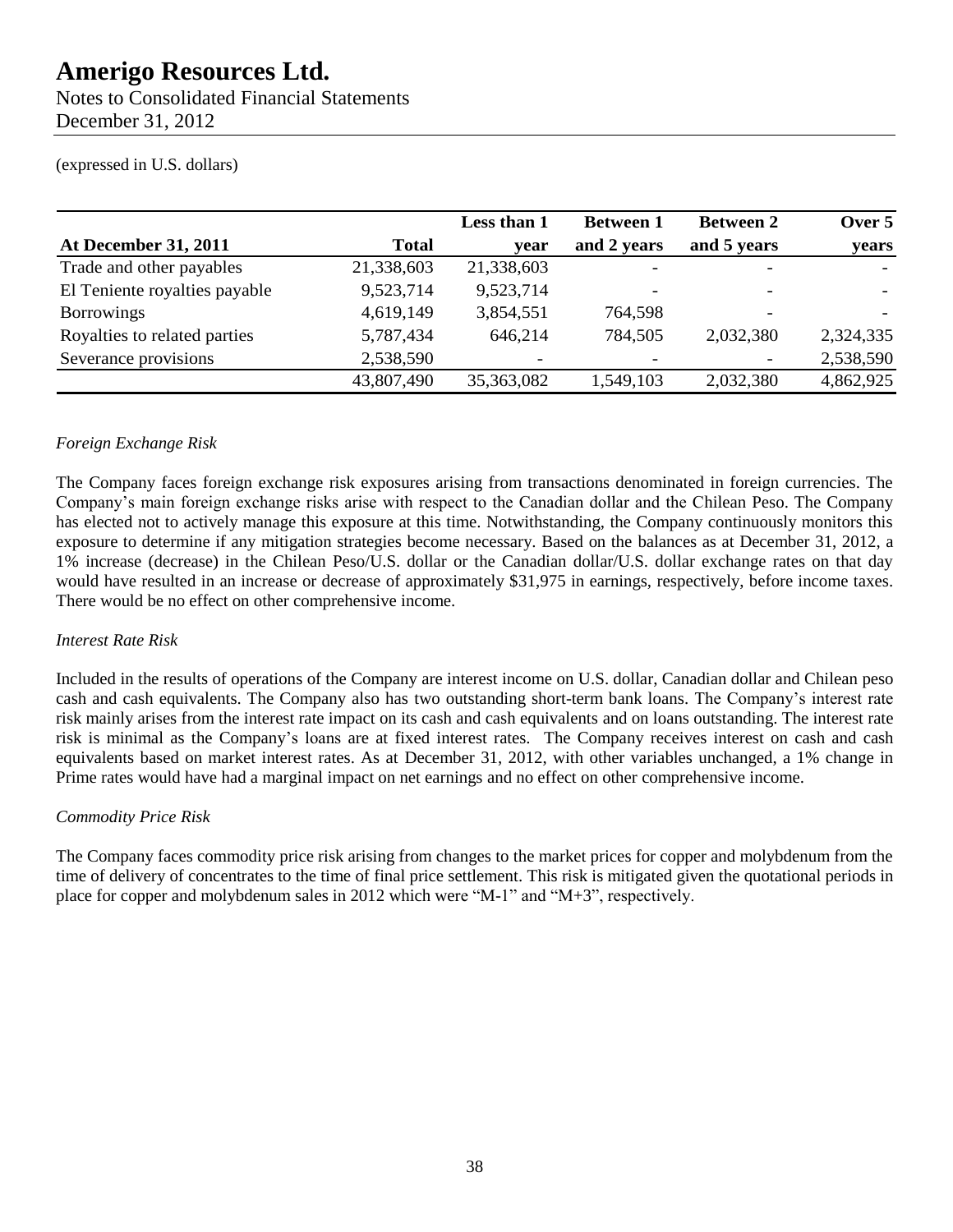Notes to Consolidated Financial Statements December 31, 2012

### (expressed in U.S. dollars)

The following represents the effect of financial instruments on after-tax net earnings from a 10% increase to commodity prices.

|            | 2012  | 2011  | 2012    | 2011<br>\$ |
|------------|-------|-------|---------|------------|
|            | \$/lb | \$/lb |         |            |
| Copper     | 3.49  | 3.43  | 354,194 | 778,858    |
| Molybdenum | 11.35 | 13.41 | 167,310 | 106,968    |

### *Credit Risk*

Financial instruments that potentially subject the Company to credit risk consist of cash and cash equivalents and amounts receivable. The Company has an investment policy which requires that cash and cash equivalents can only be deposited in investments with certain minimum credit ratings. Cash and cash equivalents are maintained with financial institutions in Canada and Chile and are redeemable on demand. The carrying amount of financial assets recorded in the financial statements, net of any allowances for losses, represents the Company's maximum exposure to credit risk. In 2012, the Company sold its copper and molybdenum concentrates to four customers and does not consider it has any significant credit risk exposure on its accounts receivable.

### **Capital Risk Management**

The Company manages as capital its capital stock, other reserves, and retained earnings. The Company's objectives when managing capital are to safeguard its ability to continue as a going concern, to provide an adequate return on investment to its shareholders and to maintain a flexible capital structure which optimizes the cost of capital at acceptable risk. In connection with some of the bank loans described in Note 13, MVC is required to meet certain bank covenants.

## **24) FINANCIAL INSTRUMENTS BY CATEGORY**

### **Fair Values**

The Company's financial instruments consist of cash and cash equivalents, trade and other receivables, investments, trade and other payables, El Teniente royalties payable, borrowings and royalties to related parties. Financial instruments are initially recognized at fair value with subsequent measurement depending on classification as described below. Classification of financial instruments depends on the purpose for which the financial instruments were acquired or issued, their characteristics, and the Company's designation of such instruments.

Investments consist of financial instruments traded in active markets and their fair value is based on quoted market prices at the statement of financial position date. The fair value of cash and cash equivalents, trade and other receivables, royalties to related parties, El Teniente royalties payable and trade and other payables approximate their carrying values due to the short-term maturities of these financial instruments.

The Company is required to make disclosures about the inputs to fair value measurements, including their classification within a hierarchy that prioritizes the inputs to fair value measurement. The three levels of the fair value hierarchy are:

- Level 1 Unadjusted quoted prices in active markets for identical assets and liabilities;
- Level 2 Inputs other than quoted prices that are observable for the asset or liability directly or indirectly;
- $\blacksquare$  Level 3 Inputs that are not based on observable market data.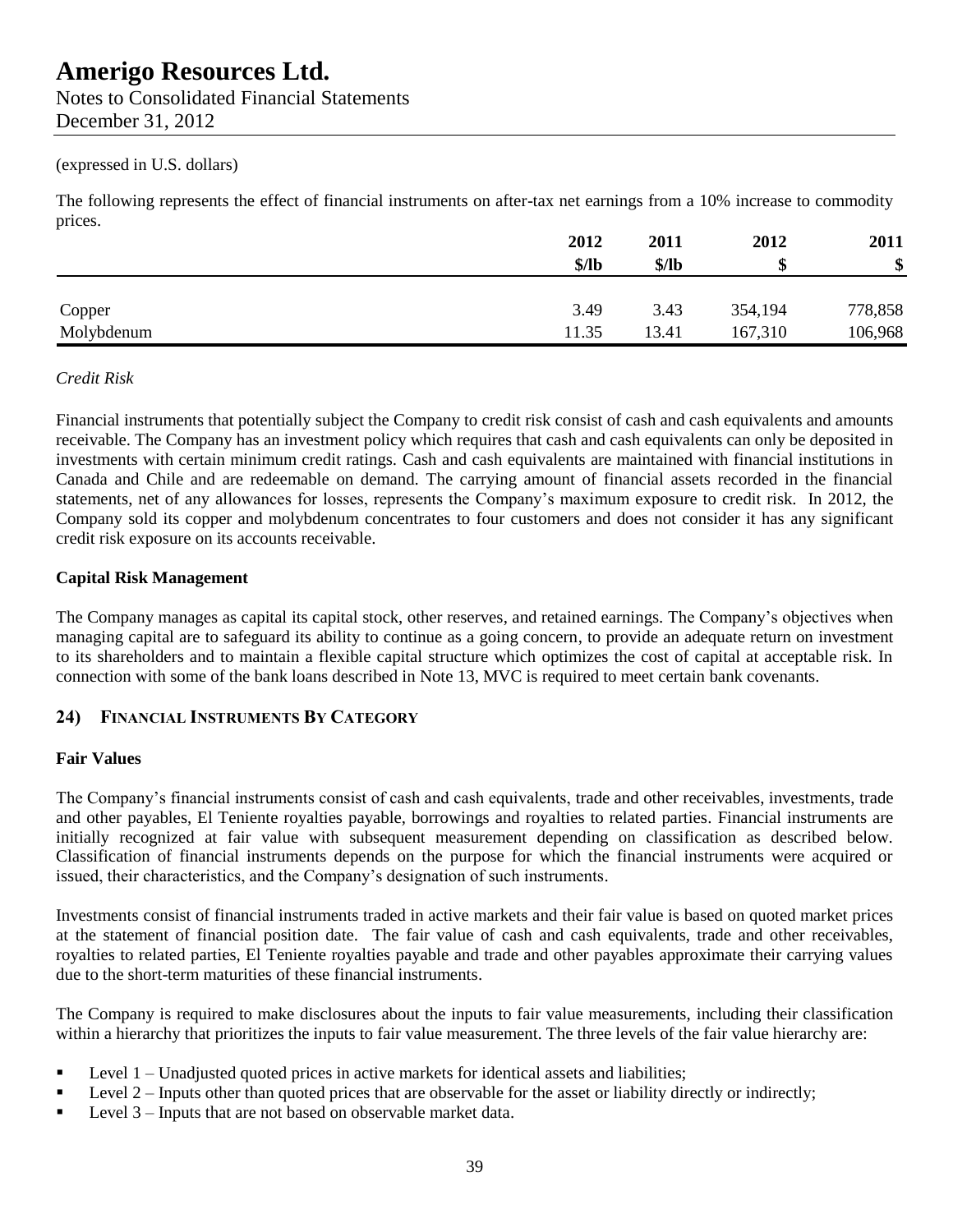#### (expressed in U.S. dollars)

The Company's financial instruments measured at fair value on a recurring basis were investments, trade receivables and royalties to related parties as at December 31, 2012. Investments are classified as "Level 1", trade receivables are classified as "Level 2" and royalties to related parties are classified as "Level 3".

The Company has made the following classifications for its financial instruments:

|                                               |                    | <b>Loans</b> and | <b>Available</b>         |              |
|-----------------------------------------------|--------------------|------------------|--------------------------|--------------|
|                                               | <b>Derivatives</b> | receivables      | for sale                 | <b>Total</b> |
|                                               | \$                 | \$               | \$                       | \$           |
| December 31, 2012                             |                    |                  |                          |              |
| Assets as per statement of financial position |                    |                  |                          |              |
| Investments                                   |                    |                  | 4,149,388                | 4,149,388    |
| Trade and other receivables                   | 7,628,826          | 6,233,979        |                          | 13,862,805   |
| Cash and cash equivalents                     |                    | 9,249,540        |                          | 9,249,540    |
|                                               | 7,628,826          | 15,483,519       | 4,149,388                | 27, 261, 733 |
|                                               |                    | <b>Loans</b> and | <b>Available</b>         |              |
|                                               | <b>Derivatives</b> | receivables      | for sale                 | <b>Total</b> |
|                                               | \$                 | \$               | \$                       | \$           |
| December 31, 2011                             |                    |                  |                          |              |
| Assets as per statement of financial position |                    |                  |                          |              |
| Investments                                   |                    |                  | 8,722,744                | 8,722,744    |
| Trade and other receivables                   | 11,121,881         | 7,764,064        |                          | 18,885,945   |
| Cash and cash equivalents                     |                    | 20,819,467       | $\overline{\phantom{a}}$ | 20,819,467   |
|                                               | 11,121,881         | 28,583,531       | 8,722,744                | 48,428,156   |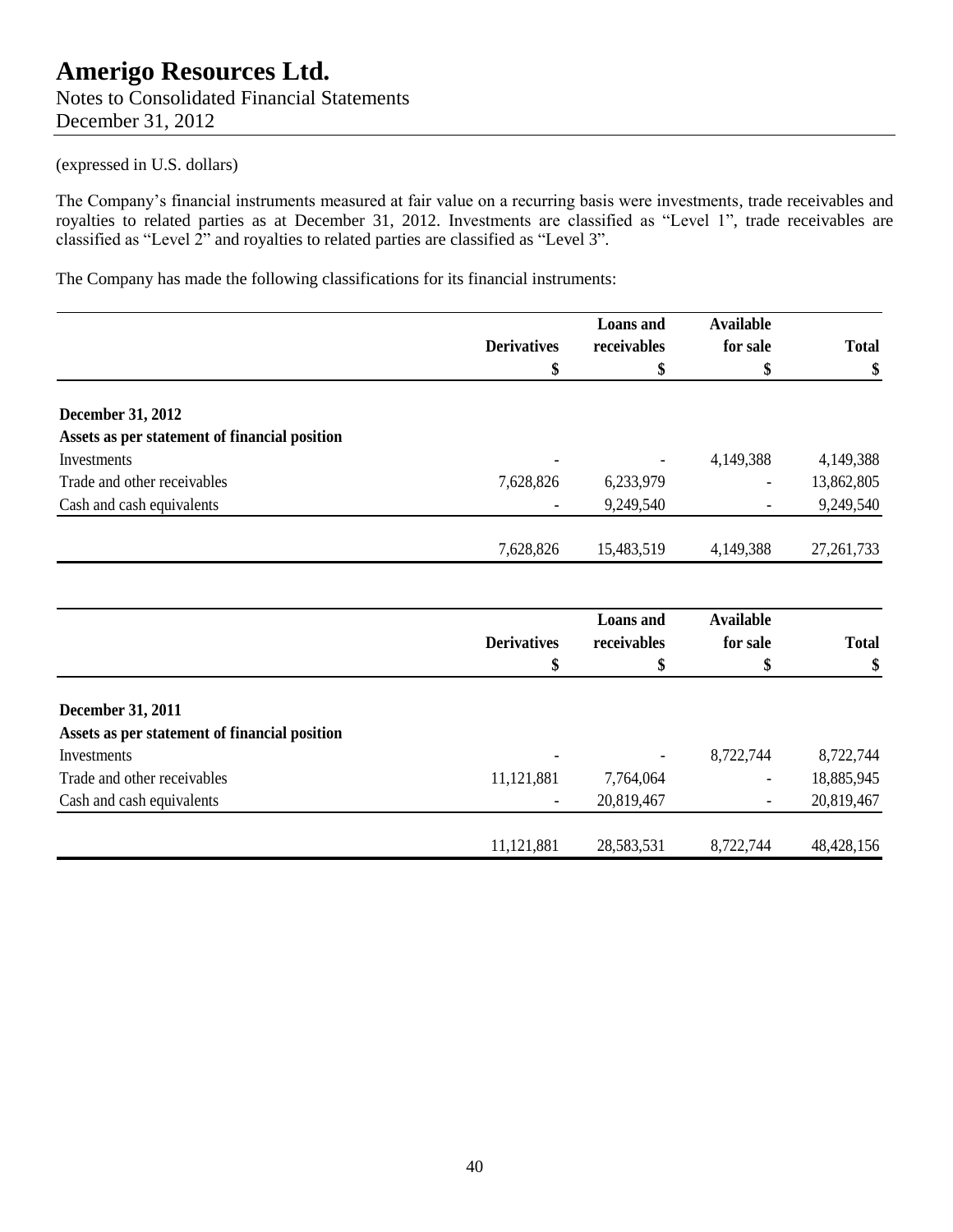Notes to Consolidated Financial Statements December 31, 2012

(expressed in U.S. dollars)

|                                                    |                    | Other<br>financial<br>liabilities<br>at |              |
|----------------------------------------------------|--------------------|-----------------------------------------|--------------|
|                                                    |                    | amortised                               |              |
|                                                    | <b>Derivatives</b> | cost                                    | <b>Total</b> |
|                                                    | \$                 | \$                                      | \$           |
| <b>December 31, 2012</b>                           |                    |                                         |              |
| Liabilities as per statement of financial position |                    |                                         |              |
| <b>Borrowings</b>                                  |                    | 1,482,624                               | 1,482,624    |
| Royalties to related parties                       | 6,016,824          |                                         | 6,016,824    |
| El Teniente royalties payable                      |                    | 16,498,336                              | 16,498,336   |
| Trade and other payables                           | 116,419            | 20,516,207                              | 20,632,626   |
| <b>Total</b>                                       | 6,133,243          | 38,497,167                              | 44,630,410   |
|                                                    |                    | <b>Other</b>                            |              |
|                                                    |                    | financial                               |              |
|                                                    |                    | liabilities                             |              |
|                                                    |                    | at                                      |              |
|                                                    |                    | amortised                               |              |
|                                                    | <b>Derivatives</b> | cost                                    | <b>Total</b> |
|                                                    | \$                 | \$                                      | \$           |
| <b>December 31, 2011</b>                           |                    |                                         |              |
| Liabilities as per statement of financial position |                    |                                         |              |
| <b>Borrowings</b>                                  |                    | 4,619,149                               | 4,619,149    |
| Royalties to related parties                       | 5,787,434          |                                         | 5,787,434    |
| El Teniente royalties payable                      |                    | 9,523,714                               | 9,523,714    |
| Trade and other payables                           | 263,345            | 21,075,258                              | 21,338,603   |
| <b>Total</b>                                       | 6,050,779          | 35,218,121                              | 41,268,900   |